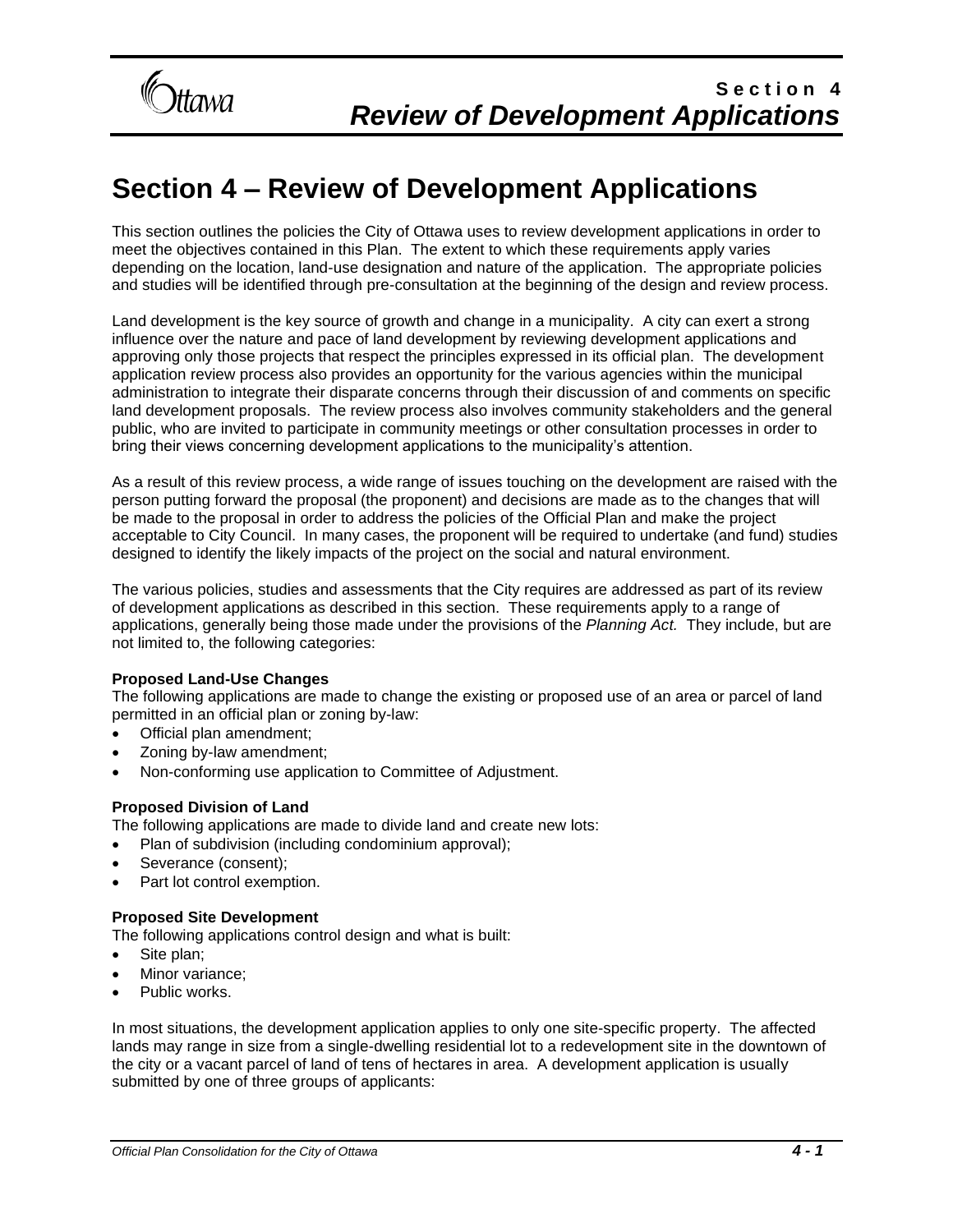

- Individual homeowner or landowner e.g., a minor variance for a house addition or rural severance application;
- Developer or builder e.g., a rezoning for a shopping plaza or an application for a new subdivision;
- Public agency e.g., a site plan for a new school, city community centre or fire hall.

The nature of the development application and the location of the property to which it applies are the two main factors that determine which of the policies, studies and assessments have to be addressed in the application submission.

## **4.1 – Site-Specific Policies and Secondary Policy Plans**

There are a number of policies in the official plans or secondary plans of the former municipalities now making up the City of Ottawa that have been included in Volume 2. These plans contain the more detailed policies needed for the orderly and planned development of larger areas or site-specific properties. The site-specific policies found in these plans address unique situations requiring policy direction for an area or neighbourhood. These policies complement the policies in this Plan and will provide more detailed policy directions for areas and neighbourhoods in the city. Annexes 4 and 5 show the areas that are subject to secondary plans, Village plans and site-specific policies. These plans can be more restrictive than this Plan but they must conform to the policies of this Plan. The plans in Volume 2 cannot permit uses that are not permitted in this Plan.

Prior to amalgamation of the new City, other plans such as neighbourhood plans, concept plans and design guidelines were prepared by the former municipalities. These plans are a rich source of information that the City will use as the basis for any future planning studies, including the preparation of community design plans.

### *Policies*

1. Secondary plans, for villages and urban areas and site-specific policies found in Volume 2 provide more detailed policy directions for specific areas or neighbourhoods. The policies and plans in Volume 2 must conform to the policies and plans in Volume 1 of the Plan, except where policies in Volume 1 indicate otherwise. Secondary Plans and site specific policies in Volume 2 may be more restrictive than the policies in Volume 1 of the Plan. [Amendment #150, LPAT October 22, 2018]

## **4.2 – Adjacent to Land-Use Designations**

Some of the policies set out in Section 3 and Section 4 of the Plan apply to lands not only in the designation but also to adjacent lands. The table below summarizes the policies that apply to lands adjacent to land-use designations shown on Schedules A and B. [Amendment #76, August 04, 2010]

| <b>See Section</b>     | <b>Policy for Adjacent</b><br><b>Designation</b>                                                      | <b>Where Required</b>                                                                                                                                                                                           |
|------------------------|-------------------------------------------------------------------------------------------------------|-----------------------------------------------------------------------------------------------------------------------------------------------------------------------------------------------------------------|
| $2.5.5$ and<br>4.6.3.1 | Site Plan approval may be<br>required<br><b>Cultural Heritage Impact</b><br><b>Statement Required</b> | Required for development including residential<br>development of one or more dwellings on lots that abut<br>the Rideau Canal UNESCO World Heritage Site<br>[Amendment #76, OMB File # PL100206, July 21, 2011.] |
| 3.1                    | Pre-consult with TransCanada<br><b>Pipelines</b>                                                      | For development that will be located within 200 metres<br>of a TransCanada Pipeline right-of-way or within 750<br>metres of a TransCanada Pipeline compressor station.<br>[Amendment #96, February 22, 2012]    |
| 3.2.1                  | <b>Environmental Impact</b><br>Statement required                                                     | For development within 120 metres of a Significant<br>Wetland designated on Schedule A or B.                                                                                                                    |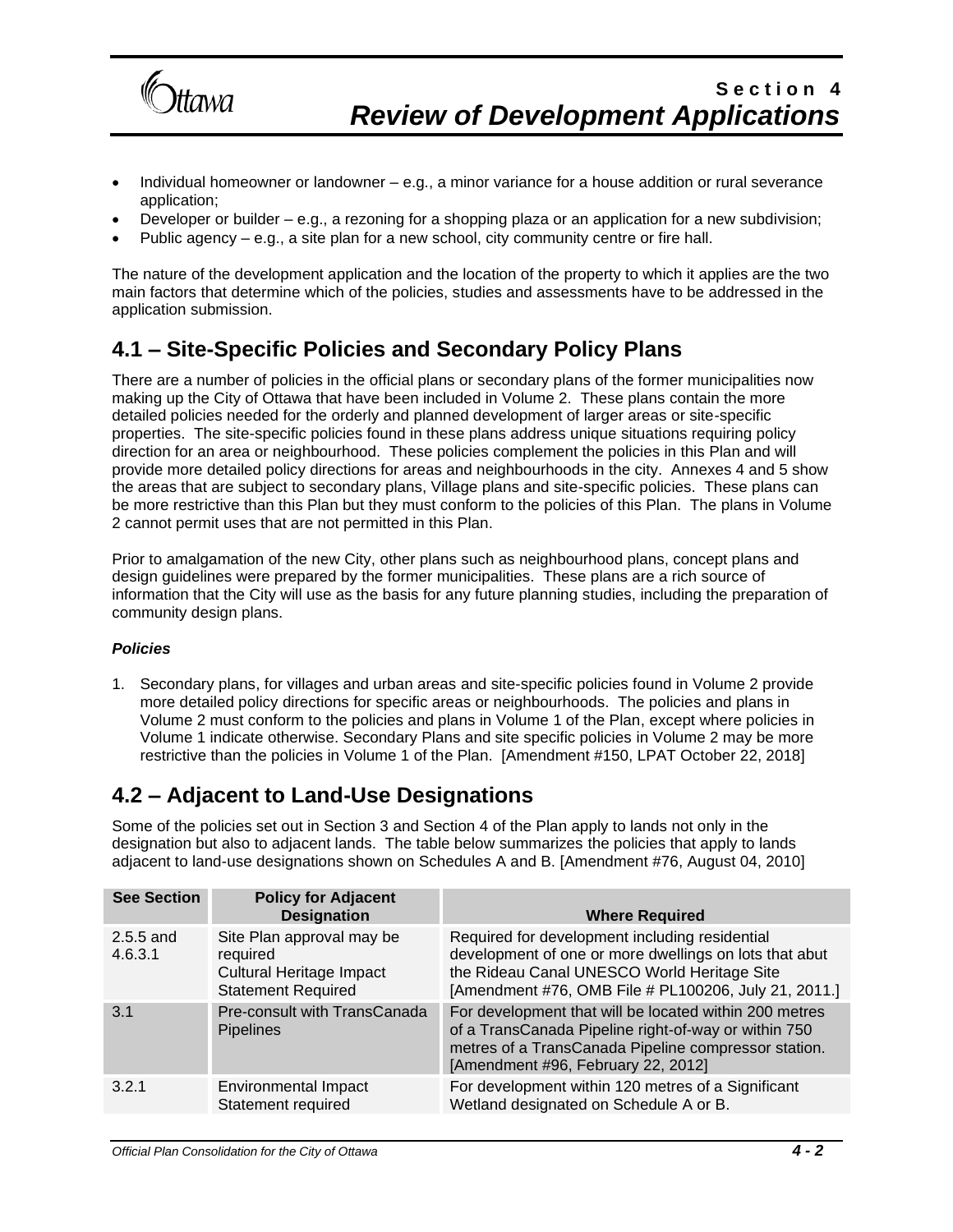

|                                                                                          |                                                                                                                                                                         | [Amendment #76, OMB File # PL100206, Ministerial<br>Modification #47, July 21, 2011.]                                                                                                                                                       |
|------------------------------------------------------------------------------------------|-------------------------------------------------------------------------------------------------------------------------------------------------------------------------|---------------------------------------------------------------------------------------------------------------------------------------------------------------------------------------------------------------------------------------------|
| 3.2.2                                                                                    | <b>Environmental Impact</b><br>Statement required                                                                                                                       | Any proposed development within 120 metres of a<br>Natural Environment Area designated on Schedule A or<br>B. [Amendment #76, OMB File # PL100206, Ministerial<br>Modification #47, July 21, 2011.]                                         |
| 3.2.3                                                                                    | <b>Environmental Impact</b><br>Statement required                                                                                                                       | Within 30m of Urban Natural Feature designated on<br>Schedule B. [Amendment #76, OMB File # PL100206,<br>July 21, 2011.]                                                                                                                    |
| 3.2.4                                                                                    | <b>Environmental Impact</b><br><b>Statement required</b>                                                                                                                | Any proposed development within 120 metres of a<br>feature of the natural heritage system found within Rural<br>Natural Feature. [Amendment #76, OMB File #<br>PL100206, Ministerial Modification #47, July 21, 2011.]                      |
| 3.4                                                                                      | Cultural Heritage impact<br>statement required<br>[Amendment #96, February<br>22, 2012]                                                                                 | Site on or adjacent to the Greenbelt or Central<br>Experimental Farm designated on Schedule B                                                                                                                                               |
| 3.7.2                                                                                    | <b>Environmental Impact</b><br><b>Statement required</b>                                                                                                                | Any proposed development within 120 metres of a<br>feature of the natural heritage system found within the<br>General Rural Area. [Amendment #76, OMB File #<br>PL100206, Ministerial Modification #47, July 21, 2011.]                     |
| 3.7.2                                                                                    | Ensure development proposals<br>do not limit potential expansion<br>of the Village                                                                                      | Within an area 1 kilometre outside of a Village boundary                                                                                                                                                                                    |
| 3.7.3                                                                                    | Minimum Distance Separation                                                                                                                                             | Adjacent to farms - all rural designations on Schedule A                                                                                                                                                                                    |
| 3.7.4                                                                                    | No development permitted<br>where development conflicts<br>with future extraction                                                                                       | Within 500 metres of a Limestone Resource Area or 300<br>metres of a Sand and Gravel Resource Area designated<br>on Schedule A or B [Ministerial Modification #34,<br>November 10, 2003]                                                    |
| 3.7.4                                                                                    | Seek advice of Ministry of<br>Northern Development and<br>Mines and the Ministry of<br><b>Natural Resources [Ministerial</b><br>Modification #35, November<br>10, 2003] | Within 450 metres of Lot 20, Concession 3, former City<br>of Kanata                                                                                                                                                                         |
| 3.7.4                                                                                    | <b>Impact Assessment Study</b><br>required                                                                                                                              | Development proposals for land within 500 metres of a<br>licensed quarry or within 300 metres of a licensed pit<br>where there may be conflict with existing extraction<br>operations. [Ministerial Modification #34, November 10,<br>2003] |
| 3.8<br><b>[Amendment</b><br>#76, OMB<br>File #<br>PL100206,<br><b>July 21,</b><br>2011.] | Demonstrate that there will be<br>no impact on the proposed use<br>or continuing landfill operations                                                                    | Development proposals within 500 metres of an active<br>or closed solid waste disposal site or other appropriate<br>influence area. [Ministerial Modification #36, November<br>10, 2003]                                                    |
| 4.7.4                                                                                    | <b>Environmental Impact</b><br>Statement                                                                                                                                | Any development within 120m of the boundary of<br>identified significant habitat of endangered and<br>threatened species. [Amendment #76, OMB File #                                                                                        |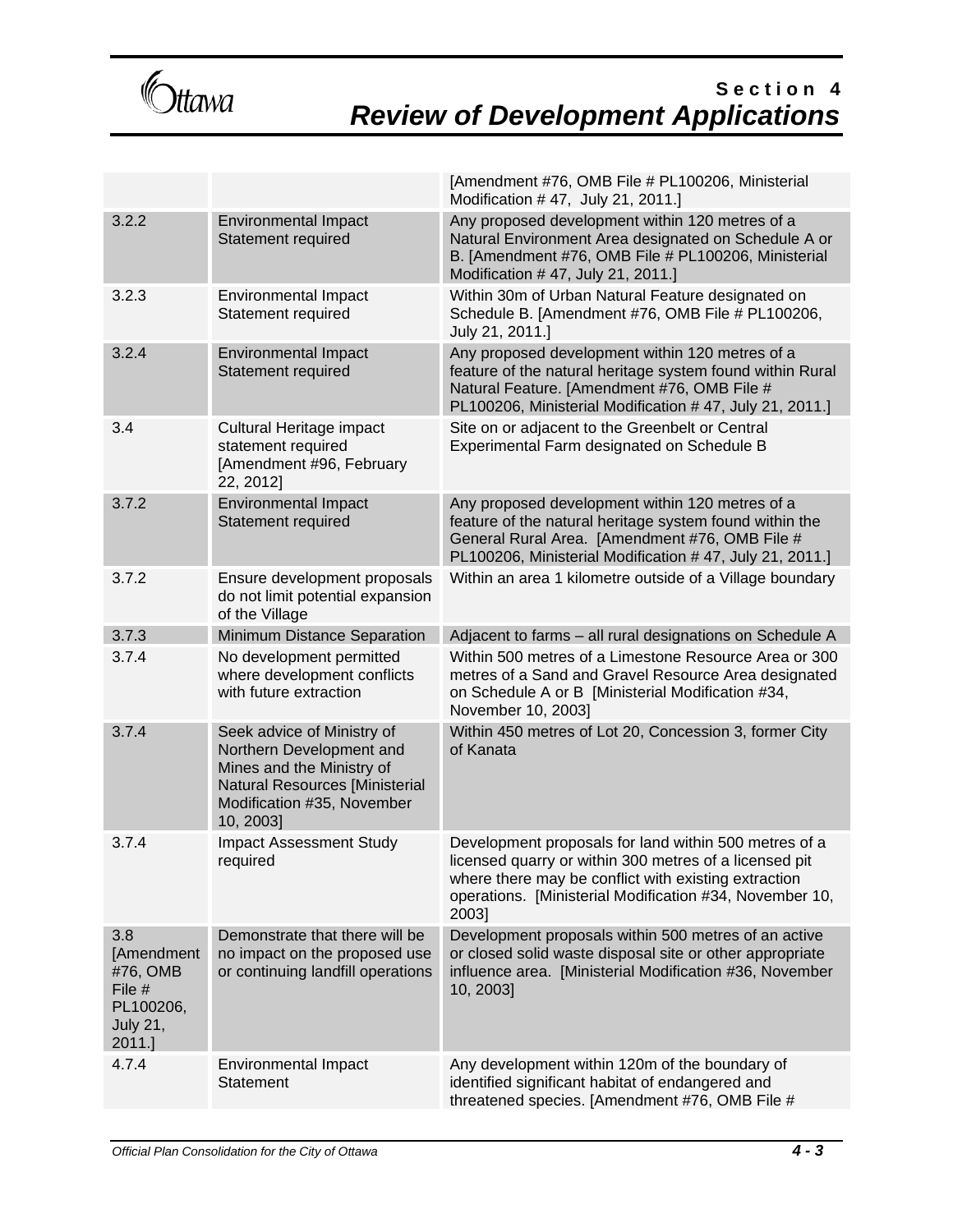

|                                                       |                                                                                   | PL100206, Ministerial Modification #47, July 21, 2011.]                                                                                                                                                                                                                                                                                                              |
|-------------------------------------------------------|-----------------------------------------------------------------------------------|----------------------------------------------------------------------------------------------------------------------------------------------------------------------------------------------------------------------------------------------------------------------------------------------------------------------------------------------------------------------|
| 4.7.7                                                 | Environmental Impact<br><b>Statement</b>                                          | Any development within 50m of an Earth Science Area<br>of Natural and Scientific Interest on Schedule K.<br>[Amendment #76, OMB File # PL100206, Ministerial<br>Modification #47, July 21, 2011.]                                                                                                                                                                    |
| 4.7.8                                                 | Environmental Impact<br>Statement                                                 | Any proposed development within 120 metres of a<br>natural heritage system feature not designated in the<br>Plan in the rural area; and any development proposed<br>within 30 metres of a natural heritage system feature not<br>designated in the Plan in the urban area. [Amendment<br>#76, OMB File # PL100206, Ministerial Modification #<br>47, July 21, 2011.] |
| 4.8.7<br>[Amendment<br>#167,<br>February 23,<br>2016] | <b>Noise Control Feasibility Study</b><br>and/or, Noise Control Detailed<br>Study | For noise sensitive land uses within 100 metres of lands<br>designated Employment Lands                                                                                                                                                                                                                                                                              |

## **4.3 – Walking, Cycling, Transit, Roads and Parking Lots**

### **Roads and Parking Lots**

Land use and transportation are closely interrelated. In particular, the City, when reviewing development applications, will assess the adequacy of the transportation network to meet the needs of the proposed development. Individual building sites, subdivisions and plans for large areas must be easy to get to and travel through on foot, by bicycle and transit, and by automobile. Supporting walking, cycling and transit means more than the simple provision of sidewalks and pathways. A logical network must be created, connecting origins and destinations along direct and well-marked routes. Landscaping, the positioning of buildings, and other features of adjacent development can be further organized to support pedestrians and cyclists. In its review of development applications, the City will utilize the transportation policies that follow, together with any required transportation studies/assessments indicated in the table below.

| <b>See</b><br><b>Section</b> | <b>Studies/Assessment Required</b>                                        | <b>Where Required</b>                                                                                                                                                                                                                    |
|------------------------------|---------------------------------------------------------------------------|------------------------------------------------------------------------------------------------------------------------------------------------------------------------------------------------------------------------------------------|
| 2.3.1                        | Protection of right-of-way                                                | Designated on Schedules E, F, G & H and Annex 1                                                                                                                                                                                          |
| 2.3.1                        | O-Train Network Proximity Study<br>[Amendment #226, February 26,<br>2019] | May be required for plan of subdivision and site plan<br>applications within the Development Zone of Influence<br>for the O-Train Network, as shown on Annex 17<br>[Amendment #130, May 27, 2014] [Amendment #226,<br>February 26, 2019] |
| 4.3                          | Transportation impact study                                               | May be required for subdivisions, rezoning and site<br>plans where there may be a transportation impact on<br>the transportation network in the surrounding area                                                                         |

### *Policies*

1. The road network in new plans of subdivision will provide the opportunity for direct transit routes through the community and for all buildings to be within 400 metres walking distance of a transit stop. [OMB decision #2649, September 21, 2006]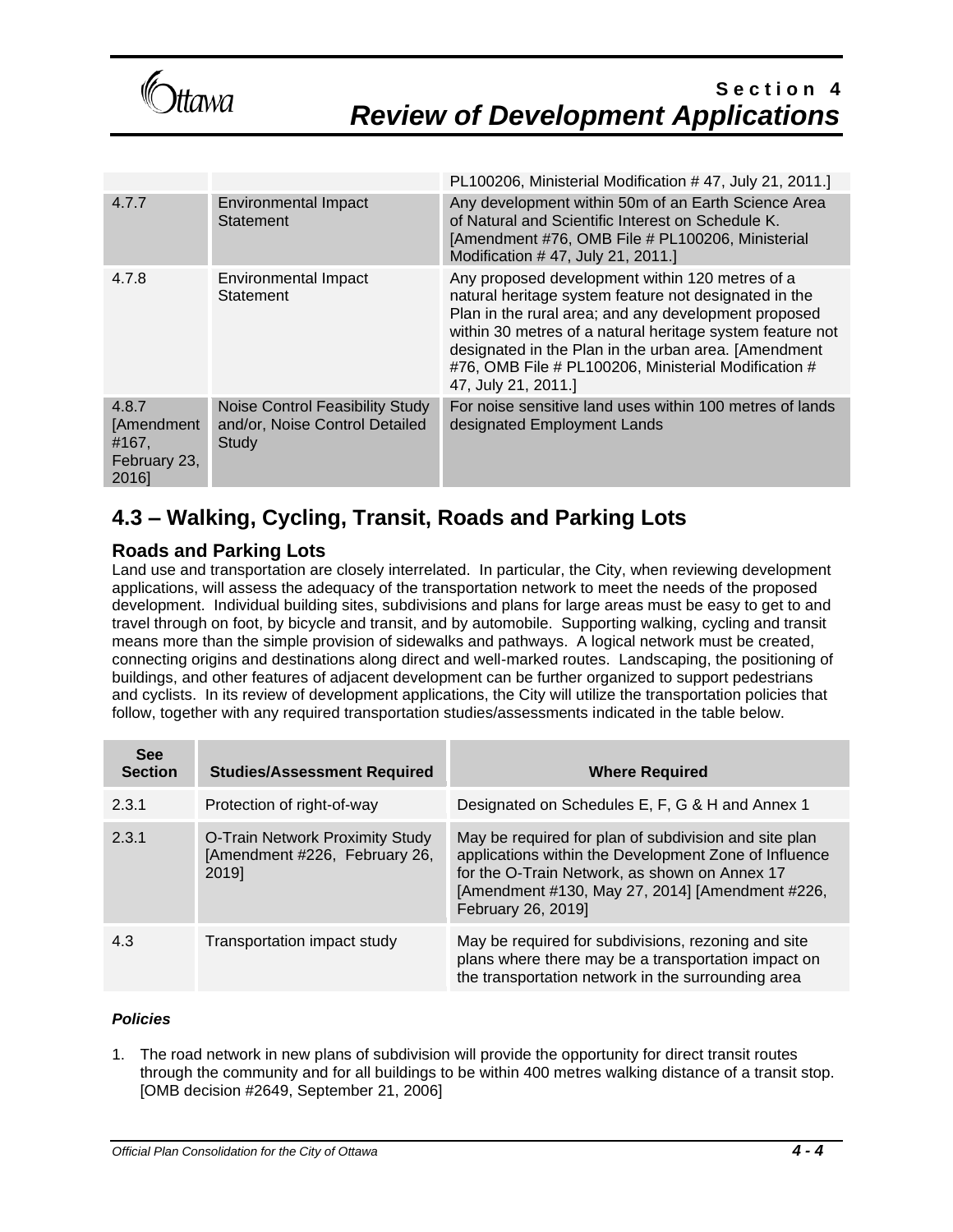

- 2. The road network in new plans of subdivisions, particularly in Villages, will be designed to accommodate the potential future extension of the road system to adjacent properties, including those lands beyond an existing urban or village boundary. [Amendment #76, August 04, 2010]
- 3. The City encourages proponents of new development or redevelopment in close proximity to existing and proposed future transit stations to take into consideration and to demonstrate how the City's Transit Oriented Development Guidelines have been addressed. To promote increased transit usage, private and/or public proponents of any development or redevelopment within 600 metres of a transit station or major transit stop along the rapid transit network shown on Schedule D will: [Amendment #76, OMB File #PL100206, August 18, 2011]
	- a. Ensure that convenient and direct access between the proposed development and the transit station is provided or maintained; rapid-transit stations and where possible, transit stops are integrated into the development; and that in such cases, extended hours of public access through the buildings and quality linkages from stations and building entrances to sidewalks on nearby streets are provided;
	- b. Locate any proposed high-density employment and residential development close to transit stations;
	- c. Provide a pedestrian-friendly, weather-protected (where possible) environment between the access point(s) of the rapid-transit station or major transit stop and the principal entrances to adjacent buildings;
	- d. Minimize walking distances from buildings to stations/major transit stops;
	- e. Provide adequate, secure and highly visible bicycle parking at rapid-transit stations/major transit stops.
- 4. The City may, in keeping with the direction in Section 2.3, establish maximum requirements for onsite parking and reduce or eliminate minimum requirements in:
	- a. intensification target areas; or
	- b. within 800 metres walking distance of a rapid transit station; or
	- c. within 400 metres of the Transit Priority Network, inside the Greenbelt; or
	- d. within 400 metres of a Traditional Mainstreet, inside the Greenbelt;

and in particular where the small size, dimensions and other characteristics of existing lots preclude the ability to provide on-site parking for a change in use or small-scale intensification. [Amendment #150, LPAT. July 29, 2019]

- 5. The City may reduce parking requirements for uses located within 600 metres of a rapid-transit station and for uses where the need for on-site parking can be balanced with efforts to reduce reliance on the automobile. The City may use the zoning by-law and cash-in-lieu of parking agreements as tools to reduce parking requirements. Furthermore, as referenced in Policy 44 of Section 2.3.1, the zoning by-law may establish maximum parking requirements that would apply to development within 600 metres of a rapid transit station/service. [Amendment #76, August 04, 2010]
- 6. The City will require a transportation impact assessment report, which may be a community transportation study, transportation impact study, or transportation brief to be submitted where the City determines that the development may have an impact on the transportation network in the surrounding area. The transportation study or brief will be undertaken in accordance with the City of Ottawa Transportation Impact Assessment Guidelines. The scope of the study or brief will vary depending on the nature of the development. Under most circumstances, a study or brief will not be required for minor infill development in areas where the road network is fully established. The transportation study or brief will, in general: [Amendment #76, OMB File #PL100206, August 18, 2011]
	- a. For the lands to be developed and the surrounding community, identify the required road, parking, transit, pedestrian, and cycling facilities necessary to support the proposed development, referencing the required timing or staging of such. It will also identify and address potential impacts on the local neighbourhood that would occur as a consequence of these required facilities;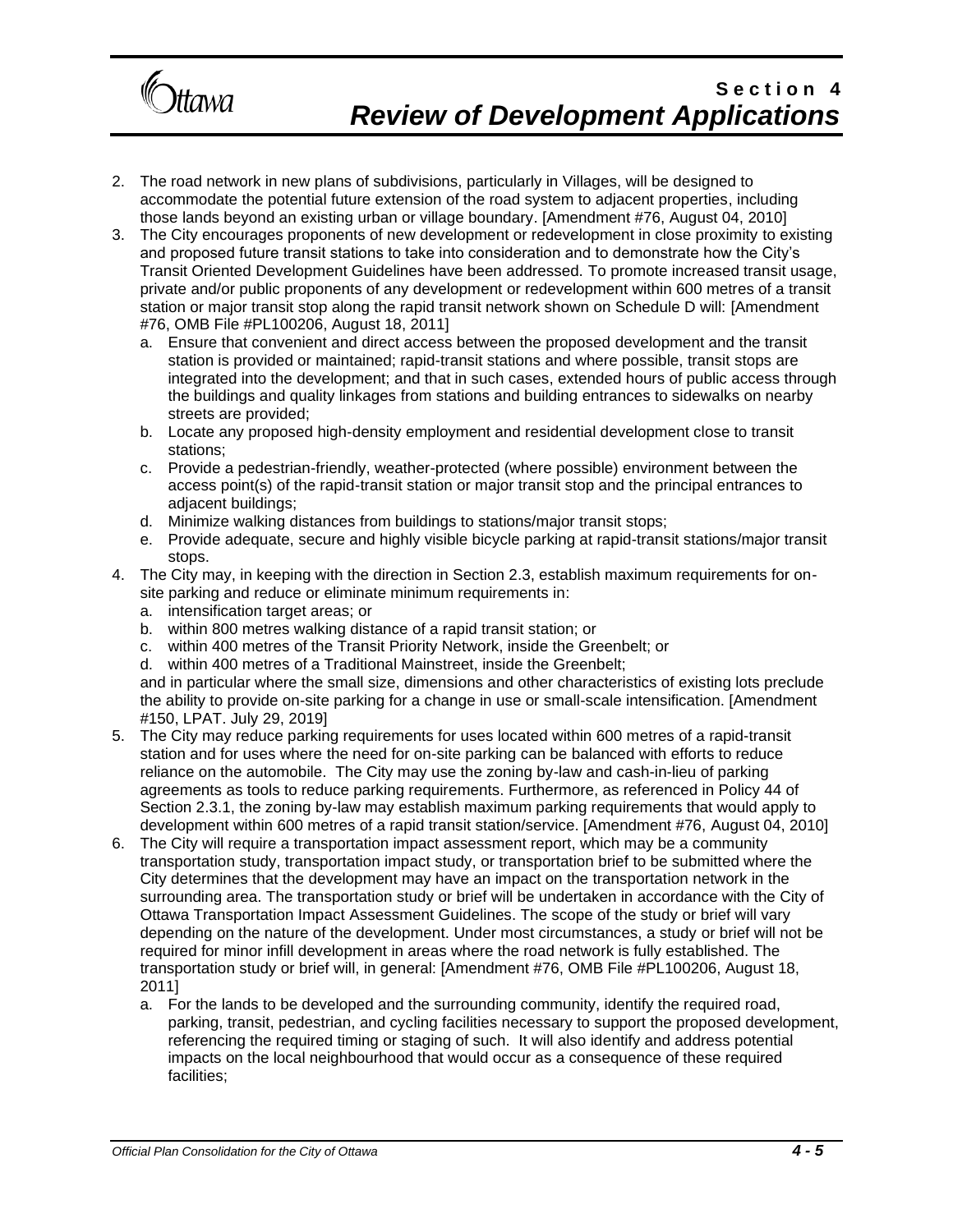

- b. Determine the method and means by which the development, as well as adjacent areas, can be efficiently and effectively serviced by transit;
- c. Utilize the policies of this Plan as well as any applicable City design guidelines and/or practices when developing recommended modifications to transportation infrastructure;
- d. Assess the impact of development traffic on the capacity of adjacent and nearby roads, accounting for the anticipated growth in levels of background traffic;
- e. Take into account both the influence of anticipated future development in the surrounding area, as well as any planned infrastructure modification, e.g., future roads, road widenings;
- f. Concurrent with the need for a transportation impact study, there may be a requirement to undertake a noise study as outlined in Section 4.8, Protection of Health and Safety.
- 7. New development or redevelopment of land abutting a Cross-Town Bikeway identified on Schedule C – Primary Urban Cycling Network will be designed to minimize vehicle access across the Cross-Town Bikeway and where possible having such access relocated to a side street or rear lane. Development approval should generally include a condition requiring the provision of or upgrading of a cycling facility to the standard identified in the Ottawa Cycling Plan. [Amendment #140, April 30 2018]
- 8. The City will require that parking for bicycles be provided in highly visible and lighted areas, sheltered from the weather wherever possible. The zoning by-law will set standards and regulations for land uses that normally generate demand for bicycle parking.
- 9. The City will require that parking areas for motorized vehicles be screened from the street with low shrubs, trees, landscaped berms, decorative walls and fences.
- 10. During the review of development applications and as part of road construction and reconstruction projects, the City will require the provision of pedestrian facilities on all existing, new and reconstructed roads, as follows:
	- a. On both sides of arterial, major collector and collector roads in the urban area and in villages.
	- b. On at least one side of all arterial and collector roads passing through the Greenbelt;
	- c. On both sides of all roads that carry transit services in the urban area and Villages;
	- d. On local roads that lead directly to transit stations and bus stops, schools, public parks, recreation centres, public buildings and institutions, neighbourhood and regional commercial, retail or employment centres;
	- e. Within and between neighbourhoods, and from local roads to arterial and collector roads at sufficient intervals to create permeable walkable communities;
	- f. Wherever identified by the Ottawa Pedestrian Plan, a secondary plan or a community design plan;
	- g. In road corridors where the context is appropriate, a multi-use pathway may be used in lieu of a sidewalk and must be maintained year-round. [Amendment #150, LPAT, July 29, 2019]
- 11. Where large areas of surface parking are required, they will be designed to:
	- a. Avoid one extensive parking area and instead have several smaller-sized parking areas defined by circulation patterns, landscaping, lighting, and other elements;
	- b. Ensure that the layout of the parking lots and adjacent buildings will be such that public roads may be defined in the future as part of more intensive redevelopment of the site.
- 12. On new, and reconstructed roads where possible, the City will require the provision of sidewalks as follows:
	- a. On both sides of arterial, major collector and collector roads in the urban area and arterials in Villages. A multi-use pathway instead of a sidewalk may be provided on one side for a collector in a Village or on one side of an urban arterial if determined to be appropriate by the City;
	- b. A sidewalk or multi-use pathway on at least one side of all:
		- i. arterial roads passing through the Greenbelt;
		- ii. collector roads in villages;
		- iii. roads, other than arterial/collector, in the urban area that serve transit.
	- c. Wherever the Ottawa Pedestrian Plan or Community Design Plan has identified discontinuities in the pedestrian network. [Amendment #76, August 04, 2010]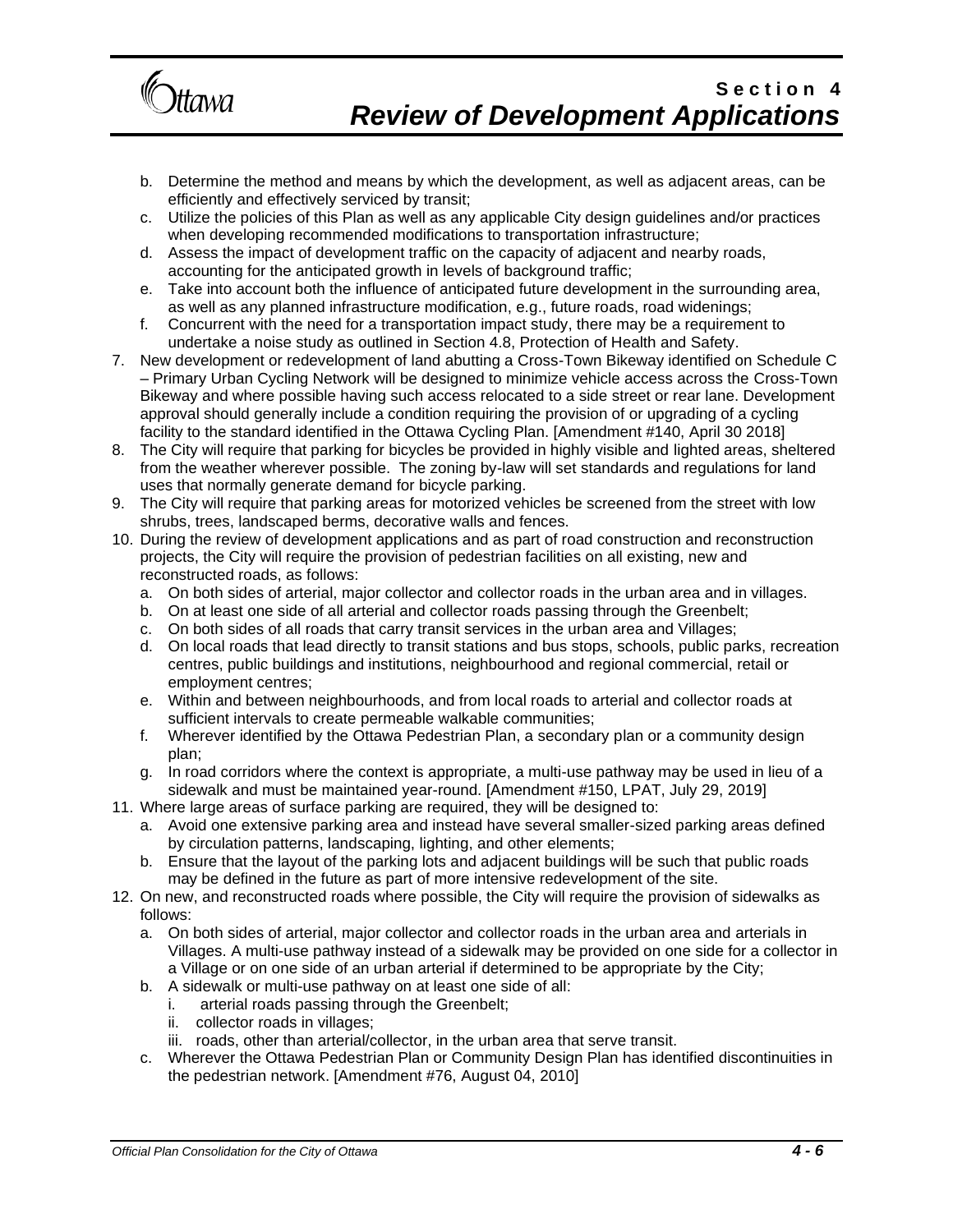

- 13. Where parking structures are proposed as a means of accommodating on-site parking, these structures and the entrances thereto, will be designed to maintain continuity of the street edge and the pedestrian environment, as well as the function of the street. This may be achieved by one or a combination of the following:
	- a. Locating parking structures away from the street;
	- b. Including other uses along the street, at grade, to support pedestrian movement;
	- c. Providing landscaping, art, murals, or decorative street treatments; or
	- d. Reducing the number, and width, of vehicle entrances that interrupt pedestrian movement. [Amendment #150, December 21, 2017]
- 14. The City will ensure that sidewalks and crosswalks are made of smooth, well-drained walking surfaces of contrasting materials or treatments to differentiate the pedestrian areas from vehicle areas and provide marked pedestrian crosswalks at intersection sidewalks. In addition, sidewalks and open space areas will be easily accessible through such features as gradual grade transitions, depressed curbs at street corners and convenient access to extra-wide parking spaces and ramps.
- 15. The City will require that new plans of subdivision and other developments include adequately spaced inter-block/street cycling and pedestrian connections to facilitate travel by active transportation. Furthermore, the City will ensure that new developments are linked to the existing or planned network of public sidewalks, multi-use pathways and on-road cycle routes, which connect parks and other open spaces, transit stations and transit stops, and community services and facilities. Where public sidewalks and multi-use pathways intersect with roads, consideration will be given to providing traffic control devices to give priority to cyclists and pedestrians.[Amendment #97, February 22, 2012]
- 16. At main entrances to buildings the City will require safe, direct and attractive pedestrian access from public sidewalks through such measures as:
	- a. Reduction of distances between public sidewalks and major building entrances;
	- b. Provision of pedestrian walkways from public streets to major building entrances;
	- c. Within individual sites, on-site pedestrian walkways along the front of adjoining buildings, between adjacent buildings, and connecting areas where people may congregate, such as courtyards and transit stops;
	- d. Wherever possible, protection from the weather is provided through canopies, colonnades, and other design elements. [OMB decision #2649, September 21, 2006]

#### **Ottawa Road 174**

17. The eastern portion of Ottawa Road 174 is a busy rural arterial road that is located along the Ottawa River in between Orléans and the City's border. This roadway traverses the village of Cumberland and leads to the neighbouring municipality of Clarence-Rockland. The speed and volume of traffic create safety issues for vehicles turning to/from existing driveways and streets accessing this roadway. Section 2.3.1 policy 23 directs that individual access from new development along this roadway will generally not be permitted, particularly when shared or joint access points with existing development are possible, or alternative road access via nearby streets or a service road might be provided for. In the long term, public streets and private driveways that currently access Ottawa Road 174 may be subject to consolidation or relocation of access points if roadway modifications occur at some future date.

## **4.4 – Water and Wastewater Servicing**

Ensuring that there is a reliable supply of good quality water and the safe disposal of wastewater is an important consideration in the development review process. Proponents are required to demonstrate that the servicing proposed for the development is adequate. The servicing requirements for water and wastewater services for Public Service Areas and areas to be developed on private systems are set out in the sections below.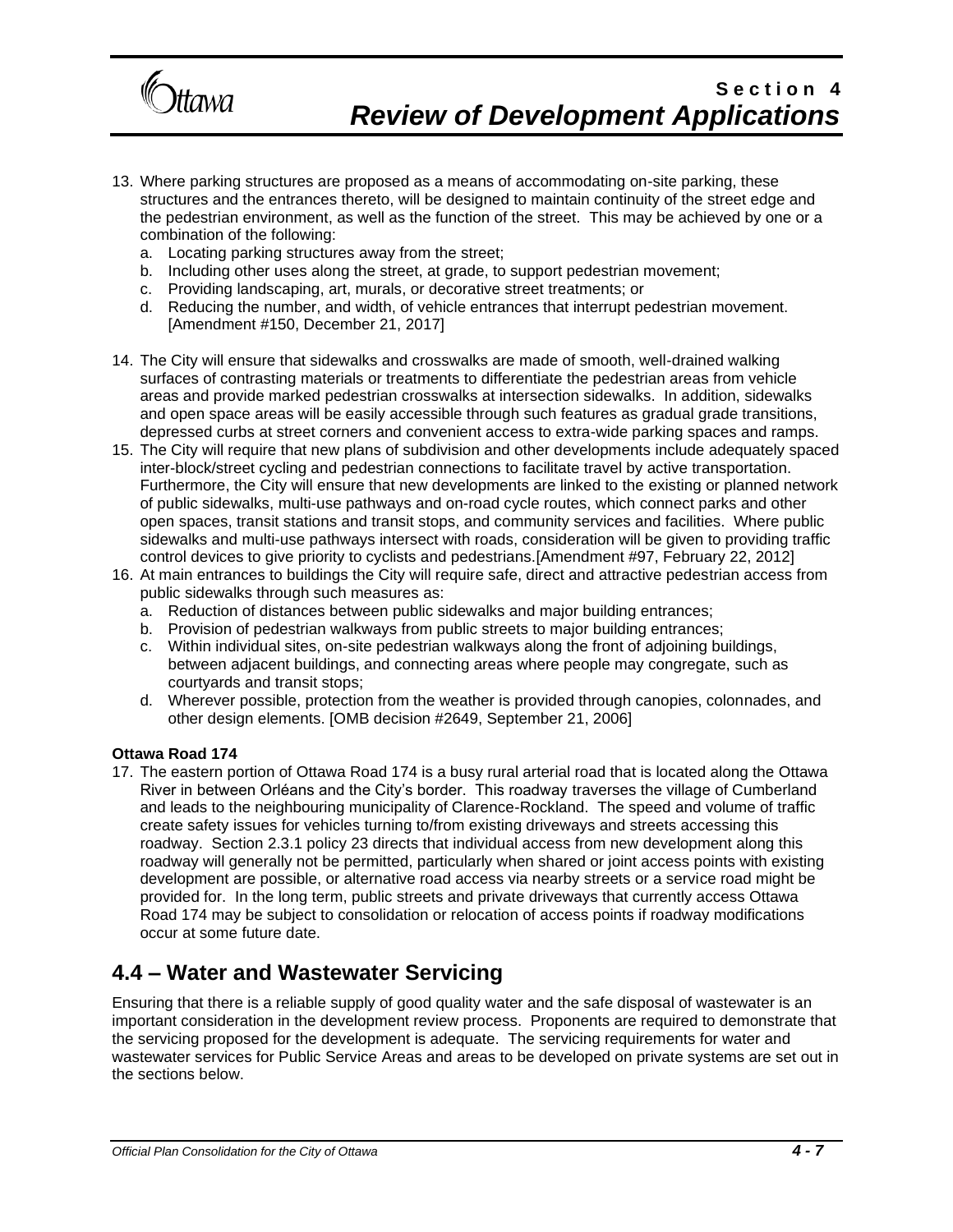

The following table indicates the studies/assessments that are required to assess a development application with regard to water and wastewater services.

| <b>See Section</b> | <b>Studies/Assessment Required</b>                                                                                                                                                                               | <b>Where Required</b>                                                    |
|--------------------|------------------------------------------------------------------------------------------------------------------------------------------------------------------------------------------------------------------|--------------------------------------------------------------------------|
| 4.4.1              | Assessment of adequacy of public services                                                                                                                                                                        | Development application in a Public<br>Service Area                      |
| 4.4.1              | Water, wastewater and storm water impact<br>study                                                                                                                                                                | Where services are found to be limited in<br><b>Public Service Areas</b> |
| 4.4.2.1            | Hydro geological analysis; Registration of<br>each phase (no more than 40 lots)<br>supported by a servicing study; Well<br>inspection report as condition of approval                                            | Subdivision                                                              |
| 4.4.2.1            | Terrain analysis; Registration of each<br>phase (no more than 40 lots) supported by<br>a servicing study                                                                                                         | Subdivision                                                              |
| 4.4.2.2            | Demonstrate in accordance with City<br>guidelines that the site can be adequately<br>serviced with private services; Well<br>inspection report as condition of approval                                          | Severance                                                                |
| 4.4.2.4            | Hydro geological and terrain analysis<br>including an impact assessment for<br>nitrates; Responsibility agreement with the<br>City; Wellhead protection plan [Ministerial<br>Modification 37, November 10, 2003] | Institutions such as schools, seniors<br>homes                           |

### **4.4.1 – Servicing in Public Service Area**

Development in Public Service Areas is primarily on the basis of public services, with exceptions described in Section 2.3.2. When reviewing development applications, the City will require an assessment of the adequacy of public services to support the development.

### *Policy*

- 1. The City will require development applications in Public Service Areas to be supported by an assessment of the adequacy of public services. Where services are found to be limited, the proponent will be required to submit a water, wastewater and storm water impact study detailing how public services will be provided to support the development. The study will:
	- a. Determine the extent to which the area will support development without further, unplanned upgrading of the networks in addition to the assessment of specific network improvements;
	- b. Determine the method and means by which the area as well as adjacent areas can best be serviced by the networks, taking into consideration the City's functional planning guidelines;
	- c. Identify specific network improvements deemed necessary and timing or staging of such improvements;
	- d. Assess any social, economic and physical environmental impact on the local neighbourhood and adjacent areas resulting from anticipated network improvements;
	- e. Take into account the effect of known development potential of other lands, which will utilize the networks;
	- f. Indicate the proposed location for connection to central services, if more than one option exists.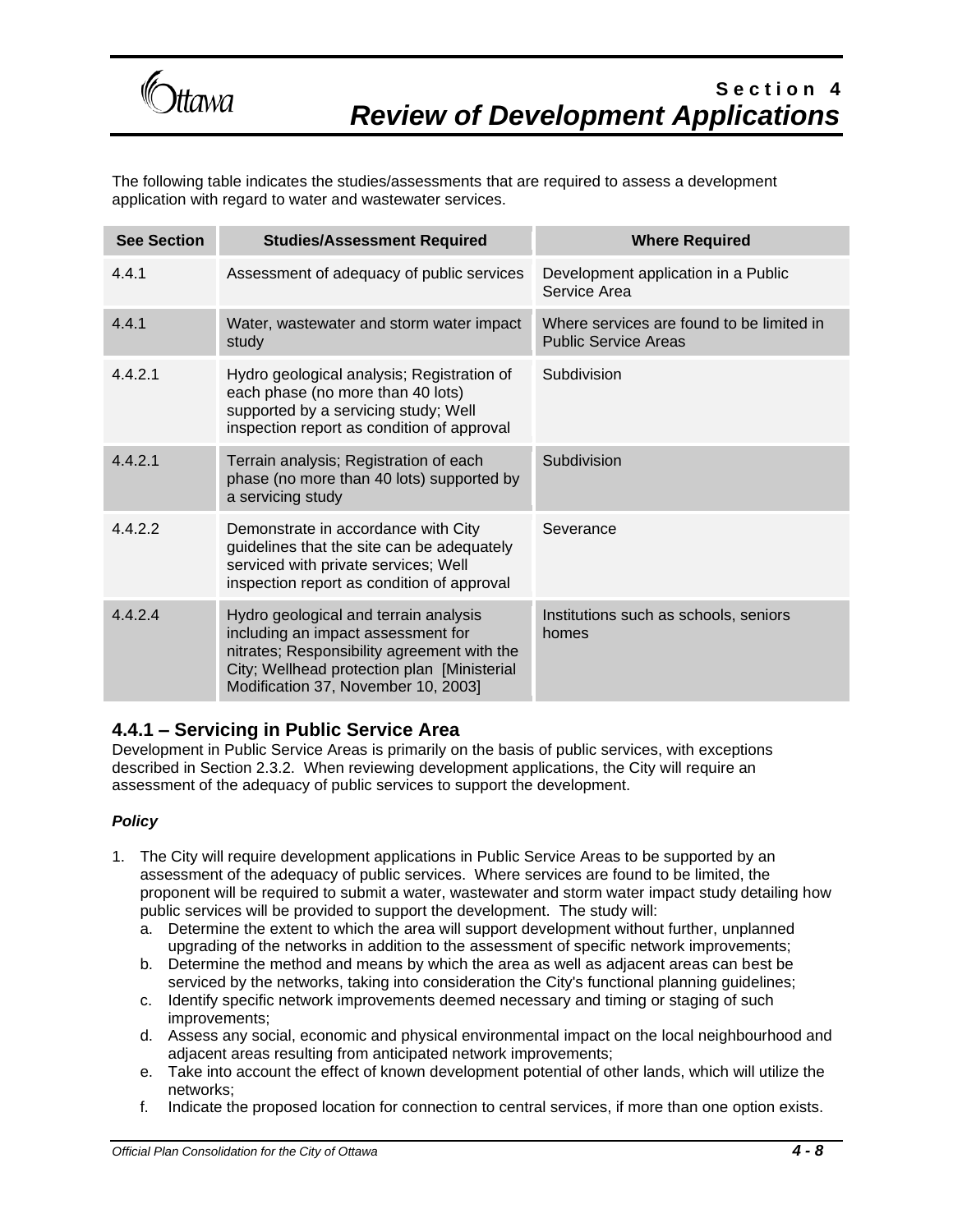

- 2. When considering development on urban lands, located inside the Greenbelt, that have the potential to reduce the capacity of the water and/or sewage systems or contribute to overland flow, the City will ensure that anticipated impacts can be adequately mitigated or otherwise addressed by means that include but are not limited to the following:
	- a. On-site retention and storage;
	- b. Water efficiency measures;
	- c. Green infrastructure;
	- d. Flow control measures;
	- e. Flow removal projects;
	- f. Other measures such as compensation projects, as outlined in the document "Managing Capacity to Support Intensification and Infill", which is included as Section Section 6 of the 2008 Infrastructure Master Plan Update.

[Amendment #76, OMB File #PL100206, August 18, 2011]

### **4.4.2 – Private Water and Wastewater Servicing**

Some parts of the rural area are subject to the policies of Section 4.4.1 above and Section 2.3.2 because they have public systems. However, new development in the City's rural area will occur primarily on the basis of private individual services. There are also some existing lands within the Public service areas that are developed on private individual services. Private individual services will mean a privately-owned and maintained well-water supply and a privately-owned and privately-maintained wastewater disposal system that services the development on the lot upon which they are located and which will remain under one ownership. [Amendment #76, August 04, 2010]

#### *Policies*

- 1. Anywhere development is proposed on the basis of private individual services and requires an application for an Official Plan or Zoning By-law amendment or involves a plan of subdivision, plan of condominium, severance or site plan approval, the City will require sufficient information with the application to assess the likelihood that:
	- a. Sufficient quantity of groundwater exists on site to service the development;
	- b. A water well can be constructed on the proposed lot(s) that will not be impacted by identified potential sources of groundwater contamination in the area;
	- c. The quality of the groundwater meets or exceeds the Ontario Drinking Water Standards, Objectives and Guidelines;
	- d. The operation of the on-site wastewater system on the new lot(s) will not adversely impact on a well to be constructed on the proposed lot(s) and on the wells of neighbouring properties;
	- e. The development is within the reserve capacity of the municipal sewage system for hauled sewage.

### [Amendment #76, August 04, 2010]

Specific information requirements for plans of subdivision, plans of condominium and severances are described in more detail in the following sections.

2. Requirements for private services in Public Service Areas, where no public services exist, are described in Section 2.3.2.

[Amendment #76, August 04, 2010]

3. Proposals for buildings that do not require approval under the *Planning Act*, and that will be serviced by a private well, must be supported by a well inspection report, satisfactory to the City, provided in conjunction with the building permit and inspection process.[Amendment #150, September 10, 2018]

## **4.4.2.1 Subdivision**

### *Policies*

1. Where a plan of subdivision or condominium is proposed on private individual services, a servicing study of sufficient detail to establish evidence of site suitability will be required. The study must conform to the City's guidelines. An integrated hydro geological and terrain analysis, report is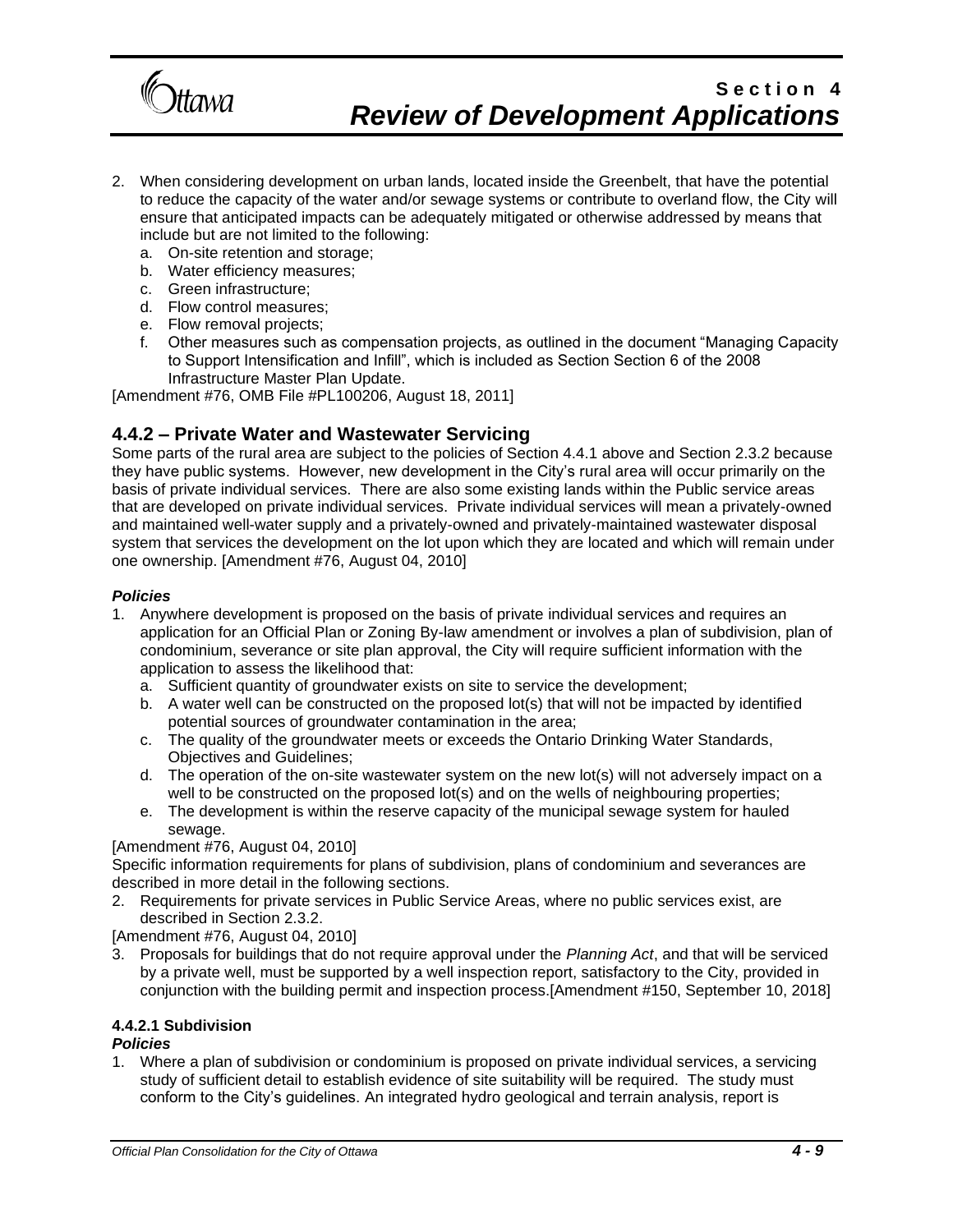

required to confirm sustainability of the water supply and suitability of the terrain. This report will include an impact assessment of nitrates on the groundwater, to confirm sustainability of sewage disposal. The study will also be of sufficient magnitude to consider the impact of the proposal on the operation of existing wells and septic systems in the vicinity. [Amendment #150, April 19, 2018]

- 2. Applications for subdivisions on private individual services that exceed 40 lots will not be approved for registration unless it is broken into discreet phases of no more than 40 lots. In such cases, registration of the second and subsequent phases will be conditional upon the completion of a satisfactory servicing review study of wells and wastewater disposal systems in the previous phase or phases of the subdivision. The servicing review study will confirm whether continued development is appropriate and identify any additional requirements. [Amendment #14, September 8, 2004] [Amendment #76, August 04, 2010]
- 3. As a condition of approval, development on private wells must be supported by a satisfactory well inspection report in conjunction with the building permit process.
- 4. As a condition of approval of plan of subdivision, the developer will be required to dedicate a monitoring well, at no cost, to the City. The City will have unlimited access to this well to monitor groundwater conditions. Where the subdivision has a number of phases one monitoring well may be required for each phase of development. The City, at its discretion, may determine to not require a monitoring well where there are sufficient wells already provided to satisfy the City monitoring program. [OPA 76, OMB File # PL100206, November 25, 2011]

#### **4.4.2.2 Severances** *Policies*

- 1. Prior to the approval of a severance, the proponent must demonstrate, in accordance with City guidelines, that the site can be adequately serviced with private services. Where lot creation by severance is proposed on private services, the City requires proof that the lot can be serviced with potable water and an in-ground sewage disposal system. The City will grant provisional consent subject to a condition that a servicing study of sufficient detail to establish evidence of site suitability is undertaken prior to a certificate of consent being issued. The study must conform to the Ministry of the Environment and City guidelines. The study will include the drilling and testing of at least one well and an assessment of the impact of the sewage system on groundwater. The study will also be of sufficient magnitude to consider the impact of the proposal on the operation of existing wells in the vicinity. [Amendment #150, September 10, 2018]
- 2. As a condition of approval of any lot where a production well does not exist, development on private wells must be supported by a satisfactory well inspection report in conjunction with the building permit and inspection process. [Amendment #150, December 21, 2017]

### **4.4.2.3 Development of Two to Five Units on Shared Water or Wastewater Systems** *Policy*

- 1. Development of two to five units on the basis of shared water and/or wastewater systems will only be permitted where:
	- a. The property, including the units, is in single ownership;
	- b. All of the requirements in the policies above in this section for private individual services have been met.

### **4.4.2.4 Small Water and Wastewater Works**

Small water and wastewater works are servicing systems for small scale development that are operated and managed by a single owner, for a single building or complex of buildings. [Amendment #150, April 20, 2018]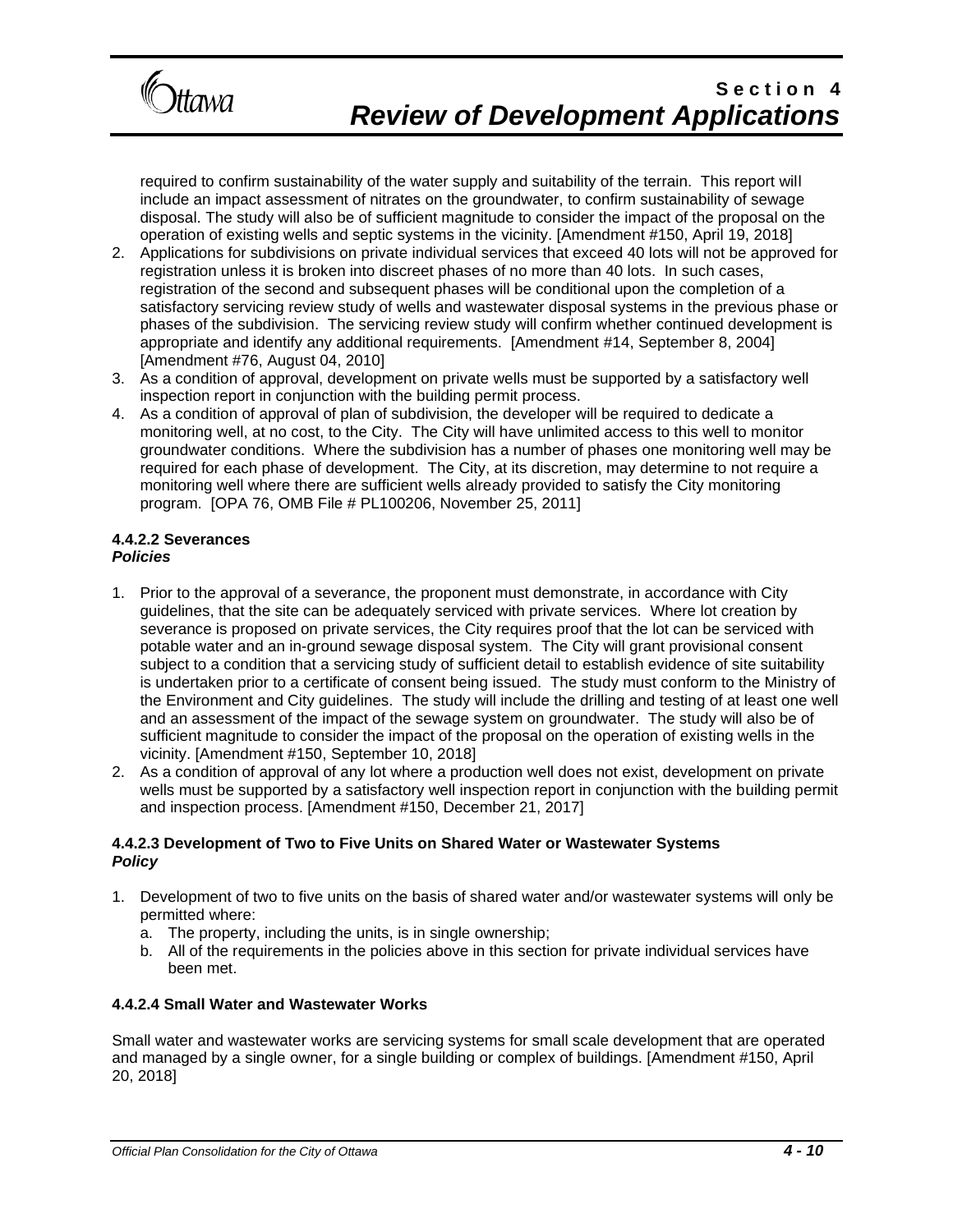

### *Policies*

- 1. The City may consider small water and wastewater works for development that comprises commercial or industrial uses that do not contain any residential uses. [Amendment #150, April 20, 2018]
- 2. Notwithstanding policy 1, small water and wastewater works, being systems that are owned, operated and managed by a single owner for a single building or complex of buildings, may be considered for commercial uses, without the requirement of an agreement between the City and the proponent provided the development does not contain any residential uses. [Amendment #150 April 20, 2018]
- 3. The City may also consider small water and wastewater works to service development that comprises an institution, such as a school or a retirement home only where the owner has entered into a responsibility agreement with the City. The responsibility agreement will contain, but is not limited to, the following components:
	- a. A detailed description of the design criteria for the small water and wastewater works that must meet standards agreed to by the City;
	- b. The details of the monitoring, operation and maintenance requirements of the small water and wastewater works;
	- c. The complete financial plan, which provides assurance in the form of a letter of credit or equivalent, equal to the operating and capital reserve fund for the system.
- 4. The proponent of any development that includes a small water or wastewater works is required to submit the following additional information at the time of application:
	- a. Hydrogeology and terrain analyses that demonstrate the long-term sustainability of water supply and wastewater disposal;
	- b. A vulnerability assessment in accordance with the terms of reference as specified at the time of a pre-application consultation;
	- c. A Reasonable Use Study to determine the impact from the sewage system(s) on the groundwater, as described by the Ministry of the Environment guidelines; and
	- d. The identification of any risk to the water supply and the mitigation necessary to protect that supply. [Amendment #150, April 20, 2018]
- 5. Notwithstanding policy 1 and 2, small water works at 6139 and 6143 Perth Street and its related addresses will remain owned, operated and managed by the single owner of the land containing that system. The small water works is to serve the complex of buildings that may be considered for institutional, multiple attached residential and low-rise apartment uses, at those addresses whether or not the buildings or units are held in separate ownership. Lot or parcel creation shall only occur as part of a Common Elements Condominium. [Amendment #209, May 9, 2018] [Amendment #242, May 12, 2020]

## **4.5 – Housing**

Applications to amend the zoning by-law to introduce or delete residential uses must be reviewed with reference to policies 23 and 24 of Section 2.2.2, Managing Growth Within the Urban Area. All applications for residential development must also consider the requirements of policy 17(l) in Section 2.2.2 regarding alternative development standards and the requirements of Section 2.5.2 Affordable Housing. The policies in this subsection are designed to maintain existing housing stock in the city.

### *Policies*

1. The conversion of rental housing with six or more rental units to condominium ownership or to free hold ownership as a result of applications such as, but not limited to, applications for severance of properties, is premature and not in the public interest unless the following two criteria are satisfied: [Amendment #76, August 04, 2010]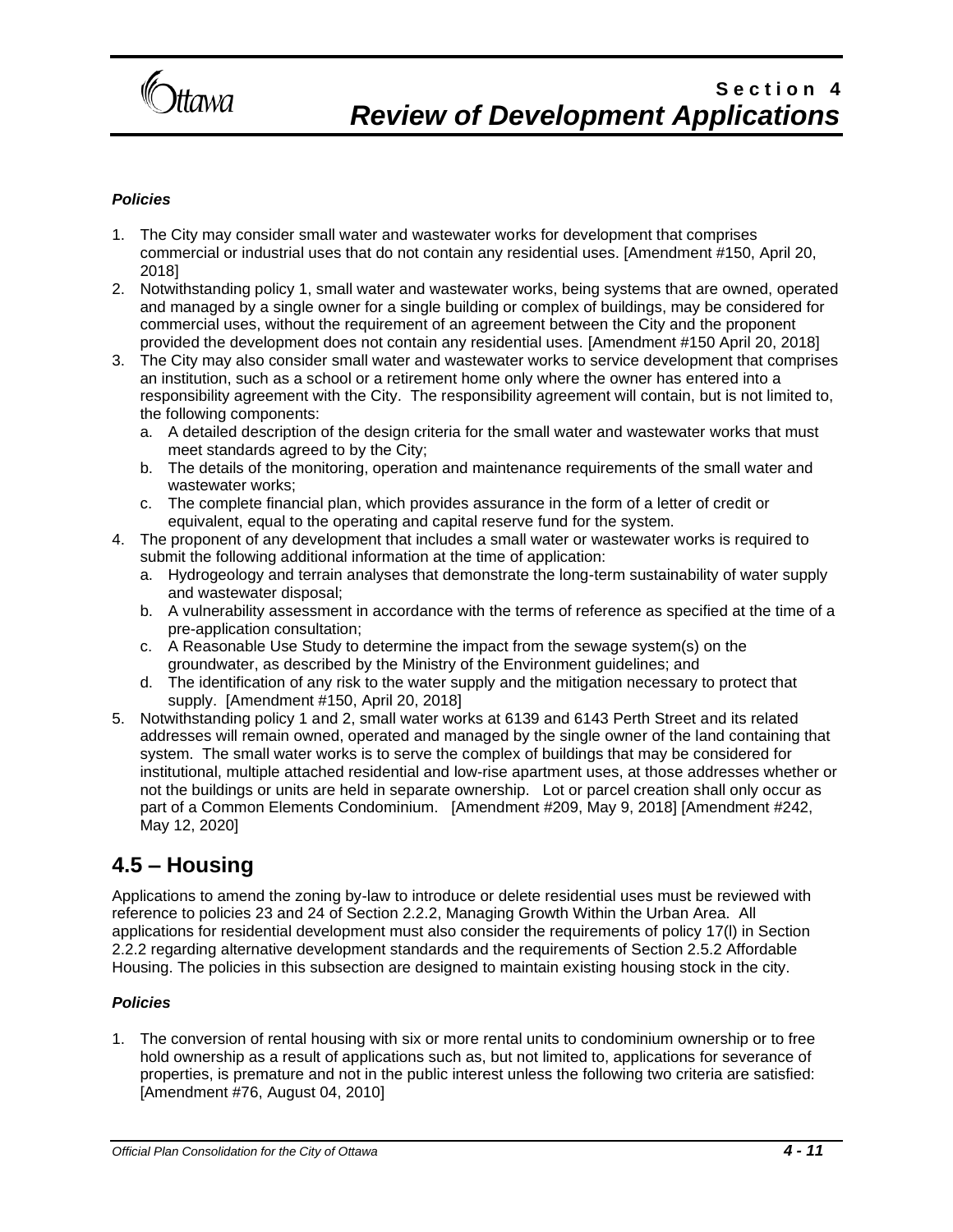

- a. The rental vacancy rate by dwelling/structure type for the City of Ottawa as defined and reported yearly through the Canada Mortgage and Housing Corporation (CMHC) Rental Housing Market Survey has been at or above 3 per cent for the preceding two-year reporting period;
- b. The existing market rents of the units proposed for conversion are at or above the average market rent levels for the corresponding CMHC survey zone in the City of Ottawa, as reported yearly by the CMHC Survey for rental units of a similar dwelling/structure and bedroom type.
- 2. The City shall notify tenants in units approved for a conversion of their rights under the *Provincial Tenant Protection Act* or any successor legislation.
- 3. Heritage buildings individually designated under Part IV of the *Ontario Heritage Act* and Category 1 and 2 buildings designated under Part V of the Act, which contain rental units, are exempt from the rental conversion policy.
- 4. The maintenance and rehabilitation of the existing housing stock will be ensured through enforcement of the property standards by-law and support for residential rehabilitation assistance programs.
- 5. The City will study the use of demolition control throughout the urban area as a means of maintaining the supply of affordable rental housing. [Amendment #13, September 8, 2004]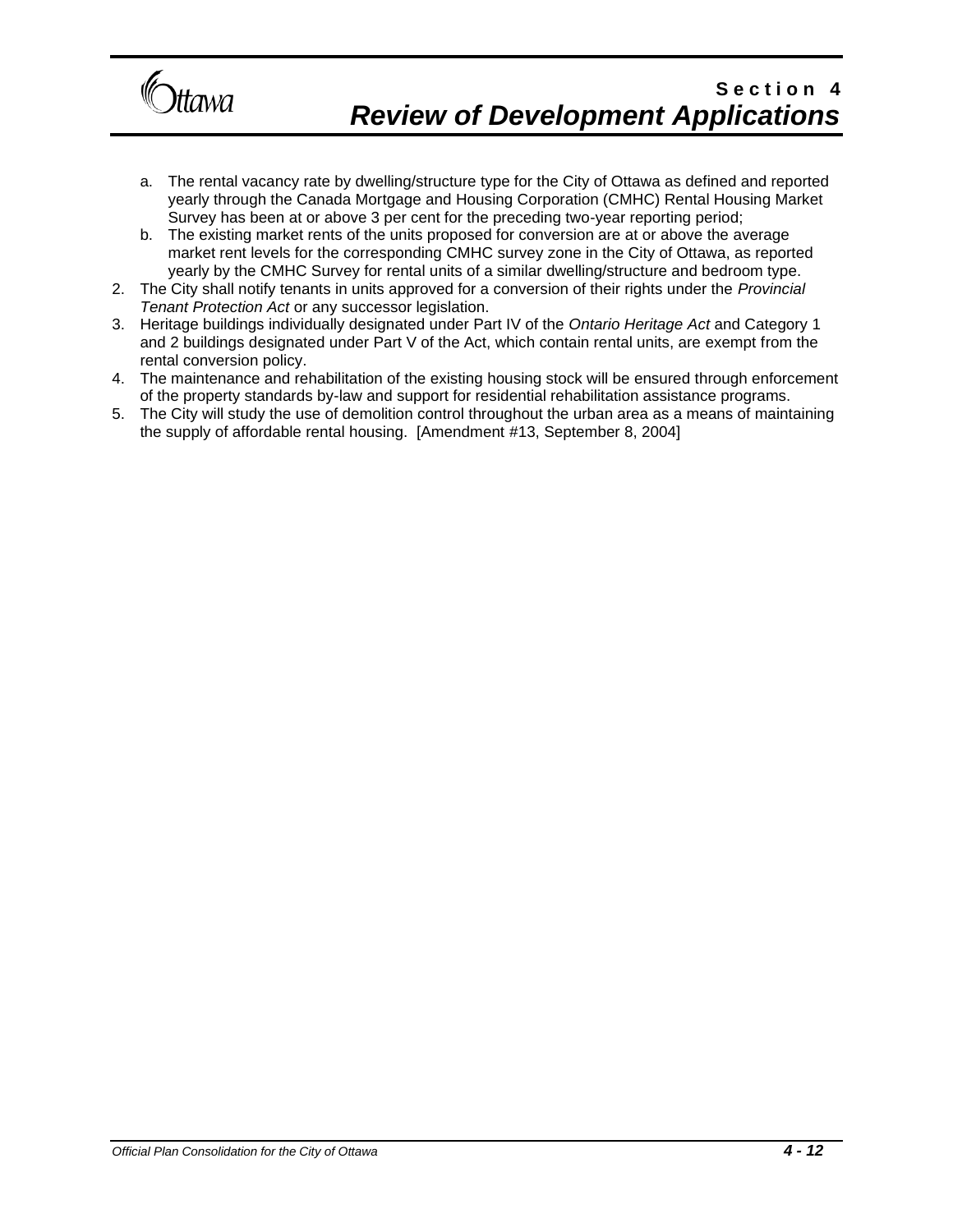

# **4.5 (6) Protected Major Transit Station Areas**

### *Policies*

- 1. The lands that are subject to the Corso Italia Station District Secondary Plan are a Protected Major Transit Station Area under section 16(15) of the *Planning Act*.
- 2. The Corso Italia Station PMTSA has a required minimum density of 250 people and jobs per hectare, with site-specific provisions as provided in the Secondary Plan. This target will be achieved based on all existing uses and new development over the long-term. Individual developments within a protected major transit station area are not required to meet the minimum population and employment target.
- 3. The land use policies and development criteria of the Official Plan, including the Corso Italia Station District Secondary Plan policies, and site-specific provisions, continue to apply. [Amendment #253, April 14, 2021]

## **4.6 – Cultural Heritage Resources**

Cultural heritage resources may include the following: buildings, structures, and sites; archaeological resources; rural and urban cultural heritage landscapes; heritage conservation districts areas and environments that include river and canal corridors; Scenic-Entry Routes and Multi-Use Pathways. The table below indicates where studies/assessments regarding cultural heritage resources may be required to assess a development application. [Ministerial Modification 40, November 10, 2003] [Amendment #76, August 04, 2010]

| <b>See Section</b> | <b>Studies/Assessment Required</b>                                        | <b>Where Required</b>                                                                                                          |
|--------------------|---------------------------------------------------------------------------|--------------------------------------------------------------------------------------------------------------------------------|
| 4.6.1              | Cultural heritage impact statement                                        | When a development has the potential to<br>adversely affect any designated heritage<br>resource [Amendment #76, June 24, 2009] |
| 4.6.1              | Demonstrate that the proposal is<br>compatible with the heritage resource | All planning applications adjacent to or<br>across the street from a heritage resource<br>[Amendment #76, June 24, 2009]       |
| 4.6.2              | Archaeological resource assessment                                        | Areas with archaeological resource<br>potential                                                                                |
| 4.6.3              | Some land uses restricted; Require land<br>dedication at waterfront       | River corridors- all major rivers and<br>streams                                                                               |
| 4.6.3              | Cultural heritage impact statement                                        | <b>Rideau River and Canal</b>                                                                                                  |
| 4.6.4              | Design criteria                                                           | Scenic-Entry Routes designated on<br>Schedules   & J                                                                           |
| 4.6.5              | Assess potential for connections                                          | Multi-Use Pathways designated on<br>Schedule I & J [Amendment #76, June 24,<br>2009]                                           |

### **4.6.1 – Heritage Buildings and Areas**

Heritage buildings and areas are buildings, structures, sites, landscapes, areas or environments which may have cultural, architectural, historical, contextual and/or natural interest, and which may warrant designation under the *Ontario Heritage Act,* and/or may warrant other means of cultural heritage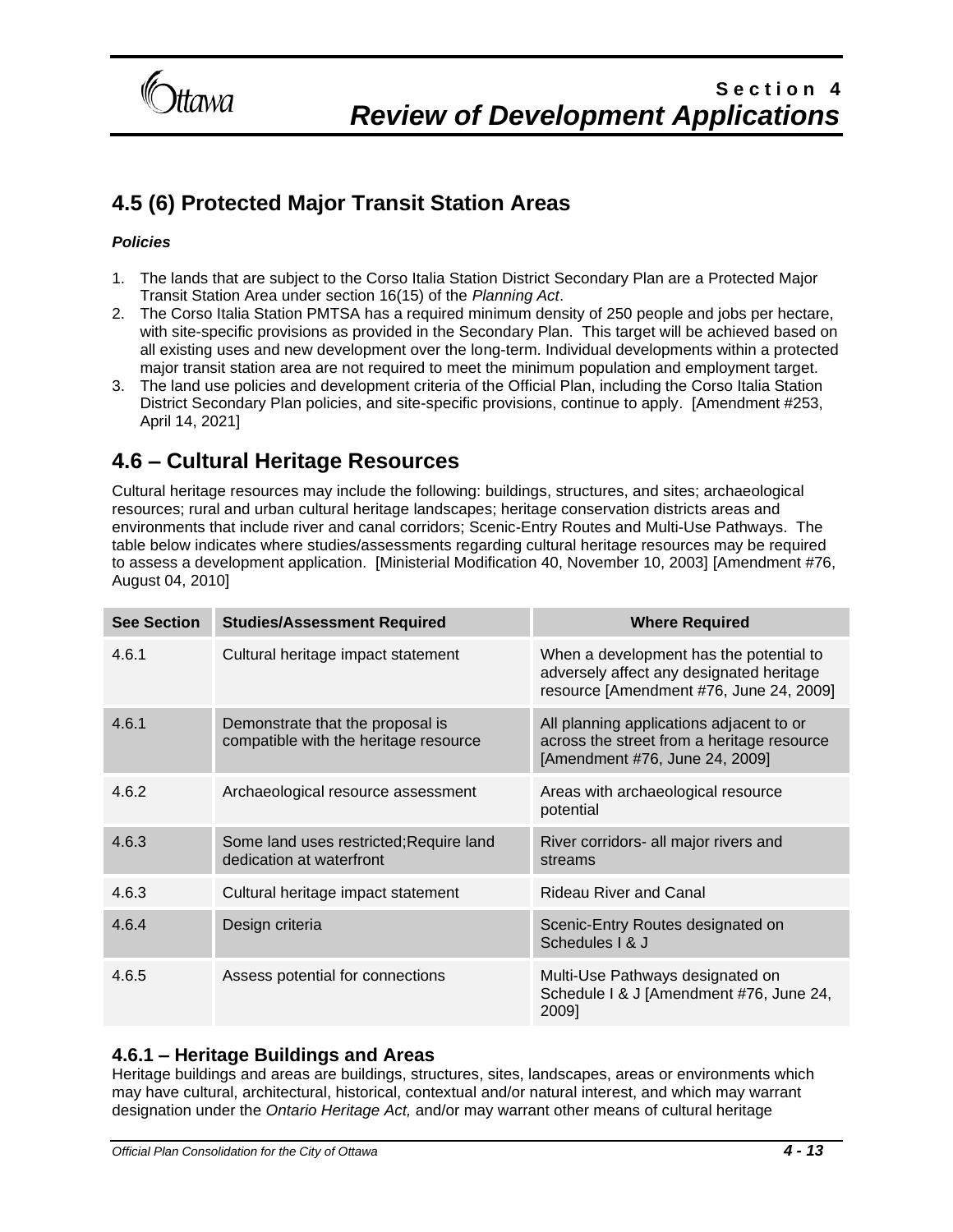

recognition , for example, by the federal government. Heritage significance does not only flow from recognition but is dependent on a property's inherent values.

These policies are based on the presumption in favour of the retention of heritage resources in their original location and construction. Demolition of a cultural heritage resource and the rebuilding on a facsimile of all or part of the building is not considered to be heritage conservation.

For the purposes of this section, adjacent means contiguous to. [Amendment #76, OMB File #PL100206, August 18, 2011]

### *Policies*

- 1. Where a structure designated under Part IV of the *Ontario Heritage Act* is to be altered, added to, partially demolished, demolished or relocated, the approval of City Council, after consultation with its municipal heritage committee, currently known as the Ottawa Built Heritage Advisory Committee (OBHAC), is required. If the alteration, addition, partial demolition, demolition or relocation has the potential to adversely affect the designated resource, the City will require that a cultural heritage impact statement be conducted by a qualified professional with expertise in cultural heritage resources to do the following: [Amendment #76, August 04, 2010] [Amendment #96, February 22, 2012]
	- a. Describe the positive and adverse impacts on the heritage resource that may reasonably be expected to result from the proposed development; [Amendment #76, August 04, 2010]
	- b. Describe the actions that may reasonably be required to prevent, minimize or mitigate the adverse impacts in accordance with the policies below[Amendment #76, OMB File #PL100206, August 18, 2011]
	- c. Demonstrate that the proposal will not adversely impact the defined cultural heritage value or the heritage attributes of the property. [Amendment #13, September 8, 2004] [Amendment #76, August 04, 2010]
- 2. Where a structure designated under Part V of the *Ontario Heritage Act* is to be altered, added to, partially demolished, demolished, relocated, or where new construction in a district designated under Part V of the *Ontario Heritage Act* is proposed, the approval of City Council, after consultation with its municipal heritage committee, currently known as the Ottawa Built Heritage Advisory Committee (OBHAC) is required. If the alteration, addition, partial demolition, demolition or relocation or new construction has the potential to adversely affect the heritage conservation district, the City will require that a cultural heritage impact statement be conducted by a qualified professional with expertise in cultural heritage resources to do the following: [Amendment #96, February 22, 2012]
	- a. Describe the positive and adverse impacts on the heritage conservation district that may reasonably be expected to result from the proposed development;
	- b. Describe the actions that may reasonably be required to prevent, minimize or mitigate the adverse impacts
	- c. Demonstrate that the proposal will not adversely impact the cultural heritage value of the Heritage Conservation District,
	- d. When evaluating an alteration or addition to a building located in Heritage Conservation District, the impact statement will address the heritage conservation district study or the Council-approved "Heritage District Plan" of that district for design guidance. If no such plan exists, the impact statement will address the heritage study of the area for design guidance.

[Amendment #76, OMB File #PL100206, August 18, 2011]

3. Where development is proposed on a property that is adjacent to or within 35 metres of the boundary of; a property containing an individually designated heritage building (Part IV of the *Ontario Heritage Act*), a heritage conservation district (Part V of the Ontario Heritage Act) or a federally-recognized heritage property, the City may require that a cultural heritage impact statement be conducted by a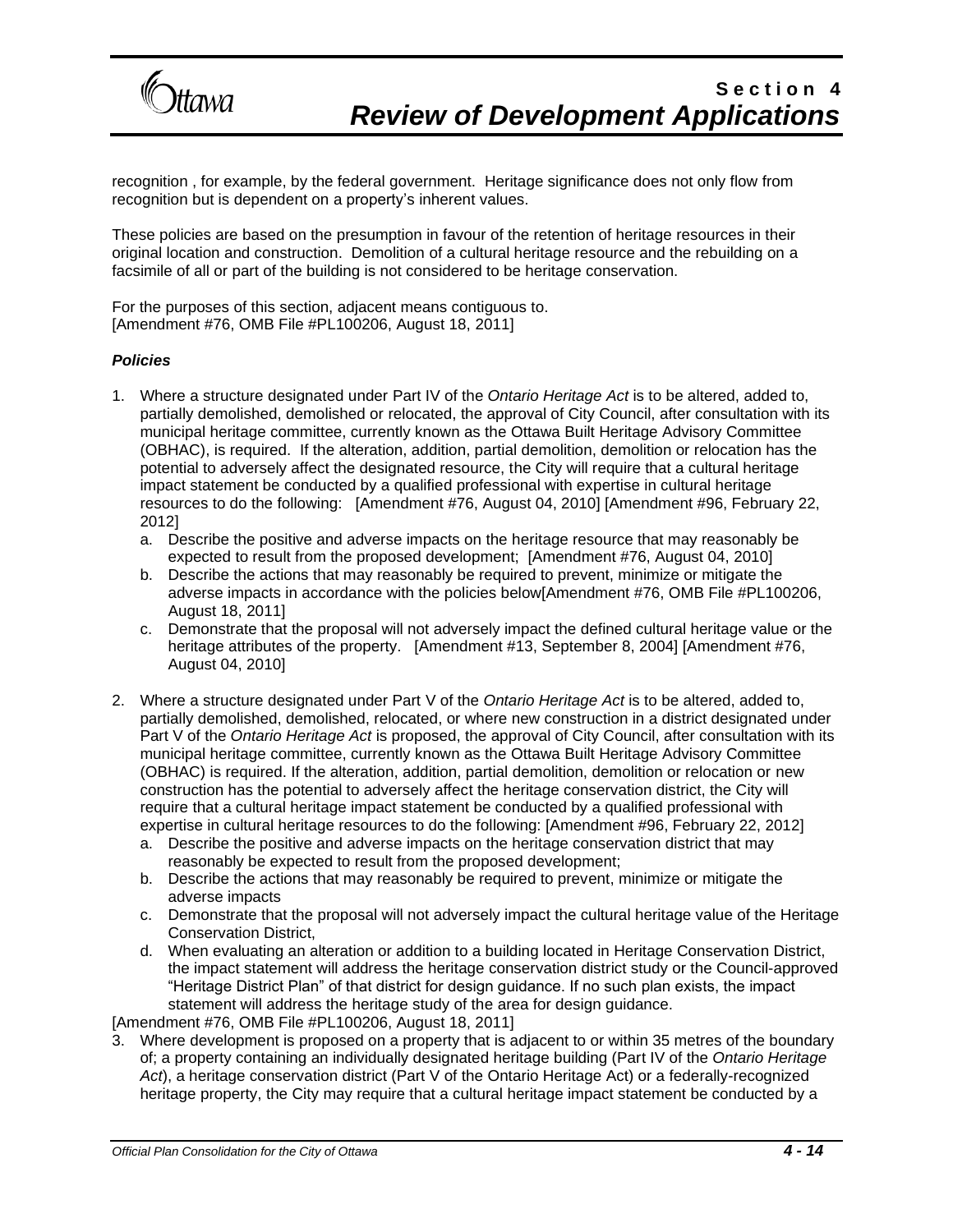

qualified professional with expertise in cultural heritage resources. The cultural heritage impact statement will do the following: [Amendment #96, February 22, 2012]

- a. Describe the positive and adverse impacts on the heritage resource or heritage conservation district that may reasonably be expected to result from the proposed development;
- b. Describe the actions that may reasonably be required to prevent, minimize or mitigate the adverse impacts in accordance with the policies below;
- c. Demonstrate that the proposal will not adversely impact the defined cultural heritage value of the property, Heritage Conservation District, and/or its streetscape/neighbourhood.

[Amendment #76, OMB File #PL100206, August 18, 2011]

- 4. Where relocation of a structure designated under the *Ontario Heritage Act* is proposed, the City will require that the cultural heritage impact statement demonstrate that relocation is the only way to conserve the resource. The City may consider the option provided that: [Amendment #76, August 04, 2010] [Amendment #96, February 22, 2012]
	- a. The building is retained on site, but moved to another part of the property for integration into the new development, or, if that is not possible;
	- b. The building is relocated to a site appropriate to its cultural heritage value outside the proposed development or property.
- 5. Where an owner of a designated heritage property applies for approval to demolish the property, the City may require a cultural heritage impact statement that, in addition to the regular requirements, will demonstrate that the rehabilitation and reuse of the property is not viable. The City may consider acquisition of the property where it determines that it is in the public interest to do so, and the property is considered to be of sufficient cultural heritage value to the community. [Amendment #76, August 04, 2010]
- 6. When a development involves the retention of all or part of a cultural heritage resource and its integration into a larger development the cultural heritage resource shall be retained in situ during the construction process. Where the retention of the cultural heritage resource in situ is determined to be impossible by an engineer specialized in the preservation of cultural heritage resources, the City may permit the temporary removal of the resource during the construction process followed by its restoration. [Amendment #76, OMB File #PL100206, August 18, 2011]
- 7. In the rare instances that a designated heritage property is approved for demolition the City will require that the property be thoroughly documented for archival purposes at the expense of the applicant prior to demolition or alteration in accordance with accepted heritage recording guidelines, for deposit in the City of Ottawa archives. [[Amendment #76, August 04, 2010]
- 8. The City may permit the transfer of density potential from one site to another to facilitate the retention of particular cultural heritage resources in those areas which have an established floor space index under the zoning by-law, subject to: [Amendment #76, August 04, 2010]
	- a. A concurrent, equivalent down-zoning and up-zoning of donor and recipient sites, respectively;
	- b. Maintaining compatibility of scale and architectural treatment between the heritage resource(s) and the new development and between the recipient site and its existing environs;
	- c. Where a density transfer is to take place in the central business district of the Central Area, conformity will be required with policies regarding building heights and the visual integrity and symbolic primacy of the Parliament Buildings and other national symbols, as referred to in Section 3.6.6.
- 9. When reviewing applications for zoning amendments, site plan control approval, demolition control, minor variance, or the provision of utilities affecting lands/properties adjacent to or across the street from a designated heritage resource, adjacent to or across the street from the boundary of a heritage conservation district, or within heritage conservation district, the City will ensure that the proposal is compatible by: [Amendment 14, September 8, 2004] [Amendment #76, OMB File #PL100206, August 18, 2011]
	- a. Respecting the massing, profile and character adjacent to or across the street from heritage buildings; [Amendment #76, August 04, 2010]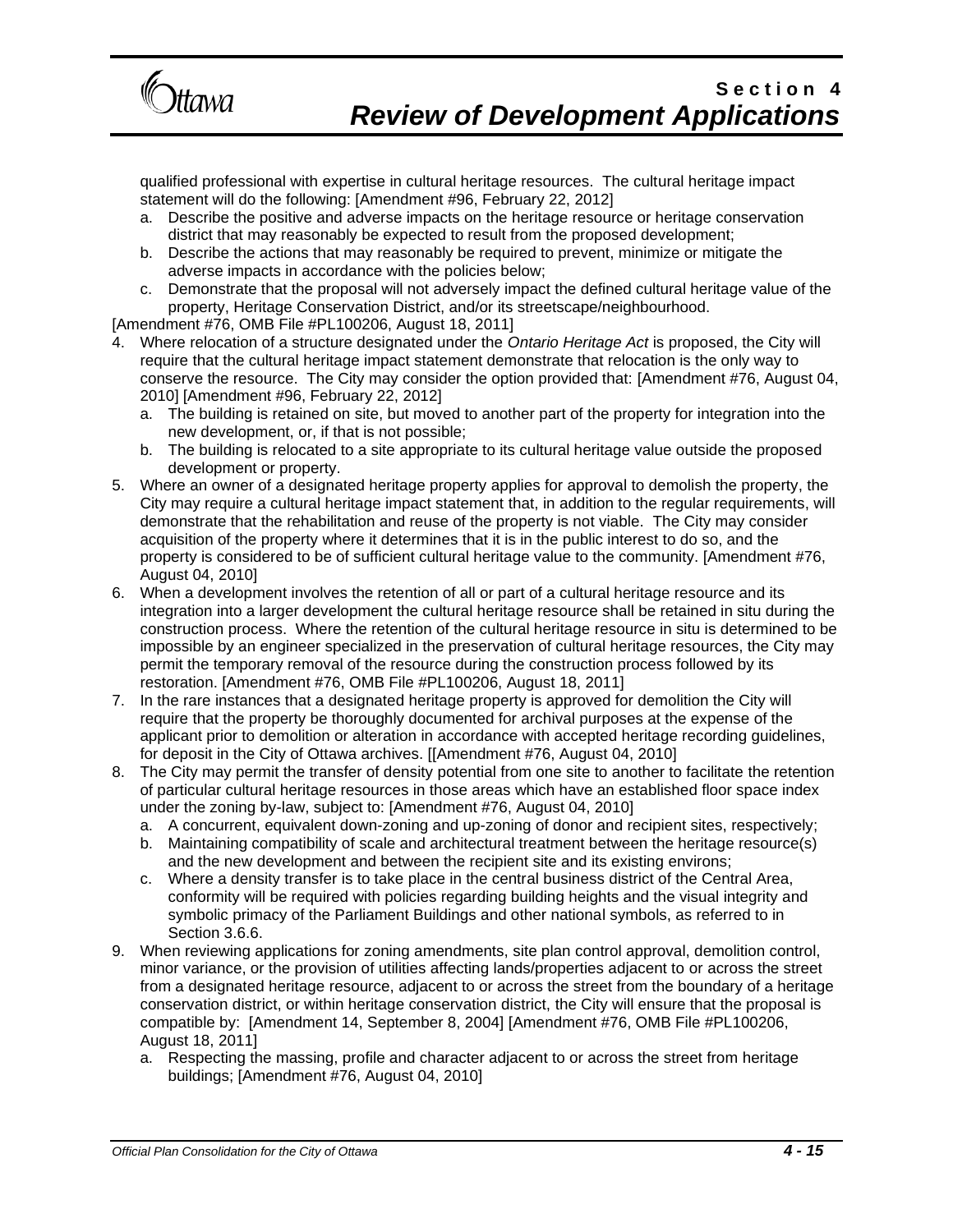

- b. Approximating the width of nearby heritage buildings when constructing new buildings facing the street;
- c. Approximating the established setback pattern on the street;
- d. Being physically oriented to the street in a similar fashion to existing heritage buildings;
- e. Minimizing shadowing on adjacent heritage properties, particularly on landscaped open spaces and outdoor amenity areas;
- f. Having minimal impact on the heritage qualities of the street as a public place in heritage areas;
- g. Minimizing the loss of landscaped open space;
- h. Ensuring that parking facilities (surface lots, residential garages, stand-alone parking and parking components as part of larger developments) are compatibly integrated into heritage areas;
- i. Requiring local utility companies to place metering equipment, transformer boxes, power lines, conduit equipment boxes, and other utility equipment and devices in locations that do not detract from the visual character or architectural integrity of the heritage resource.
- 10. Where development affects cultural heritage resources, the City may enter into registered agreements with the owners of designated heritage properties when it deems that financial securities are necessary to ensure the retention and conservation of heritage properties as part of a development. [Amendment #76, August 04, 2010]
- 11. Where development is proposed adjacent to or across the street from a building on the Heritage Reference List (but not designated under the *Ontario Heritage Act*) the applicant shall demonstrate the proposal's compatibility with that heritage resource and its streetscape. [Amendment #76, August 04, 2010] [Amendment #96, February 22, 2012]
- 12. In undertaking its public works, the City will provide for the conservation of heritage buildings and areas in accordance with these policies.
- 13. The heritage integrity of cemeteries will be given careful consideration at all times. The City will ensure that:
	- a. Cultural heritage impact statements, prepared by qualified heritage conservation professionals, are required for development proposals on lands adjacent to or across the street from cemeteries;
	- b. Impacts and encroachments associated with development will be assessed and mitigated;
	- c. The relocation of human remains will be avoided.

[Amendment #76, August 04, 2010]

### **4.6.2 – Archaeological Resources**

Archaeological resources are the remains of any building, structure, activity, place, or cultural feature or object, which, because of the passage of time, are on or below the surface of land or water and are of significance to the understanding of the history of a people or place. Archaeological resources may also include significant Native and non-Native cemeteries or unmarked burials. The City has undertaken an *Archaeological Resource Potential Mapping Study* and the results of the study form the basis for determining the archaeological potential. [Ministerial Modification #43, November 10, 2003]

- 1. Where development is proposed on land where archaeological potential exists, as identified on the City of Ottawa map, Areas of Archaeological Potential, the City will require an archaeological resource assessment to be conducted by an archaeologist licensed under the *Ontario Heritage Act*, as a condition of development approval. The archaeological resource assessment report will: [Amendment #96, February 22, 2012]
	- a. Be provided by the developer to the City and submitted to the Ministry of Culture;
	- b. Be carried out to the satisfaction of the Ministry of Culture and communicated to the City;
	- c. Include conservation-related recommendations, such as documentation, removal and/or preservation in situ for heritage integrity purposes, if significant archaeological resources are discovered on a subject property;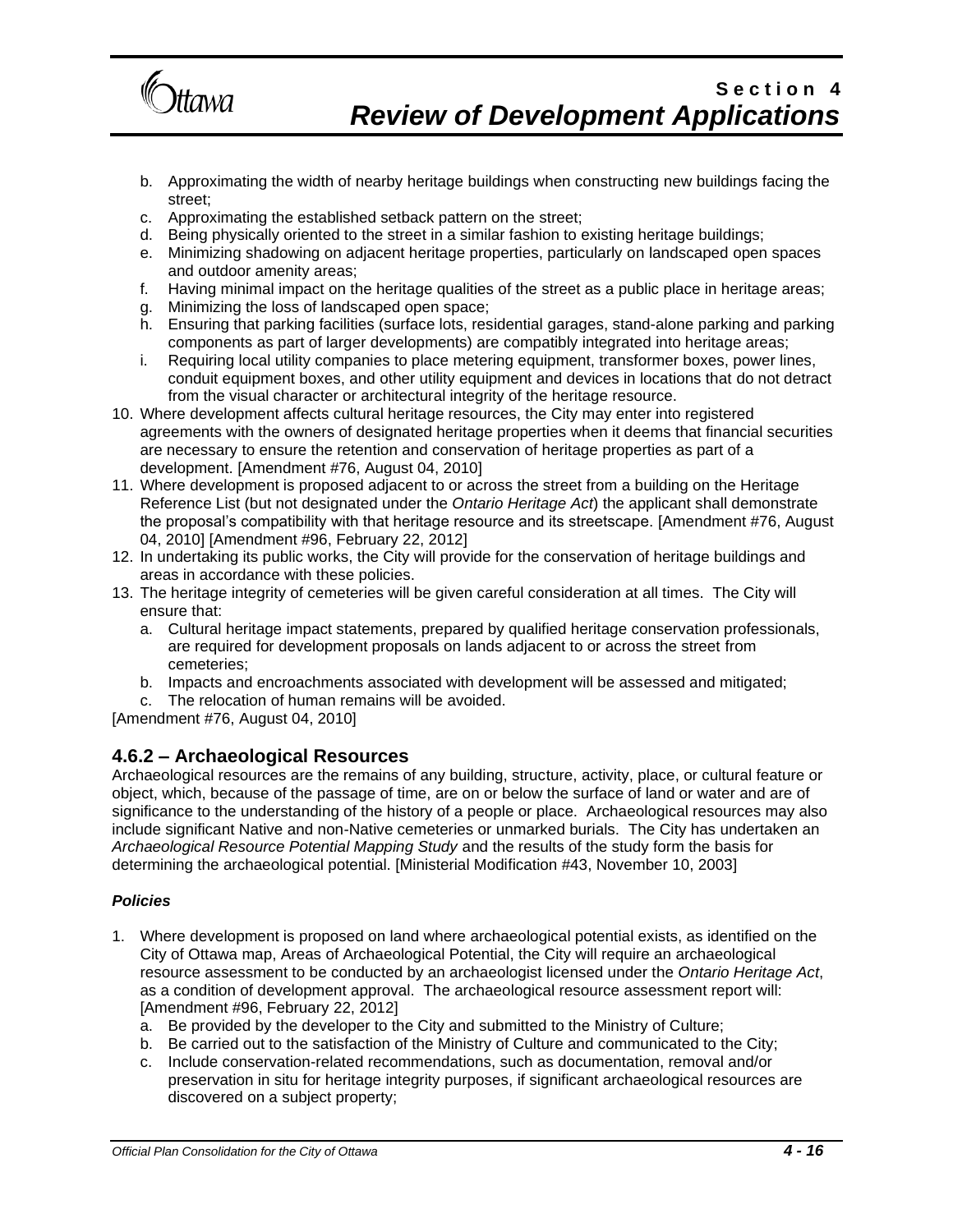

- d. Ensure that a plan for protection or salvage of any significant archaeological site(s) found during the course of the assessment is implemented prior to any disturbance of the land.
- 2. When reviewing plans of subdivision and condominium, site-specific official plan amendments and site plans involving large parcels of undisturbed land, the City will determine whether any portion of a proposal has the potential for the discovery of archaeological resources. The City's *Archaeological Resource Potential Mapping Study* will form the basis for determining the archaeological potential.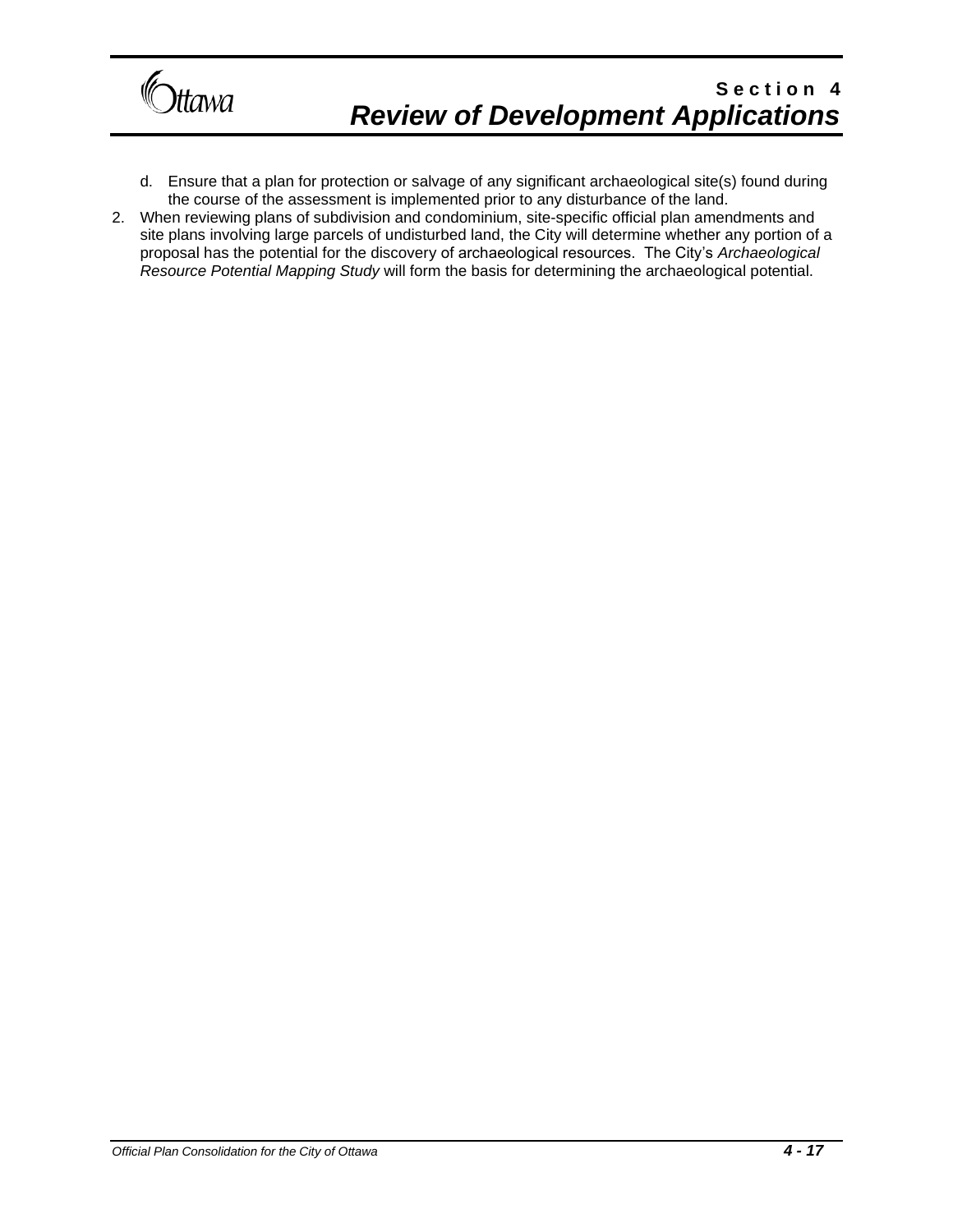

- 3. When reviewing consent and lifting of part lot control applications, the City will consider that archaeological potential exists only when the application would:
	- a. Contain or directly affect a registered archaeological site, or directly affect a federal, provincial or municipal historic landmark, monument or designated property; or
	- b. Lead to impacts (any soil disturbance) upon undisturbed lands (woodlot, pasture ploughed land) that are located within 100 metres of the top of bank of the Ottawa, Rideau, Carp, Mississippi or Jock Rivers when two or more new building lots are created.
- 4. When a consent or a lifting of part lot control application proposes to sever existing units, there is no requirement for an archaeological resource assessment.
- 5. While the *Archaeological Resource Potential Mapping Study* shows the historic core of the city (as defined by the city limits at the time of its incorporation in 1855) as having archaeological potential, an archaeological resource assessment will not be required as part of the development review process. However, if archaeological resources are discovered during the course of construction in the city's historic core area, the site must be protected from further disturbance until a licensed archaeologist has completed an archaeological resource assessment and any necessary mitigation has been completed. The City will develop information to assist developers, contractors and on-site workers in the recognition and reporting of potential archaeological resources discovered during the course of construction. A site monitoring assessment process for deeply buried remains will also be considered if significant archaeological resources are identified. Where new additional information within the urbanized city core indicates there is a high likelihood for archaeological remains to exist, a licensed archaeologist shall be retained for monitoring purposes and/or assessment prior to any major ground disturbances resulting from construction activities. [Ministerial Modification 42, November 10, 2003]
- 6. Where marked and unmarked cemeteries and burial places are encountered during assessment or any excavation activity, the provisions of the *Cemeteries Act* and its regulations will apply. Council shall ensure adequate archaeological assessment by a licensed archaeologist is conducted and consult appropriate government agencies, including the Ministry of Culture (MCL) and the Ministry of Small Business and Consumer Services (SBCS) [Ministerial Modification #43, November 10, 2003] [Amendment #76, August 04, 2010]
- 7. In undertaking public works, the City will conserve archaeological resources in accordance with these policies.
- 8. Council may maintain the integrity of archaeological resources by adopting zoning by-laws under Section 34 of the *Planning Act* to prohibit or restrict any land use activities or the erection of buildings or structures on land which is a site of a significant archaeological resource. [Ministerial Modification #44, November 10, 2003]

### **4.6.3 – River and Canal Corridors**

### [Amendment #76, August 04, 2010]

Ottawa's defining natural features are its rivers. The Ottawa and Rideau Rivers and Rideau Canal and their tributaries have historically determined the location of communities and continue to define their boundaries. In the past, the Ottawa River served as the principal highway into the Canadian Shield for aboriginal people, explorers, loggers and settlers. Its cultural heritage, natural environment resources and recreational opportunities contribute to the tourism potential of the communities along its shore.

The Rideau River and Canal is a UNESCO World Heritage Site and a National Historic Site, and a Canadian Heritage River. Its value lies in the combination of historic engineering works and buildings, open spaces, natural features, the canal itself, and adjacent diverse landscapes, which together constitute a cultural heritage resource of outstanding national significance and universal heritage value. Parks Canada owns the bed of the Rideau Canal and land at lock stations along the canal.

The City will ensure that the shoreline of the Ottawa River, Rideau River and Canal, and other shorelines in the city remain accessible and that the river landscapes, which include farms and wooded areas, are maintained and improved, in terms of their cultural heritage, scenic quality, and recreation and economic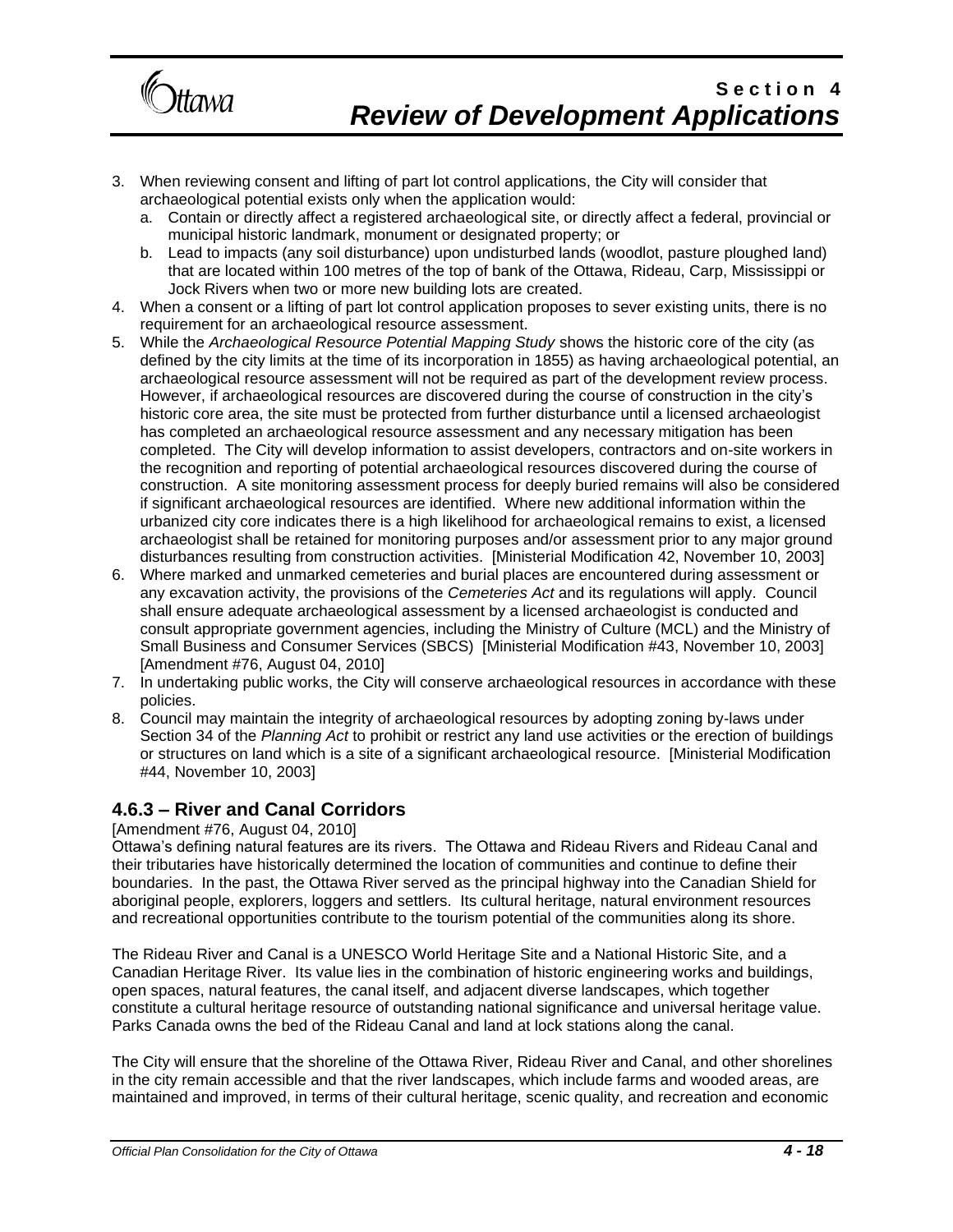

benefits. The natural environment functions of rivers and streams are protected through provisions elsewhere in this Plan for planning on a watershed basis, environmentally-sensitive development practices, and other measures.

- 1. The City will conserve the natural environment, cultural heritage, scenic qualities, and recreational potential of the Ottawa River, Rideau River and Rideau Canal World Heritage Site by:
	- a. Reviewing development applications adjacent to these rivers and canal to ensure that the visual quality of the waterway and view from the waterway, as well as natural and cultural features, are evaluated. In this respect, a cultural heritage impact statement, as described in Section 4.6.1, will be required for any development application under the *Planning Act* within 30 metres of the Rideau Canal UNESCO World Heritage Site and its landscaped buffer in the urban area, which will be reviewed in consultation with Parks Canada and the National Capital Commission; [Amendment #150, December 21, 2017]
	- b. Requiring an assessment of the potential impact of the development on boating safety in parts of the Rideau Canal experiencing boating congestion and other impediments to safe navigation; and on the aquatic environment where significant aquatic natural features are known to exist. The study will be reviewed in consultation with Parks Canada;
	- c. Prohibiting pits and quarries along the Ottawa and Rideau Rivers;
	- d. Prohibiting land uses that require outside storage or large paved areas or that produce noise, fumes and dust;
	- e. Ensuring, for development outside Villages in the General Rural Area adjacent to the Rideau River and Rideau Canal upstream from Roger Stevens Drive, notwithstanding the provisions of policy 3.7.2.8(b), or any other policy in this Plan, a minimum lot size of 5 hectares and a minimum of 200 metres of waterfront for the severed parcel, and a minimum lot size of 10 hectares for the remnant parcel, unless an alternate design has the same or less impact, as assessed by a cultural heritage impact statement. [Amendment #13, September 8, 2004] [Amendment #58, December 07, 2007]
- 2. For lots that abut the Rideau River and Canal the City may also require site plan approval for all nonagricultural buildings, which may include one or more dwellings and their accessory buildings that have not been subject to another approval under the *Planning Act* and in which the matters, identified in Section 2.5.5 have been addressed. [Amendment #150, December 21, 2017]
- 3. When reviewing development and public works adjacent to or over the canal system the City will ensure that:
	- a. the development or public works will not interfere with safe and efficient navigation on the Canal;
	- b. no development or site alteration will alter the size, shape, depth, or configuration of the slackwater sections of the canal system;
	- c. all development, works or site alteration on lands adjacent to the lock stations and the canal takes into consideration and conserves the Cultural Heritage Resources of these areas; and
	- d. Environmental Assessments required for new bridge or public utilities that cross or are located within 30 m of the canal, address and mediate their impact on the function and heritage character of the canal in manner acceptable to the City and Parks Canada; and
	- e. e. all other applicable provisions of the plan will be addressed. [Amendment #76, OMB File #PL100206, August 18, 2011]
- 4. Public access to shorelines will be pursued through various means, as described in Section 2.4.5. For plans of subdivision abutting the shoreline, the City will secure public access along the shoreline of all waterways in the urban area and Villages, unless there are compelling reasons not to do so. This will be accomplished by requiring that land dedicated for public purposes be located at the shoreline or adjacent to environmental constraints. The dedicated lands should be accessible from a public road. [Amendment #14, September 8, 2004]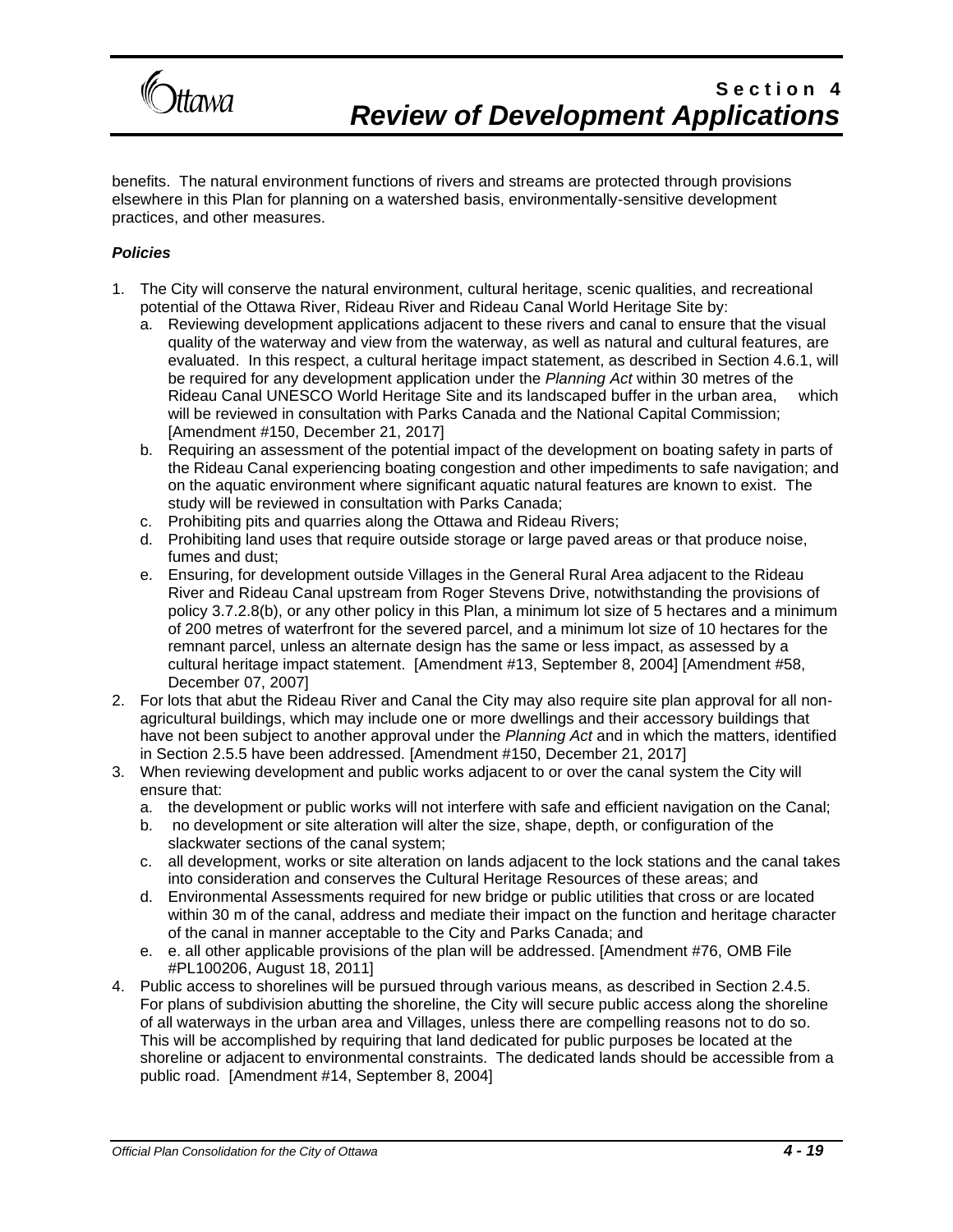

- 5. In addition, the City will use such measures as public acquisition, conservation easements or other appropriate means to secure public access to the shoreline where there is agreement of the property owner.
- 6. The City recognizes the importance of waterways and islands in the history and culture of aboriginals. Waterways provided a primary means of movement for these people and islands in the waterways served as gathering and hunting places, burial grounds, etc. Accordingly, the City will engage with First Nations, in particular with the Algonquins of Ontario, the Government of Canada and the Province of Ontario on matters related to the utilization of islands in the Ottawa and Rideau Rivers. [Amendment #76, July 07, 2011.]

### **4.6.4 – Scenic-Entry Routes**

Scenic-Entry Routes form a network that links major tourist, recreation, heritage and natural environment destinations in and beyond Ottawa. Some of them follow historic routes, while others follow rivers and many are attractive to cyclists and pedestrians. Scenic-Entry Routes include a variety of roads, such as highways, parkways, arterial roads and local streets. This system of Scenic-Entry Routes is under the jurisdiction of the federal government plus provincial and municipal governments in Ontario and Québec. Most Scenic-Entry Routes can be enjoyed by a variety of modes, including bus, bicycle, and in many areas of the network in the urban area and Villages, foot. Many Scenic-Entry Routes, such as Riverside Drive or the Sir John A. MacDondald Parkway, contribute to the continuity of the Green space Network through the design of their corridors. Key Scenic-Entry Routes are also the principal roads used by visitors and business travelers arriving in Ottawa and the National Capital Region. Signage along these roads must orient travelers and provide direction to the City's attractions, while the overall pattern of development along the routes must create a favourable first impression of Ottawa. [Amendment #201, March 14, 2018]

### *Policies*

- 1. Scenic-Entry Routes are designated on Schedules I and J.
- 2. Guidelines for Scenic-Entry Routes that elaborate on the more general *Arterial Road Corridor Design Guidelines*, as updated from time to time, will be developed and implemented by the City. While respecting the primary function of the road, the guidelines will promote:
	- a. The creation of a safe and attractive environment for travellers including, where appropriate, such amenities as lay-bys, scenic lookouts, information, and directional signs to important urban and rural cultural, heritage, environmental and tourism destinations;
	- b. Attention to such matters as building orientation, outside storage, access and egress, landscaping, fencing, lighting and signage to create an aesthetically pleasing streetscape;
	- c. The protection of views to natural and cultural heritage features, mature trees, and roadside vegetation along and beyond the right-of-way;
	- d. Coordination of landscaping, berming, pathways and other features within the rights-of-way with the creation of such features on adjacent land, including the potential to locate these features on adjacent property;
	- e. Any other items determined by the City.
- 3. Until such time as the guidelines for Scenic-Entry Routes are prepared, development applications adjacent to these routes will be assessed against the criteria listed above, in addition to other requirements of this Plan.
- 4. The City will undertake a study to determine criteria for the identification and protection of roads with cultural heritage value. [Amendment #76, August 04, 2010]

### **4.6.5 – Multi-Use Pathways**

Multi-Use Pathways provide a primarily off-road network for pedestrians and cyclists in green and open settings/corridors. In the rural area, they may be on-road or within their own or shared off-road corridors. The pathways are part of the Green Space Network and provide connections among communities and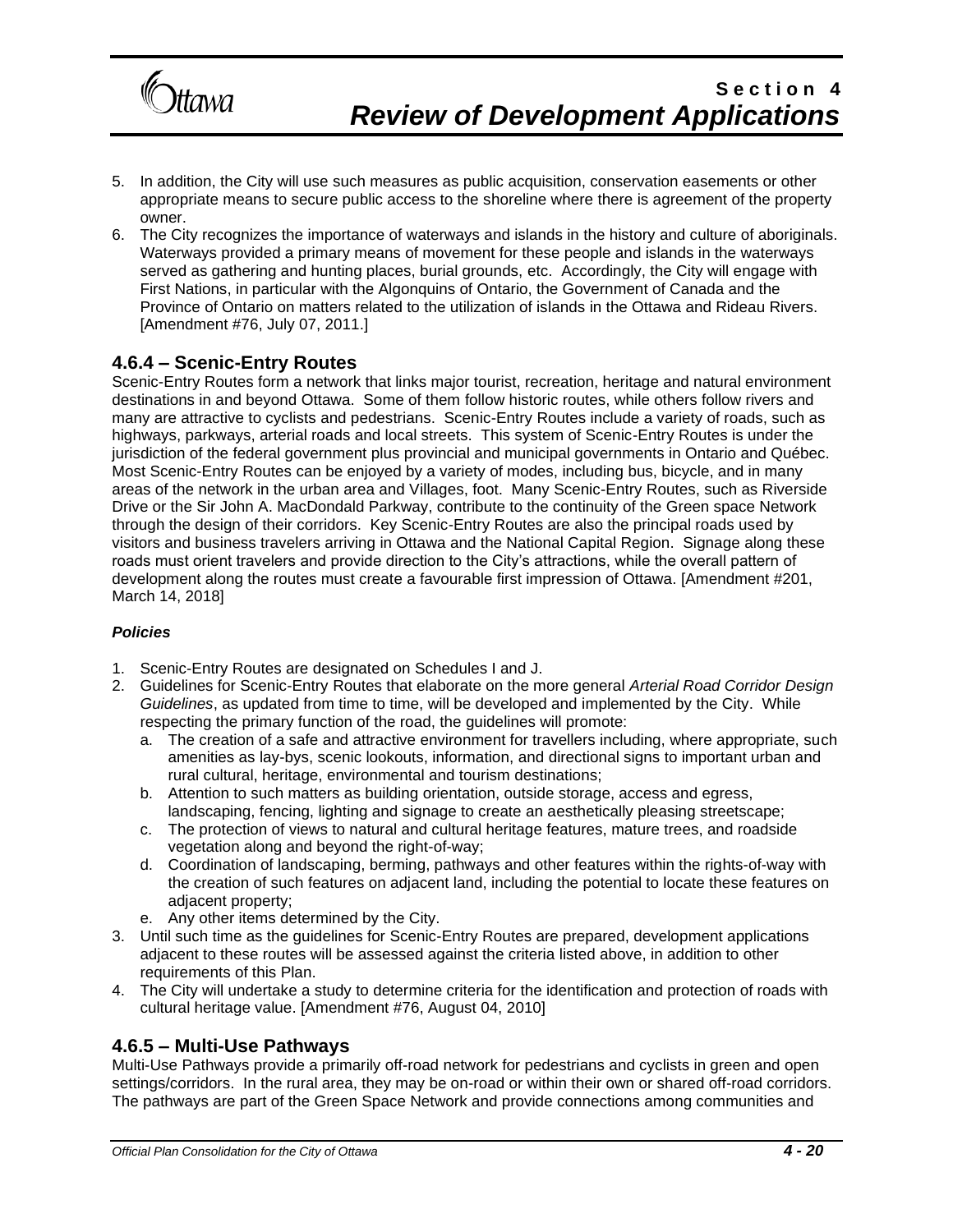

major tourism, cultural heritage and green space features. The plans and design standards for Multi-Use Pathways are based on municipal plans and the study, *Pathway Network for Canada's National Capital Region*, which is updated periodically. Many pathways are owned and maintained by the National Capital Commission. [Amendment #76, August 04, 2010]

### *Policies*

- 1. Multi-Use Pathways are designated on Schedules C and J. The system shown on the schedules is conceptual and the location of pathways may be refined without amendment to this Plan as a result of further study by the City or through the provisions of a development agreement, provided that continuity is maintained within the system, that destinations within the system continue to be connected, and the same general area is served. [Amendment #150, December 21, 2017]
- 2. The Multi-Use Pathways Network designated on Schedules C and J is an essential part of an integrated sustainable transportation network. The system shown on the schedules is conceptual and the location of pathways may be refined as a result of further study by the City or through the provisions of a development agreement. Such refinement will not require amendment to this plan, provided that: continuity is maintained within the system, destinations within the system continue to be connected, and the same general area is served. [Amendment #150, December 21, 2017]
- 3. The City may require pathway corridors to be dedicated for public purposes through a plan of subdivision and funding for pathway construction related to new growth may be included as part of Development Charges. [Amendment #76, OMB File #PL100206, August 18, 2011]
- 4. Multi-Use Pathways are generally located in open spaces, parkland and natural lands where broad green and open corridors can be provided. Multi-Use Pathways may be co-located with other land uses and infrastructure such as: rapid transit corridors, parkway-type road corridors, utility and infrastructure corridors, storm water management facilities, and cultural and institutional facilities, where the overall open and green landscape character can be retained. [Amendment #76, OMB File #PL100206, August 18, 2011]
- 5. When reviewing community design plans, development proposals, and public works that include multi-use pathways, the City will ensure that pathways are designed and located to be safe and efficient transportation, recreation and environmental corridors. This will be achieved by:
	- a. ensuring there is sufficient tree and other vegetative screening between the traveled portion of the pathway and adjacent land uses to provide a green landscape setting;
	- b. ensuring that the route of the pathway avoids existing adjacent land uses that generate excessive noise, involve outside storage or generate air pollution and where this cannot be prevented by ensuring these intrusions are mitigated to the greatest possible extent in the pathway design;
	- c. providing for good pathway corridor visibility, safety and way finding by using such methods as:
	- i. paralleling other well-travelled public rights-of-way;
	- ii. providing frequent connections to adjacent communities and alternative travel routes; and
	- iii. ongoing management of signage programs.

[Amendment #76, OMB File #PL100206, August 18, 2011]

6. In undertaking public works, the City will seek opportunities to construct Major Recreational Pathways and connections to them. [Amendment #76, OMB File #PL100206, August 18, 2011]

# **4.7 – Environmental Protection**

Land can be developed in ways that support natural features and functions on individual sites and across large new development areas. The development requirements in this subsection serve the following objectives in the rural and urban areas:

- Increasing forest cover across the city;
- Maintaining and improving water quality;
- Maintaining base flows and reducing peak flows in surface water;
- Protecting and improving the habitat for fish and wildlife in stream corridors;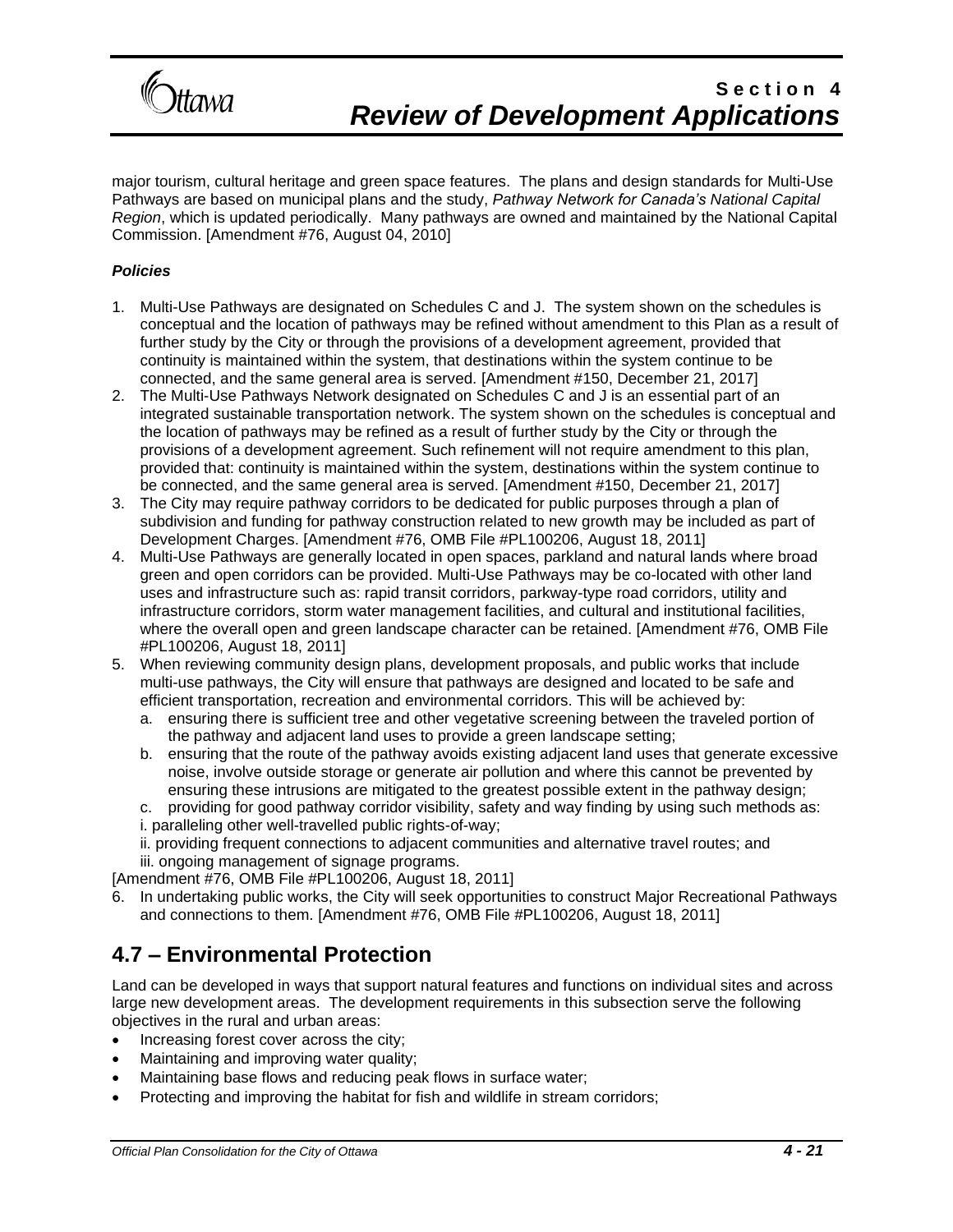

- Protecting springs, recharge areas, headwater wetlands and other hydrological areas;
- Managing resources by using low-maintenance, natural solutions.

The development review requirements in this section are based on design with nature principles. Development sites have natural characteristics (vegetation, topography, watercourses) and related functions, which must play a fundamental role in site design. Sensitive environmental design can result in increased protection for the environment and wildlife, and more effective green space provisions for residents. It can also lead to less energy-intensive solutions as natural approaches to storm water management or heating and cooling in buildings reduce the need for expensive and energy consumptive infrastructure.

Design components will be considered as basic inputs into the development process and must be assessed and considered prior to establishing an initial design or lot pattern. This process will be implemented through application of the integrated environmental review process described below and through a number of specific policies in Sections 3.2, 4.2, 4.6 and 4.7, including those related to tree saving, slope protection, environmental impact statements, watercourse setbacks, and landform protection. All development applications will indicate the location of treed areas, watercourses, poorly drained and wetland areas, rock outcrops, and significant changes in elevation.

| <b>See Section</b> | <b>Studies/Assessment Required</b>                                                                                                                              | <b>Where Required</b>                                                                                                                                                            |
|--------------------|-----------------------------------------------------------------------------------------------------------------------------------------------------------------|----------------------------------------------------------------------------------------------------------------------------------------------------------------------------------|
| 4.7.1              | Integrated environmental review to assess<br>development applications                                                                                           | Subdivision, site plan and rezoning<br>applications requiring an environmental<br>impact statement, or tree retention and<br>protection plan or landscape feature<br>assessment. |
| 4.7.2              | <b>Tree Conservation Report</b>                                                                                                                                 | All plans of subdivision, plans of<br>condominiums, and site plans                                                                                                               |
| 4.7.3              | Determine appropriate setback from rivers,<br>lakes, streams and other surface and water<br>features                                                            | Adjacent to rivers, lakes, streams, and<br>other surface water features                                                                                                          |
| 4.7.3              | Erosion and sediment control plan                                                                                                                               | All development proposals                                                                                                                                                        |
| 4.7.3              | Demonstrate no negative impact on fish<br>habitat; if there is impact- review by<br>Department of Fisheries and Oceans                                          | In or adjacent to fish habitat                                                                                                                                                   |
| 4.7.4              | Environmental impact statement to<br>demonstrate no impact on the significant<br>habitat of endangered and threatened<br>species or on its ecological functions | On lands adjacent to significant habitat of<br>endangered and threatened species.                                                                                                |
| 4.7.5              | Groundwater impact assessment                                                                                                                                   | Groundwater resources areas (to be<br>defined in future studies)                                                                                                                 |
| 4.7.5              | Wellhead protection study                                                                                                                                       | Wellhead Protection Area designated on<br>Schedule K                                                                                                                             |
| 4.7.6              | Stormwater site management plans                                                                                                                                | Site plan, subdivision and zoning<br>applications                                                                                                                                |
| 4.7.7              | Assessment of landform feature /<br>environmental impact statement to<br>demonstrate no negative impact on earth                                                | Geomorphic, geological and landform<br>features / earth science ANSIs (designated<br>on Schedule K)                                                                              |

The following table indicates where studies/assessments may be required, depending on characteristics of the site, to assess a development application.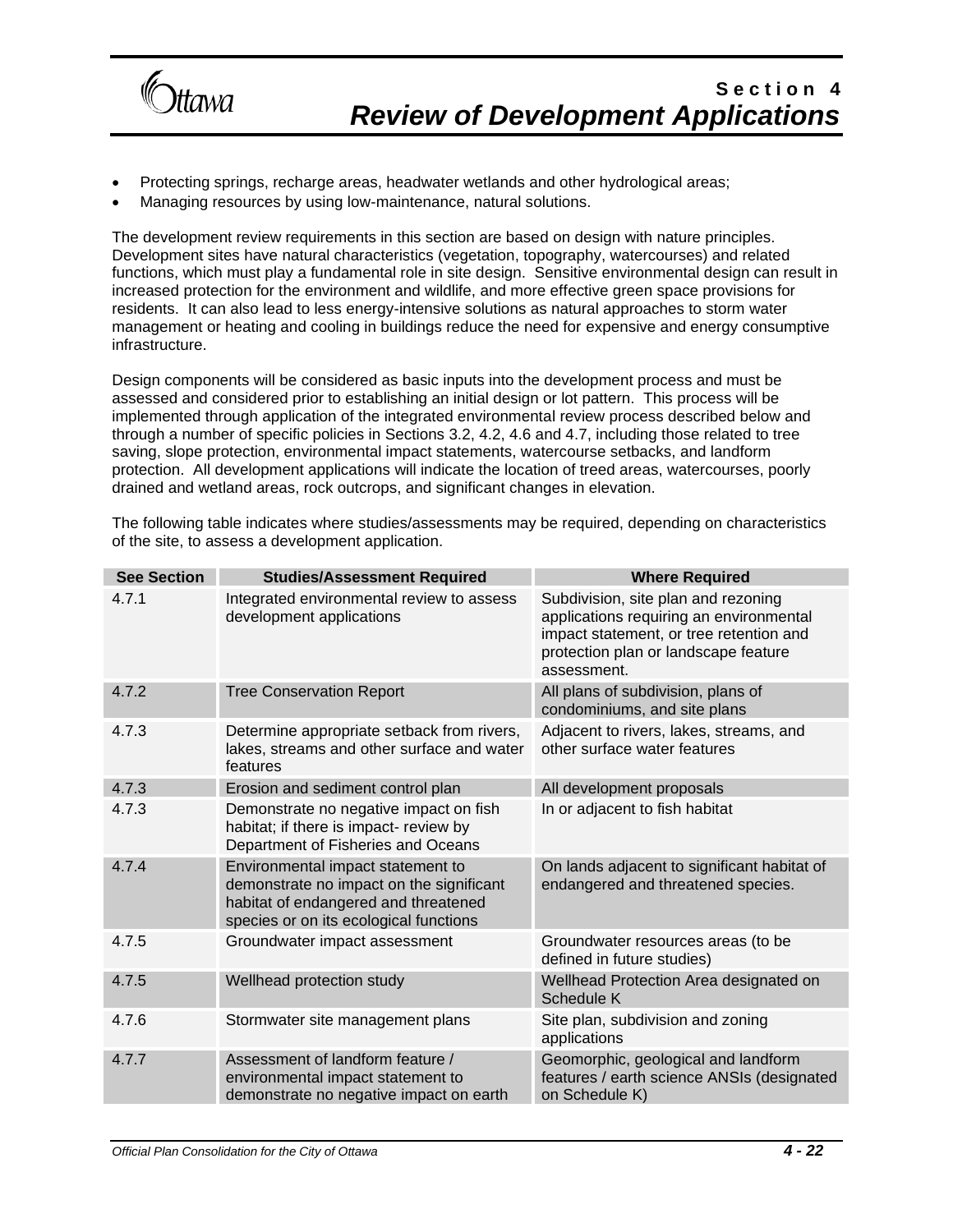

|       | science areas of natural and scientific<br>interest                                                                                                                                                                                                                                                         |                                                                                                                                                                                                                                                                            |
|-------|-------------------------------------------------------------------------------------------------------------------------------------------------------------------------------------------------------------------------------------------------------------------------------------------------------------|----------------------------------------------------------------------------------------------------------------------------------------------------------------------------------------------------------------------------------------------------------------------------|
| 4.7.8 | <b>Environmental Impact Statement</b>                                                                                                                                                                                                                                                                       | On or adjacent to elements of the natural<br>heritage system, as required in Section<br>2.4.2, or to designated Significant<br>Wetlands, Natural Environment Areas,<br>Urban Natural Features and Rural Natural<br>Features as required in Sections 3.2.1<br>through 3.2.4 |
|       | $\mathbf{r}$ , $\mathbf{r}$ , $\mathbf{r}$ , $\mathbf{r}$ , $\mathbf{r}$ , $\mathbf{r}$ , $\mathbf{r}$ , $\mathbf{r}$ , $\mathbf{r}$ , $\mathbf{r}$ , $\mathbf{r}$ , $\mathbf{r}$ , $\mathbf{r}$ , $\mathbf{r}$ , $\mathbf{r}$ , $\mathbf{r}$ , $\mathbf{r}$ , $\mathbf{r}$ , $\mathbf{r}$ , $\mathbf{r}$ , |                                                                                                                                                                                                                                                                            |

[Amendment #96, February 22, 2012]

### **4.7.1 – Integrated Environmental Review to Assess Development Applications**

A comprehensive understanding of the relationship between the natural environment and the built environment is the foundation of site design and subdivision planning, as well as planning for the larger areas subject to community design plans. The integrated environmental review considers as a whole the significant findings from individual support studies (ie, tree preservation and protection plans, environmental impact statements, stormwater site management plans, Phase 1 Environmental Site Assessments). It also ensures that development proceeds in keeping with the analysis and recommendations of any watershed and subwatershed studies and federal or provincial environmental assessments documents, where applicable. The integrated environmental review ensures that development design complies with the environmental policies contained in Section 4, and that the principles of design with nature have been applied. [Amendment #13, September 8, 2004]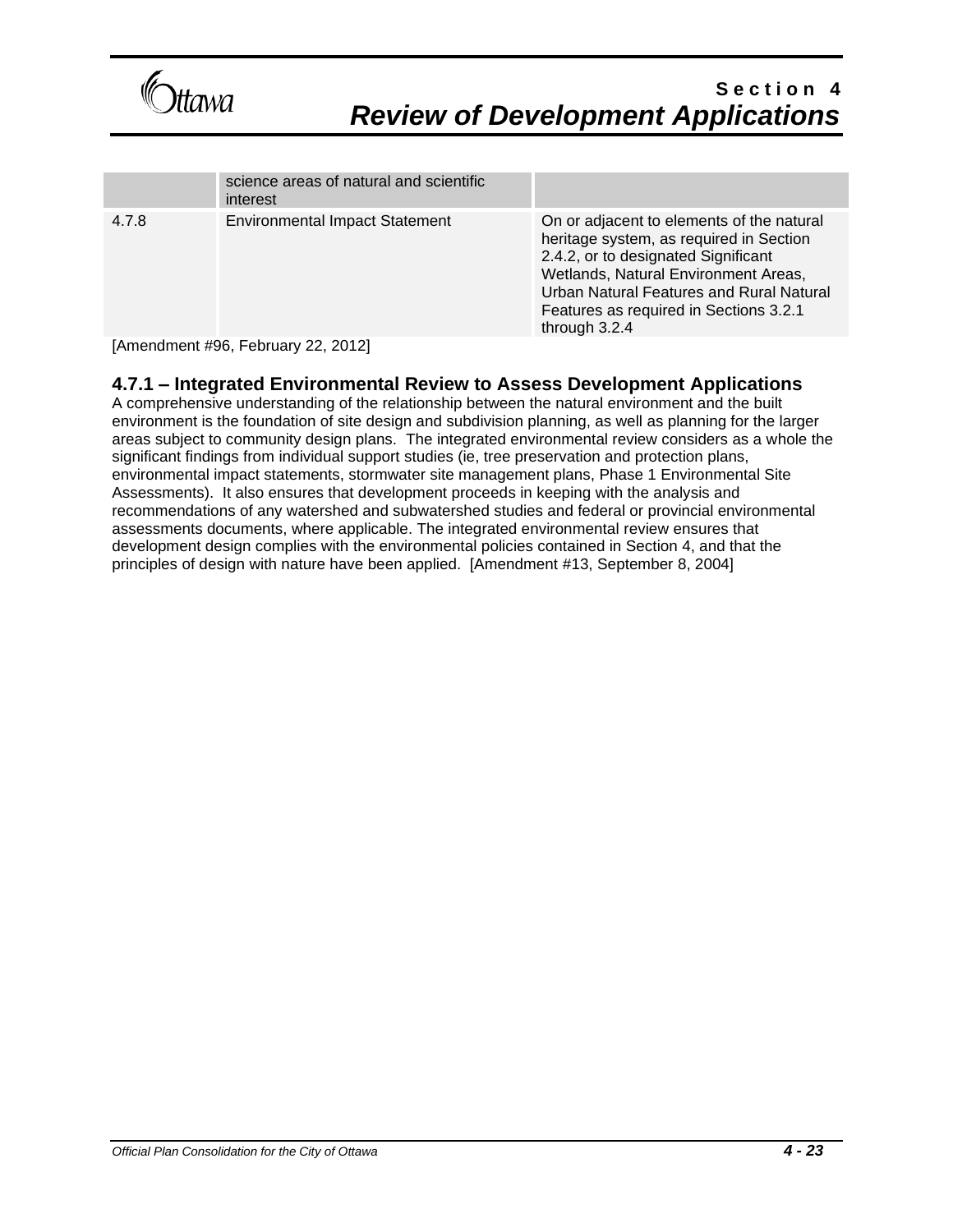

### *Policies*

- 1. Subdivision, and site plan and rezoning applications requiring an Environmental Impact Statement, Tree Conservation Report or landform feature assessment, will be accompanied by an integrated environmental review statement demonstrating how all the studies in support of the application influence the design of the development with respect to effects on the environment and compliance with the appropriate policies of Section 4. The appropriate policies and studies will be identified through pre-consultation at the beginning of the design and review process. [Amendment #76, OMB File # PL100206, Ministerial Modification # 48, April 26, 2012.]
- 2. The integrated environmental review statement will provide:
	- a. A brief overview of the results of individual technical studies and other relevant environmental background material;
	- b. A graphic illustration, such as an air photo, summarizing the spatial features and functions (e.g. natural vegetation, watercourses, significant slopes or landform features, recharge/infiltration areas) as identified in the individual studies;
	- c. A summary of the potential environmental concerns raised, the scope of environmental interactions between studies, and the total package of mitigation measures, including any required development conditions and monitoring, as recommended in individual studies;
	- d. A statement with respect to how the recommendations of the support studies and the design with nature approach have influenced the design of the development;
	- e. An indication that the statement has been reviewed and concurred with by the individual sub consultants involved in the design team and technical studies.
	- f. A description of how the principles of Design Objective 7 (Section 2.5.1) to maximize the energyefficiency of development and to promote sustainable design that reduces consumption, energy use and carbon footprint of the built environment have been considered. A sustainable design checklist will be prepared to assist in this description. [Amendment #150 December 21, 2017]

### **4.7.2 – Protection of Vegetation Cover**

Preserving vegetation on sites subject to development not only contributes to the urban and rural forest and the overall environmental health of the area, but also helps improve the visual appeal of newly developed areas. However, development proposals may necessitate removal of existing vegetative cover in some instances. Development proposals will be required to preserve vegetative cover or propose compensation measures, through the following policies. [OMB decision #1754, May 10, 2006]

- 1. In order to support the Official Plan objective for 30 per cent tree cover, applications for subdivision, condominium, site plan approval affecting vegetation cover on site, will be supported by a Tree Conservation Report and a Landscape Plan. [Amendment #150 December 21, 2017]
- 2. The Tree Conservation Report constitutes part of a complete application and may be submitted early in the design and development review process. It should be submitted before any tree removal occurs on development lands. The report will be completed in keeping with the Tree Conservation Report guidelines and in summary will: [Amendment #76, August 04, 2010]
	- a. Retain as much natural vegetation as feasible, especially along surface water features, on steep slopes, in valued woodlots and in areas linking green spaces, with a particular emphasis on high quality or rare vegetative communities; [OMB decision #1754, May 10, 2006] [Amendment #76, OMB File # PL100206, April 26, 2012.]
	- b. Identify the presence of endangered or threatened species or their habitat as identified in the Endangered Species Act, 2007 and provide recommendations for protection measures to be used. [Amendment #76, OMB File # PL100206, April 26, 2012.]
	- c. Demonstrate how components of the proposed development, such as grading plans and the location of buildings, roads, and infrastructure, support tree conservation. [Amendment #76, OMB File # PL100206, April 26, 2012.]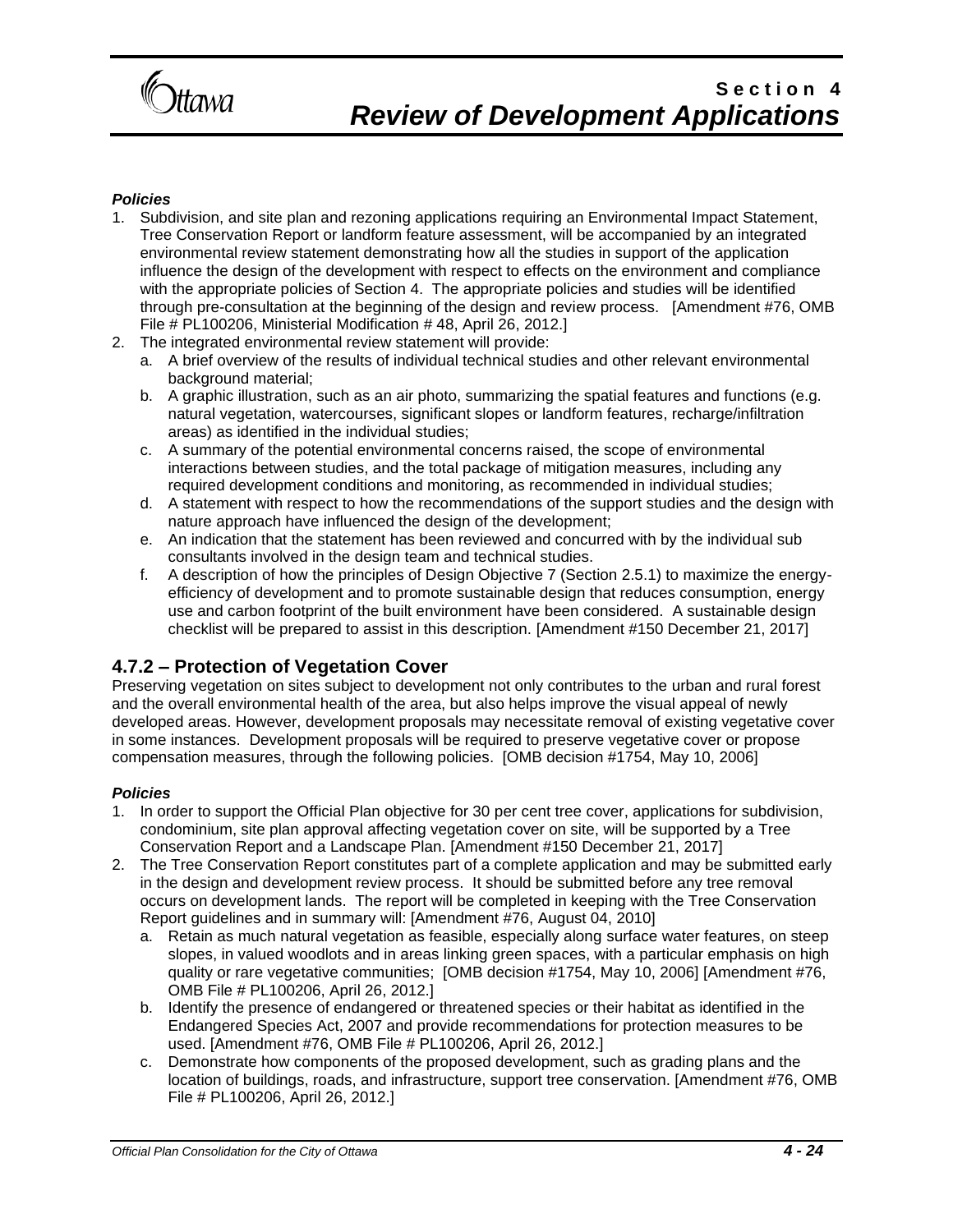

- d. Determine which stands of trees or individual trees warrant retention based on a preliminary assessment;
- e. For those trees or stands of trees being retained, outline measures for their protection during construction and over the long term;
- f. Describe the area and nature of tree loss and compensation measures proposed;
- g. Where there is substantial alteration of the natural vegetation cover on the site, the impact on fauna or rare species during and after construction will be considered and mitigation measures proposed.
- h. Provide strategic recommendations to guide the landscape plan. [Amendment #76, June 24, 2009] [Amendment #76, August 04, 2010
- 3. The landscape plan will:
	- a. Indicate tree planting or vegetation cover required to provide protection for surface water features or steep slopes;
	- b. Investigate the appropriateness of the use of native species in vegetation planting strategies; [Amendment #150 December 21, 2017]
	- c. Provide a reference document for future residents on the importance and care of trees on their property.
- 4. The City will promote the use of native species in public projects and private tree planting and land conservation wherever appropriate. [OMB decision #1754, May 10, 2006]
- 5. On-site and adjacent natural features/functions will be protected and enhanced by incorporating them into public open spaces and recreational pathways.
- 6. Streetscapes will be designed to include the provision of trees.

### **4.7.3 – Erosion Prevention and Protection of Surface Water**

Protecting stream corridors and the surface water environment serves the dual purpose of preserving and enhancing the environmental quality of stream and river corridors and their aquatic habitat, as well as reducing risks from natural hazards associated with watercourses. Ensuring that development is set back an appropriate distance from watercourses helps serve these purposes by ensuring a healthy, natural riparian zone and providing a margin of safety from hazards associated with flooding and unstable slopes.

Council has adopted Slope Stability Guidelines for Development Applications in the City of Ottawa, 2004, to guide slope stability assessments and requirements for setbacks. Slope stability assessments identify the geotechnical limit of the hazard lands, which includes the stable slope allowance plus, where appropriate, an allowance for future erosion and in some cases, an additional allowance to permit access in the event of future slope failure. Sites where slope stability issues are a concern were identified in the report, Slope Stability Study of the Regional Municipality of Ottawa-Carleton, 1976 (Ontario Misc. Paper MP 68) and are shown on Schedule K. Schedule K provides for early identification of slope stability concerns but is not sufficiently detailed to assess constraints on specific sites. [OMB decision #1754, May 10, 2006] [Amendment #76, OMB File # PL100206, July 21, 2011.]

- 1. Except as otherwise provided for in this section, Council will establish minimum setbacks from rivers, lakes, streams and other surface water features in watershed, subwatershed and environmental management plans and in these plans identify any additional studies needed to refine the setback through the development review process as well as any site-specific measures needed to protect the setback. [OMB decision #1754, May 10, 2006] [Amendment #76, OMB File # PL100206, July 21, 2011.]
- 2. Where a Council-approved watershed, subwatershed, or environmental management plan does not exist, the minimum setback will be the greater of the following:
	- a. Development limits as established by the regulatory flood line (see Section 4.8.1);
	- b. Development limits as established by the geotechnical limit of the hazard lands;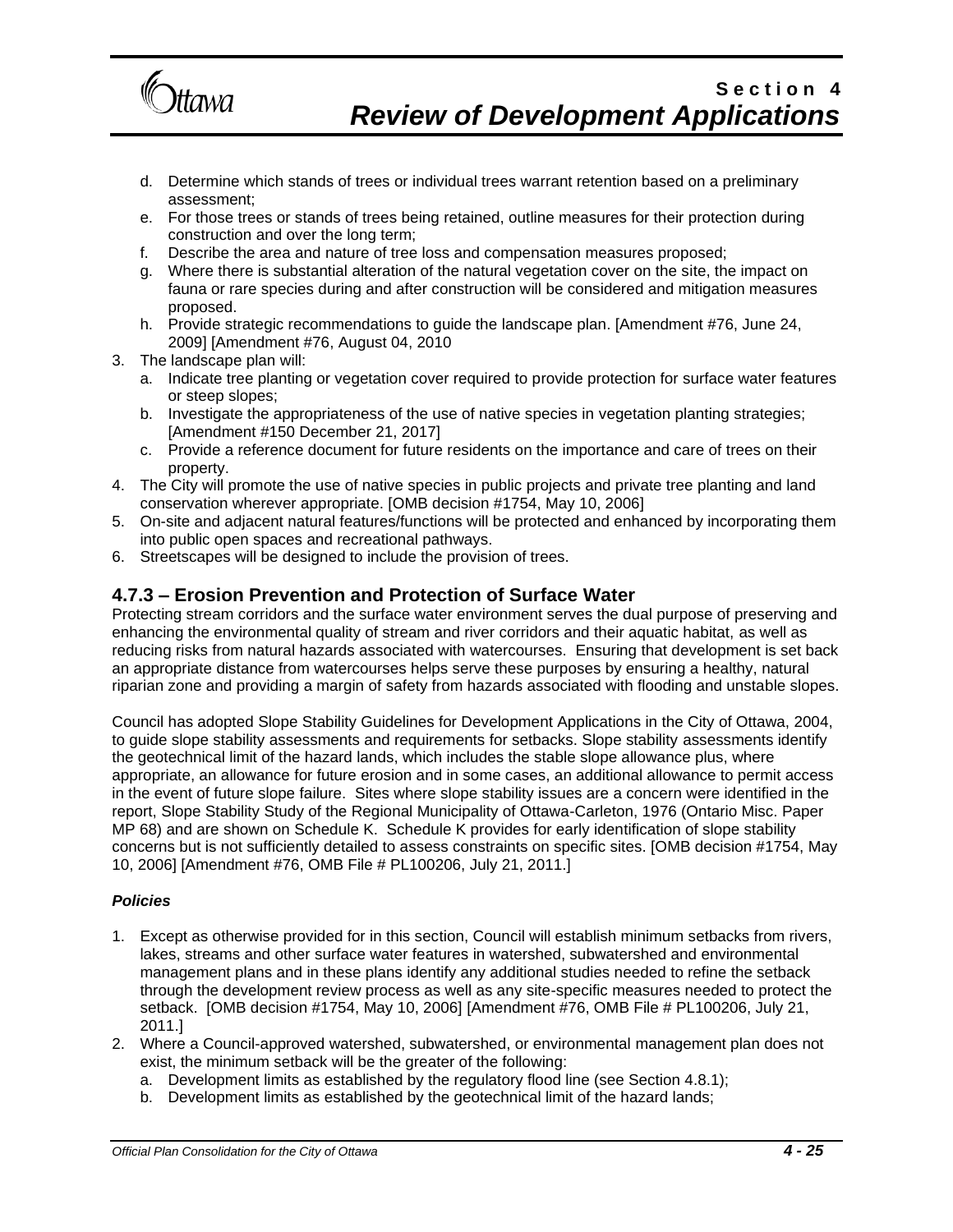

- c. 30 metres from the normal high water mark of rivers, lakes and streams, as determined in consultation with the Conservation Authority; or
- d. 15 metres from the existing top of bank, where there is a defined bank. [OMB decision #1754, May 10, 2006]
- 3. The setback provided for in policies 1 and 2 will be implemented through the zoning by-law and any change in the setback will require a zoning by-law amendment or variance that is consistent with the policies in this section of the Plan. [Amendment #76, OMB File # PL100206, April 26, 2012.]
- 4. No site alteration or development is permitted within the minimum setback, except as otherwise provided for in this section. Site alteration is defined as activities, such as fill, grading and excavation that would change the landform and natural vegetative characteristics of a site. Development is defined as the creation of a new lot or the construction of buildings and structures requiring approval under the *Planning Act* or the issuance of a Building Permit under the *Building Code Act.* Exceptions to this policy are:
	- a. Activities that create or maintain infrastructure within the requirements of the environmental assessment process or works subject to the Drainage Act;
	- b. Alterations necessary for recreation, environmental restoration, or slope stability works that are approved by the City and the Conservation Authority. [OMB decision #1754, May 10, 2006]
- 5. The geotechnical limit of hazard will be determined in keeping with the Slope Stability Guidelines for Development Applications in the City of Ottawa 2004. Sites where slope stability issues are a concern were identified in the report, Slope Stability Study of the Regional Municipality of Ottawa-Carleton, 1976 (Ontario Misc. Paper MP 68) and are shown on Schedule K. Schedule K provides for early identification of slope stability concerns but is not sufficiently detailed to assess constraints on specific sites. [Amendment #76, OMB File # PL100206, July 21, 2011.]
- 6. Exceptions to the setbacks in policy 2 will be considered by the City in consultation with the Conservation Authority in situations where development is proposed:
	- a. On existing lots where, due to the historical development in the area, it is unreasonable to demand or impossible to achieve minimum setback distances because of the size or location of the lot, approved or existing use on the lot, or other physical constraint;
	- b. Adjacent to a minor tributary that serves primarily a surface water function and that may have only an intermittent flow. This provision includes situations where a watershed, subwatershed or environmental management plan exists but does not provide guidance on a minor tributary;
	- c. Adjacent to an existing top of bank where the regulatory flood line and the geotechnical limit of the hazard lands are within 15 metres from the existing top of bank [OMB decision #1754, May 10, 2006]
- 7. Where an exception to the setback is requested under Policy 6, an alternate setback will be considered by the City in consultation with the Conservation Authority on the basis of a study that addresses the following criteria: [Amendment #96, February 22, 2012]
	- a. Slope of the bank and geotechnical considerations related to unstable slopes, as addressed in Council's Slope Stability Guidelines for Development Applications in the City of Ottawa, 2004;
	- b. Natural vegetation and the ecological function of the setback area;
	- c. The nature of the abutting water body, including the presence of a flood plain;
	- d. The need to demonstrate that there will be no negative impacts on adjacent fish habitat. [OMB decision #1754, May 10, 2006]
- 8. Notwithstanding policy 4, lot creation by subdivision may be considered which includes land within the required setback in Villages adjacent to a minor tributary that serves primarily a surface water function and that may have only an intermittent flow, subject to the following criteria:
	- a. Where slope stability is an issue, the lot area outside the geotechnical limit of hazard is sufficient to meet the required minimum lot size and Council's Slope Stability Guidelines for Development Applications in the City of Ottawa, 2004 are satisfied; and
	- b. The lot area outside the setback is sufficient to accommodate all structures and water and wastewater services. [OMB decision #1754, May 10, 2006]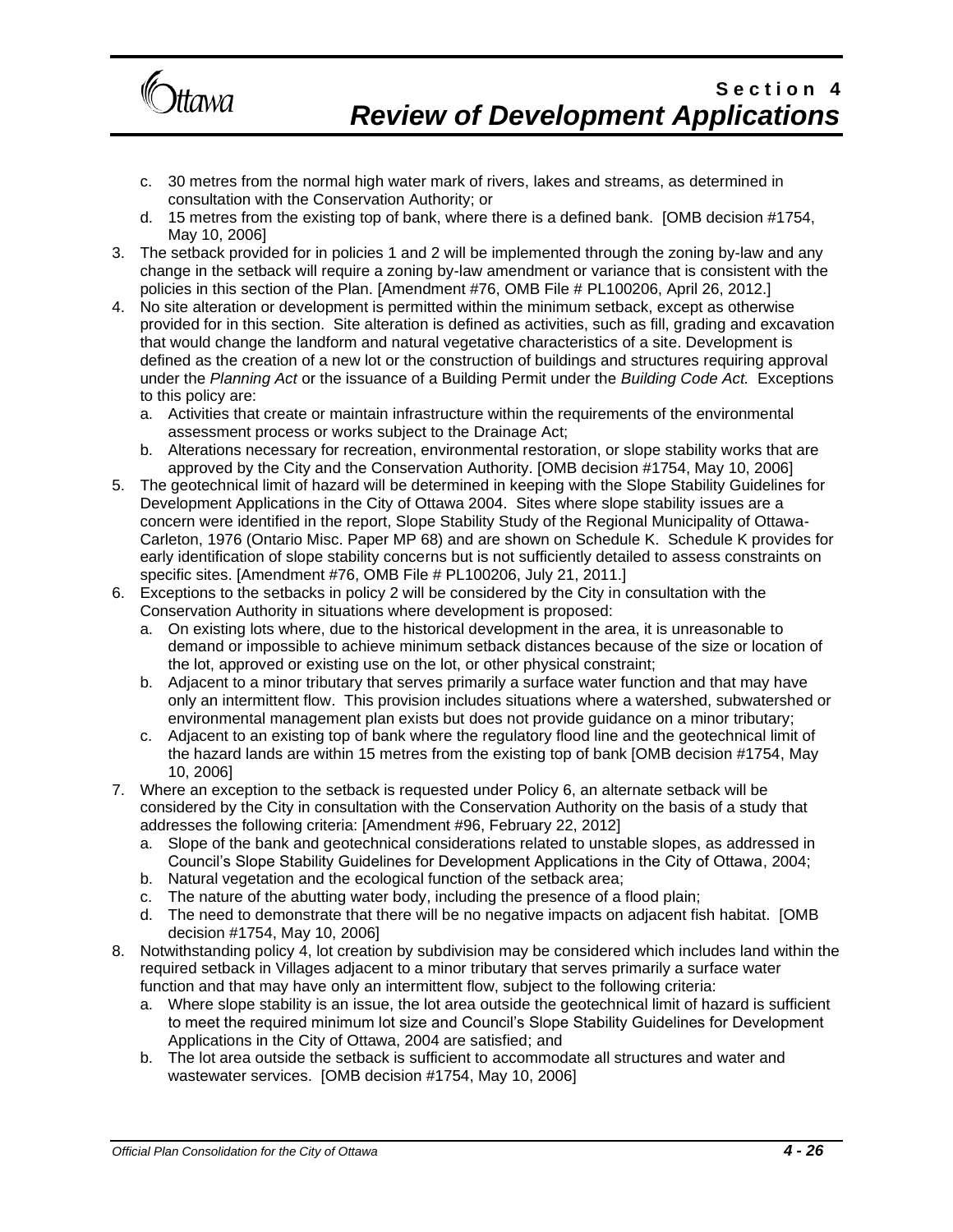

- 9. Notwithstanding policy 4, lot creation by subdivision may be considered which includes land within the required setback in the rural area outside Villages, subject to the following criteria:
	- a. Where slope stability is an issue, the lot area outside the geotechnical limit of hazard is sufficient to meet the required minimum lot size and Council's Slope Stability Guidelines for Development Applications in the City of Ottawa, 2004 are satisfied; and
	- b. The lot area outside the setback is sufficient to accommodate all structures and water and wastewater services. [OMB decision #1754, May 10, 2006]
- 10. Notwithstanding policy 4, a lot created by severance in the rural area may include land within the required setback provided the criteria in policy 9 are satisfied. The new lot created by severance in the rural area should be located outside the setback to the extent possible. [OMB decision #1754, May 10, 2006]
- 11. Under the Development, Interference with Wetlands and Alterations to Shorelines and Watercourses Regulation, pursuant to the Conservation Authorities Act of Ontario, the approval of the Conservation Authority is required for works such as site grading, the placement of fill, the alteration of existing channels of watercourses, and certain construction projects. The Conservation Authority should be consulted for any project near a lake, river, stream or wetland regarding the need for a permit. The Rideau Canal is a federal waterway and as such all shoreline and in-water works along the canal system will also require approval of Parks Canada. [Amendment #76, OMB File # PL100206, July 21, 2011.]
- 12. Where development is proposed on private services, no septic tank or distribution piping may be located closer than 30 m from the normal high water mark of a river, lake or stream or other watercourse unless an alternative setback has been permitted by the City in consultation with the Conservation Authority, for example, as may be required for existing lots in the rural area. [OMB decision #1754, May 10, 2006]
- 13. An erosion and sediment control plan will be provided that shows how erosion on the site will be minimized during construction through application of established standards and procedures. Measures to maintain vegetative cover along the slope during and after construction will be addressed.
- 14. Natural watercourses should be maintained in their natural condition. Where an alteration is assessed as being environmentally appropriate and consistent with an approved subwatershed plan, environmental management plan or a storm water site management plan or, in the case of public projects, through a Class Environmental Assessment, watercourse alterations must follow natural channel design. Watercourse alterations must also meet any other applicable provincial and federal regulations, as amended from time to time, such as the *Lakes and Rivers Improvement Act, Public Lands Act* and *Fisheries Act* and may require written approval from the appropriate Conservation Authority under the Fill, Construction and Alteration to Waterways regulations.
- 15. Development and site alteration will not be permitted in fish habitat except in accordance with federal and provincial requirements. Development applications near or adjacent to water bodies that provide fish habitat will be required to demonstrate that the proposed development will not have a negative impact on fish habitat. Fish habitat is defined as those areas on which fish depend directly or indirectly to carry out their life processes. Fish habitat includes spawning grounds, nursery and rearing areas, areas that supply food, and features that allow migration. In the event that a negative impact is unavoidable, the proposal must be reviewed and authorized by the federal Department of Fisheries and Oceans, or its designate, which may or may not, under the federal *Fisheries Act,* authorize the work depending on development circumstances and type of habitat. [Ministerial Modification 45, November 10, 2003] [Amendment #76, OMB File # PL100206, July 21, 2011.]
- 16. In addition to the provisions for setbacks described in this section, development proposals adjacent to municipal drains and other works under the Drainage Act must also maintain clear access to the legal working space adjacent to the drain. This working space is defined in the Engineer's Report adopted through a By-law approved by Council under the Drainage Act for the construction and future maintenance of drainage works. Many drains also provide fish habitat. [Amendment #76, OMB File # PL100206, July 21, 2011.]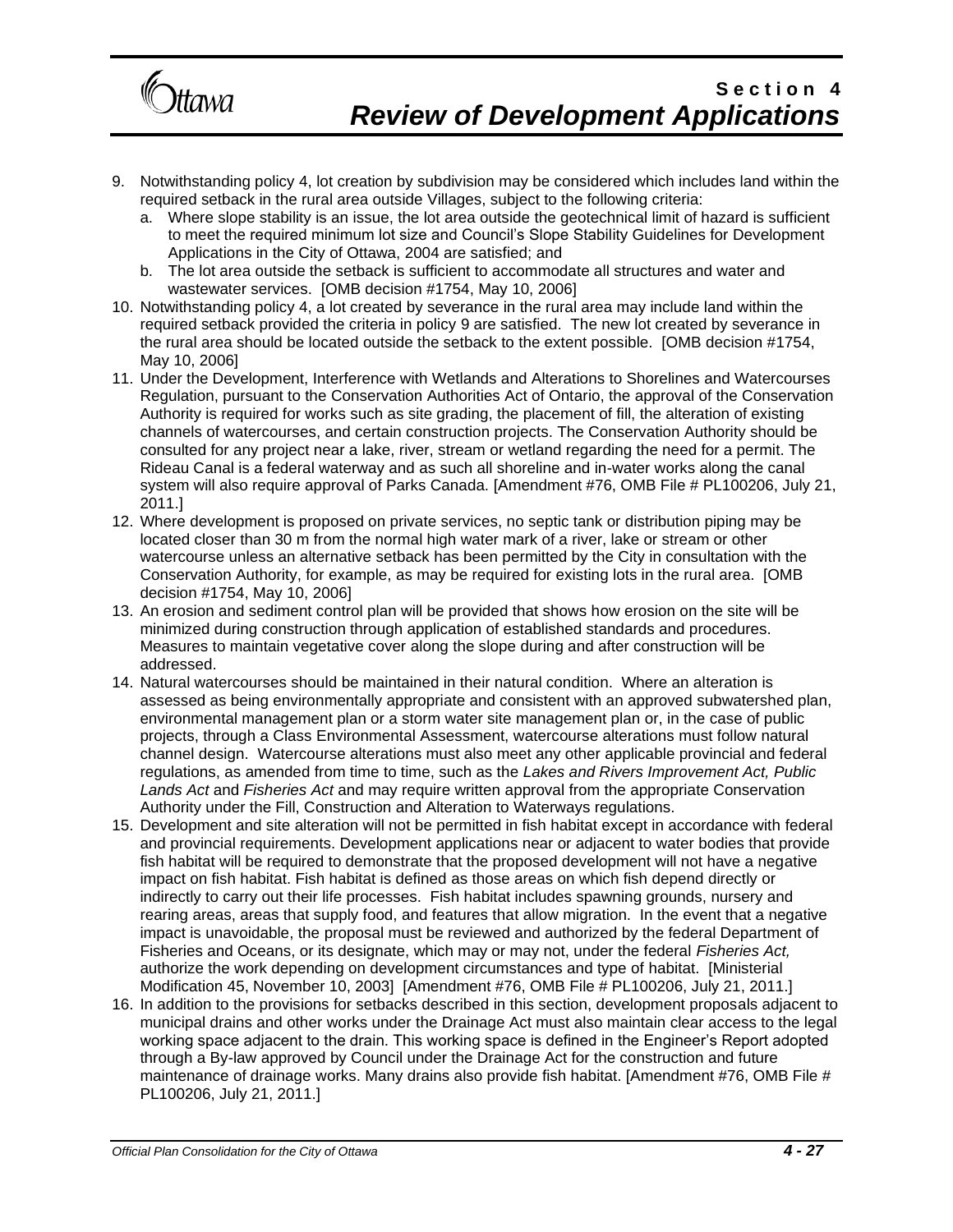

### 17. In support of the policies of this Plan, the City will:

- a. Support initiatives of the Ontario Ministry of Agriculture and Food and Rural Affairs, other provincial ministries, farming organizations, Conservation Authorities and others, which encourage sound agricultural land management and soil conservation practices and other measures that minimize or eliminate the amount of pesticides, nutrients, silt and other contaminants that can enter the ground and surface water systems of Ottawa; [Ministerial Modification 46, November 10, 2003] [Amendment #76, OMB File # PL100206, July 21, 2011.]
- b. Investigate means to control land alteration in significant wetlands and natural areas, and the removal of top soil and peat extraction, by applying the provisions of the *Conservation Authority Act,* or the *Municipal Act* as amended from time to time, in partnership with the Conservation Authorities;
- c. When reviewing its own practices, serve as a model and ensure that the development of its properties and the provision of its infrastructure take advantage of opportunities to design with nature;
- d. Initiate an annual recognition program to recognize innovative projects that design with nature.

### **4.7.4 – Protection of Endangered and Threatened Species**

Endangered and threatened species are those species listed under the regulations of the Endangered Species Act 2007. The significant habitat of these species is protected through Endangered Species Act 2007 and through the policies of this Plan. Wildlife habitat generally is protected through environmental policies in this Plan.

Butternut (Juglans cinerea) is an endangered tree whose main threat is a fungal disease that kills the infected trees. Butternut trees have special policies under the Ontario Regulation 242/08 of the Endangered Species Act 2007, administered by the Ministry of Natural Resources. The identification of butternut (and other trees) on a site will be required under the policies in Section 4.7.2 of this Plan. Where butternut is identified, the health of the tree(s) will be assessed by a certified Butternut Health Assessor and a permit from the Ministry of Natural Resources is required to remove a healthy tree.

- 1. Endangered and threatened species are those listed under Ontario Regulation 230/08 of the Endangered Species Act, 2007.
- 2. Significant habitat of endangered and threatened species is defined as the habitat, as approved by the Ontario Ministry of Natural Resources, that is necessary for the maintenance, survival, and/or recovery of naturally occurring or reintroduced populations of endangered species or threatened species, and where those areas of occurrence are occupied or habitually occupied by the species during all or any part of its life cycle. Significant habitat of endangered and threatened species will be identified by:
	- a. Regulations made under the Endangered Species Act, 2007;
	- b. An Environmental Impact Statement in areas where there is potential for significant habitat to exist; or,
	- c. Other studies as approved by the City and Ministry of Natural Resources (e.g., subwatershed studies or environmental management plans).
- 3. The Ministry of Natural Resources has mapped areas with potential for significant habitat, based on known occurrences of endangered and threatened species. These maps will be consulted during pre-consultation to determine the need for an EIS and its scope as described in Section 4.7.8. The requirements of the Environmental Impact Statement will vary depending on such matters as the scale of proposed development, the nature of the site, the availability of comprehensive studies for the area and other matters identified in Section 4.7.8.
- 4. Environmental Impact Statements that address the potential for significant habitat of endangered or threatened species will be reviewed by the Ministry of Natural Resources. The Ministry of Natural Resources will approve the extent of significant habitat for endangered and threatened species.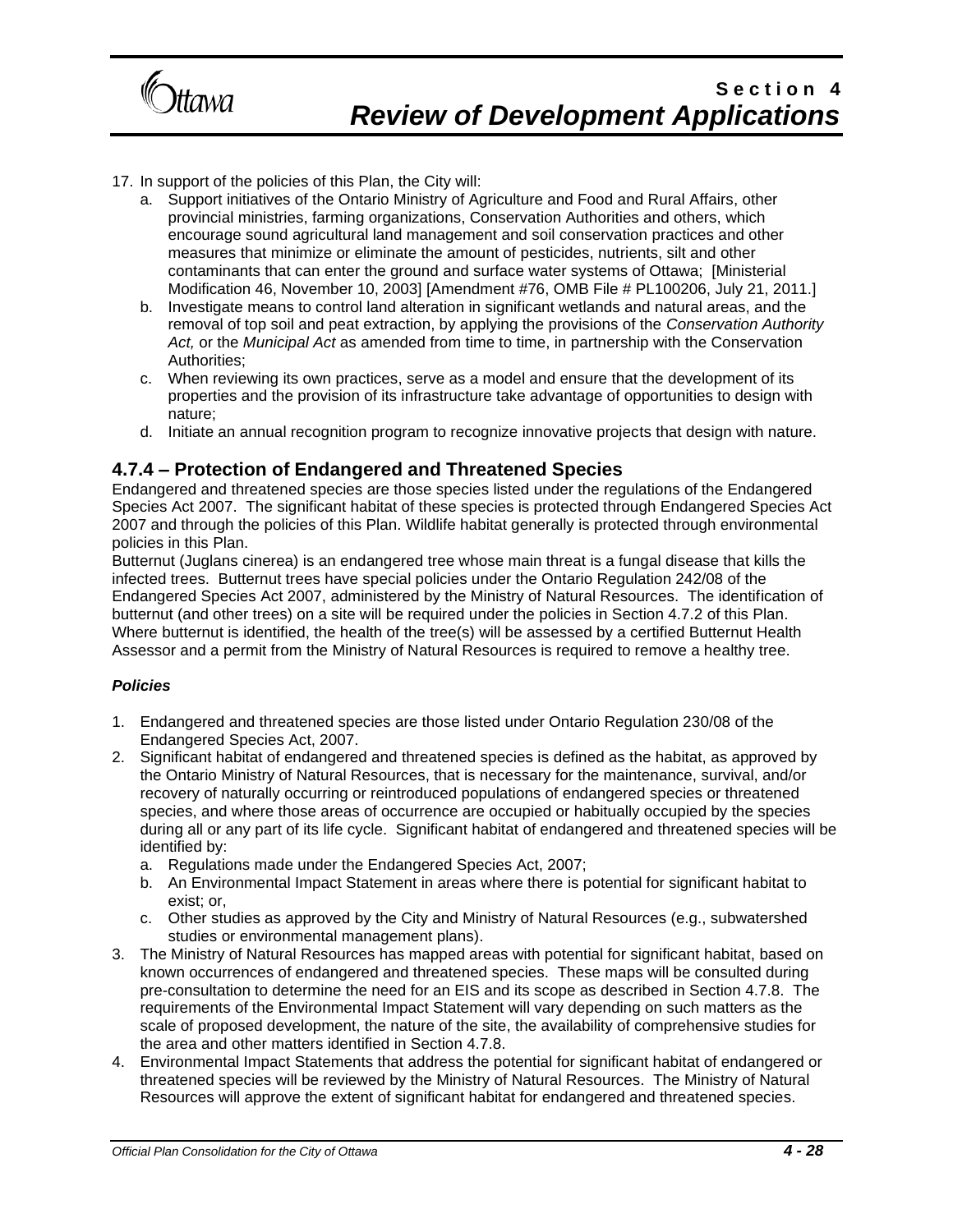

- 5. No development or site alteration, as defined in Section 4.7.8, will be permitted in significant habitat of endangered and threatened species. [Ministerial modification #50, December 24, 2009]
- 6. Development and site alteration will not be permitted within 120m of the boundary of identified significant habitat of endangered and threatened species unless the ecological function of the adjacent lands has been evaluated and the Environmental Impact Statement demonstrates that there will be no negative impact (as defined in Section 4.7.8) on the significant habitat of endangered and threatened species or on its ecological functions. [Ministerial modification #50, December 24, 2009] [Amendment #76, June 24, 2009]

### **4.7.5 – Protection of Groundwater Resources**

In order to safeguard the integrity of groundwater resources, the City will ensure that new development can be accommodated within the system without affecting supplies available to other users. Some uses however, are not appropriate in areas where residents rely on groundwater and are more appropriately located in a fully serviced industrial park probably within the urban area. [Amendment #76, August 04, 2010

#### *Policies*

- 1. When reviewing development applications, the City will consider the potential for impact on groundwater resources.
	- a. A groundwater impact assessment may be required where the City has identified that the lands play a role in the management of the groundwater resource or the need is indicated in other available information such as subwatershed plans or local knowledge, and
	- b. A groundwater impact assessment may be required where the proposed use has the potential to negatively impact the groundwater resource. [Amendment #76, August 04, 2010]
- In either case, the proposed use will not be permitted without a favourable impact assessment. 2. When evaluating a non-residential land-use in a rural land-use designation reliant on private,
- individual services, Council will consider whether or not it would be better located in a fully serviced part of the City because of its potential impact on groundwater quality and quantity. [Amendment #76, August 04, 2010
- 3. Regardless of the provisions in policies 1 and 2 above, an application to amend the zoning by-law to permit a high risk industrial use will not be permitted in the rural area. In this regard, high risk means an industrial use;
	- a. Which requires the use of water in an processing operation and;

b. Which has as a by-product water-borne wastes requiring municipal waste treatment. [Amendment #76, August 04, 2010

4. Where wellhead protection areas have been identified, the policies in Section 4.8.2 will apply.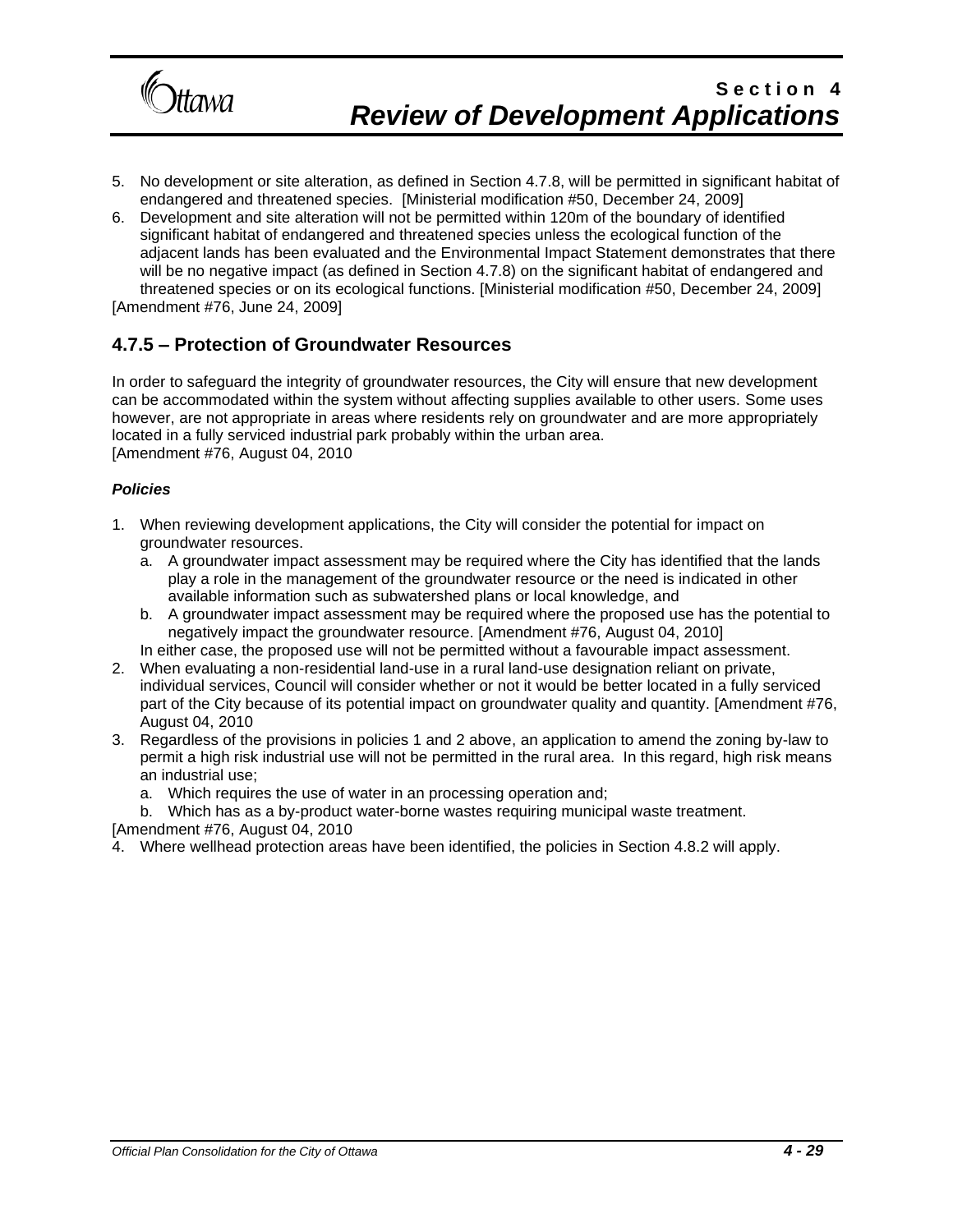

### **4.7.6 – Stormwater Management**

The City's commitment to plan on a watershed and subwatershed basis is outlined in Section 2.4.3. The City will implement the recommendations of the watershed, subwatershed and environmental management plans through the implementation mechanisms of this Plan or other appropriate mechanisms. In reviewing applications, the City will require that stormwater site managements plans be submitted in accordance with the guidance set out in the environmental management, subwatershed and watershed plans.

#### *Policies*

- 1. A stormwater site management plan will be required to support subdivision and site-plan applications.
- 2. Stormwater site management plans will be prepared in accordance with the guidance set out in a subwatershed or watershed plans (see Section 2.4.3). Generally, stormwater site management plans will include details on subdivision management, specific best management practices for stormwater, erosion and sediment control, and details for enhancement and rehabilitation of natural features. Where no subwatershed plan or environmental management plan exists, the City will review stormwater site management plans to ensure that:
	- a. Flows are not altered in a way that would increase the risk of downstream flooding or channel erosion in the receiving watercourse or municipal drain; [Amendment #76, August 04, 2010]
	- b. Base flow in the watercourse is not reduced;
	- c. The quality of water that supports aquatic life and fish habitat is not adversely affected;
	- d. The quality of water that supports water-based recreational uses is not affected;
	- e. Natural habitat linkages that are located in or traverse the site are maintained or enhanced;
	- f. Groundwater is not negatively impacted;
	- g. Any other impacts on the existing infrastructure or natural environment are addressed in a manner consistent with established standards and procedures;
	- h. Objectives related to the optimization of wet weather infrastructure management are realized.
- 3. In areas of intensification the City will encourage new development or redevelopment to incorporate on-site stormwater management and/or retention measures. Where onsite measure cannot be provided other alternative measures identified in the document 'Managing Capacity to Support Intensification and Infill' contained in section 6 of the Infrastructure Master Plan may be considered. [Amendment #76, OMB File #PL100206, August 18, 2011]
- 4. Where insufficient stormwater and/or sewer capacity is available to support the development the proponent may be required to contribute to the advancement of any relevant sewer rehabilitation project of the City and/or undertake the rehabilitation of the sewer system on the City's behalf. [Amendment #76, OMB File #PL100206, August 18, 2011]

### **4.7.7 – Landform Features**

Landform features are geomorphic, geological and other landform features that are distinctive to Ottawa. Many of these features were described in a 1975 study *Geological Sites and Features in the Regional Municipality of Ottawa-Carleton*, undertaken in partnership with the Ministry of Natural Resources. The MNR has identified some of these features, such as Hog's Back Falls as provincially significant Earth Science Areas of Natural and Scientific Interest that are part of the City's natural heritage system. Geomorphic, Geological and Landform Features are shown on Schedule K. [Amendment #76, August 04, 2010]

#### *Policies*

1. When reviewing development proposals or when designing or reviewing public works, the City will ensure that the educational, scientific and landscape value of the Geomorphic, Geological and Landform Features, as shown on Scheduled K, will not be impaired. Only permitted development that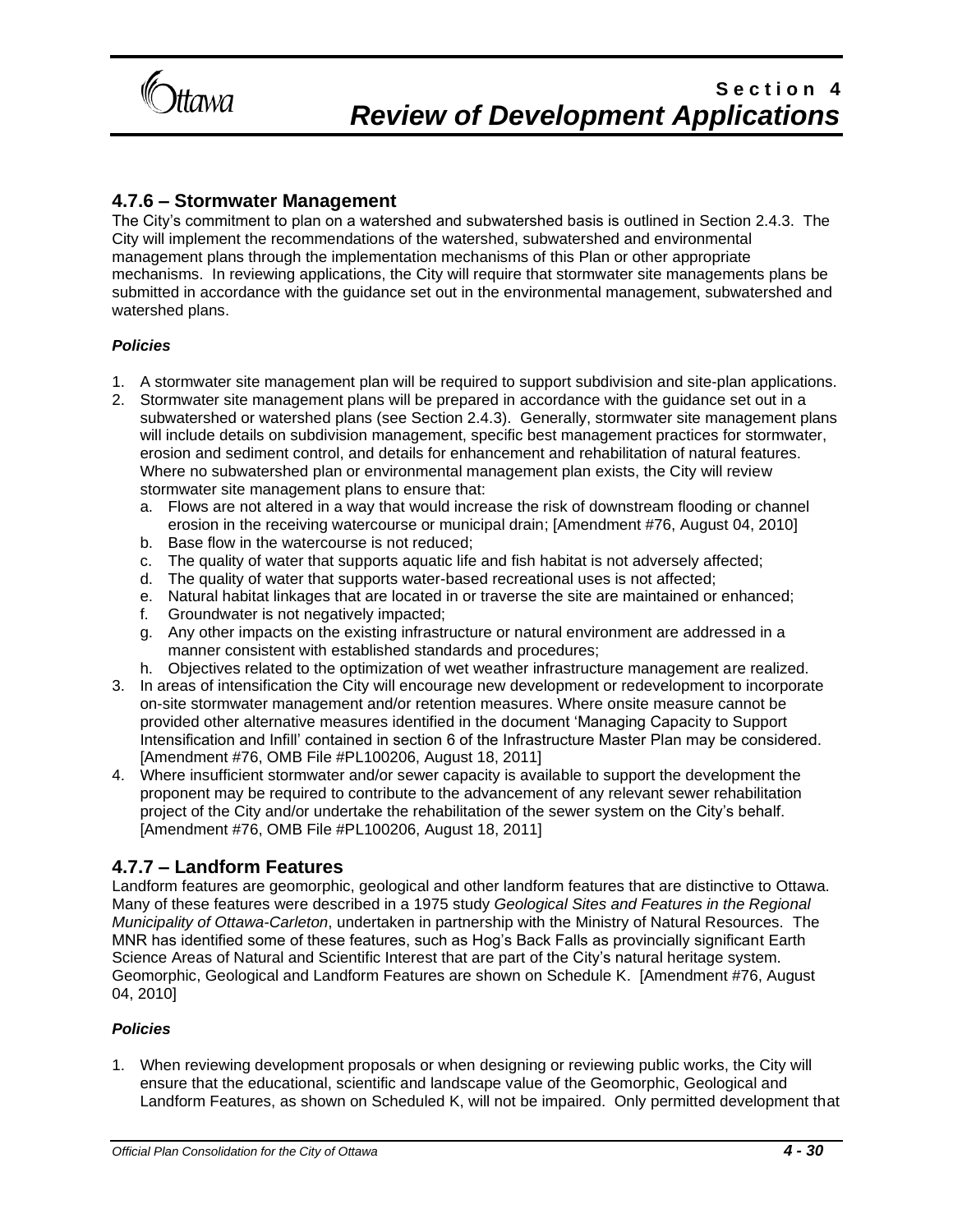

is sympathetic to the unique characteristic of the resource, its setting and its interpretation value will be considered. Earth Science ANSIs are subject to the policies of Section 2.4.2 [Amendment #76, August 04, 2010]

- 2. Development and site alteration within provincially significant Earth Science Areas of Natural and Scientific Interest or on land within 50m of these features will not be permitted unless it is demonstrated through an Environmental Impact Statement that there will be no negative impact on the feature or its ecological functions. These features are shown on Schedule K. Definitions of these terms and the policies regarding Environmental Impact Statements are provided in Section 4.7.8. [Amendment #76, OMB File # PL100206, Ministerial Modification # 51, July 21, 2011.]
- 3. The City will encourage the protection of other significant landform features, such as rock outcrops, escarpments, knolls, valley or other features identified in municipal subwatershed studies and community design plans. [Amendment #76, August 04, 2010]
- 4. When considering subdivision or site plan applications, the City will ensure the protection of landform features by encouraging owners or developers to implement such measures as:
	- a. Selective grading to minimize topographic change;
	- b. Orienting buildings and roads parallel to topographic contours;
	- c. Setting back development from the bottom and top of steep slopes;
	- d. Flexible setbacks;
	- e. Providing flexibility for road layouts and right-of-way requirements.

### **4.7.8 – Environmental Impact Statement**

Development within or adjacent to woodlands, wetlands, and other natural features has potential to impact the feature and its functions by removing vegetation, increasing the amount of paved or other impermeable surfaces, changing the grading of the site, or making other changes. The Environmental Impact Statement serves to identify the natural features of a site early in the development process and consider ways to avoid or mitigate these impacts, and enhance natural functions. [Amendment #76, OMB File # PL100206, April 26, 2012.]

Almost all of the city's natural heritage system, defined in Section 2, is contained within areas designated as Rural Natural Features, Urban Natural Features, Significant Wetland, and Natural Environment Areas. The requirements for an Environmental Impact Statement for development proposed within Rural Natural Features or on lands adjacent to these designated areas are described in Section 3. An Environmental Impact Statement is also required for development proposed within or adjacent to significant woodlands, significant valleylands, significant wildlife habitat and other components of the natural heritage system, regardless of their designation in the Plan. [Amendment #76, OMB File # PL100206, Ministerial Modification #52, April 26, 2012.]

- 1. An Environmental Impact Statement is required for development and site alteration proposed within and adjacent to natural heritage features designated as Rural Natural Features and adjacent to land designated as Urban Natural Feature, Significant Wetland, and Natural Environment Area. It is also required for development and site alteration within or adjacent to other elements of the natural heritage system, as required in Section 2, that are not designated on Schedule A or B. [Amendment #76, OMB File # PL100206, April 26, 2012]
- 2. No development or site alteration will be permitted within the natural features described in policy 1 above, where permitted by the policies of this Plan, or on adjacent lands unless an Environmental Impact Statement indicates it will have no negative impact, defined as degradation that threatens the health and integrity of the natural features or ecological functions for which an area is identified due to single, multiple or successive development or site alteration activities. [Amendment #76, OMB File # PL100206, July 21, 2011]
- 3. Development is defined as creation of a new lot, a change in land use, or the construction of buildings and structures, requiring approval under the Planning Act, but does not include activities that create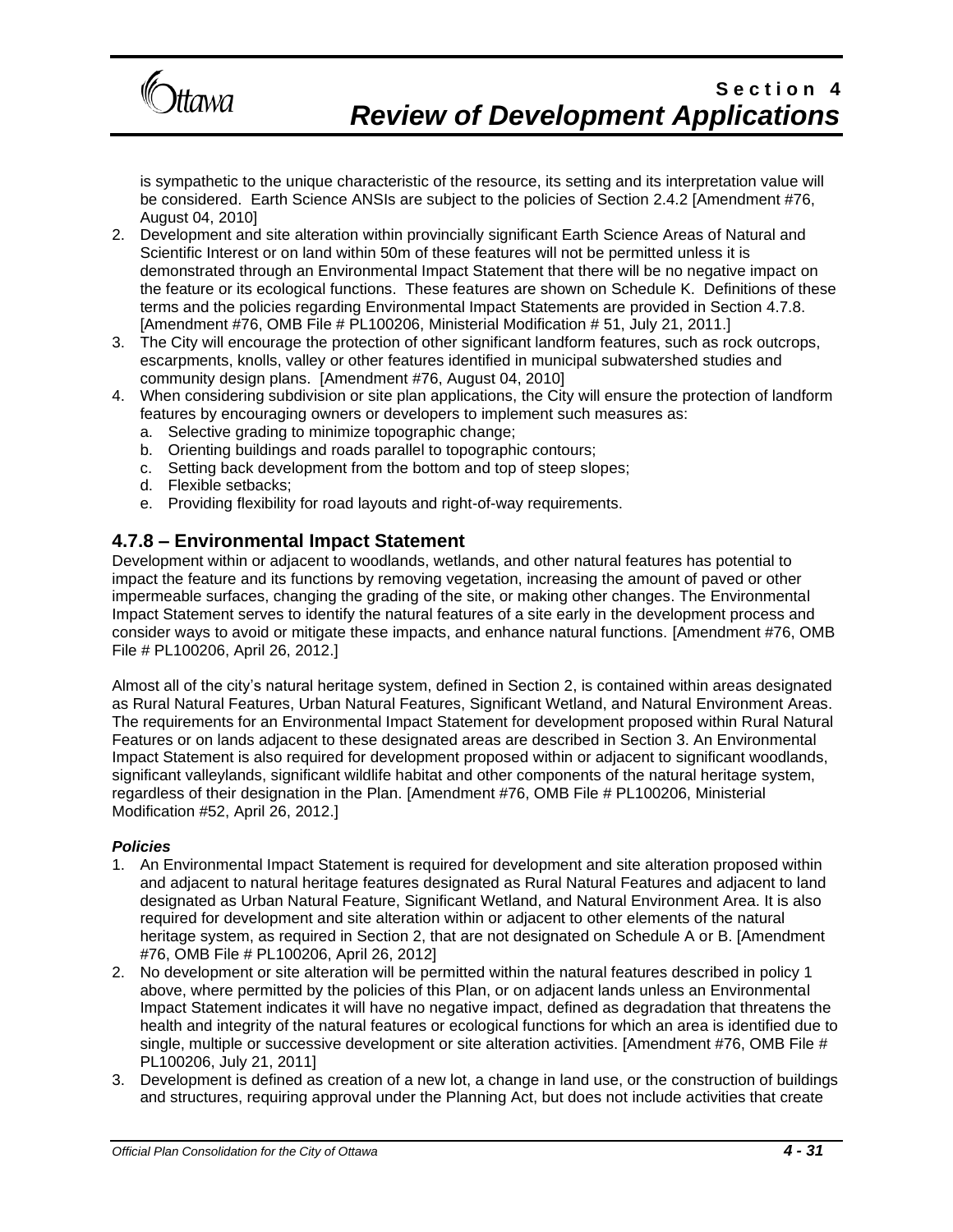

or maintain infrastructure authorized under an environmental assessment process; or works subject to the Drainage Act. [Amendment #76, OMB File # PL100206, April 26, 2012]

- 4. Site alteration is defined as activities, such as grading, excavation and the placement of fill that would change the landform and natural vegetative characteristics of a site. [Amendment #76, OMB File # PL100206, April 26, 2012]
- 5. Ecological function are defined as: the natural processes, products or services that living and nonliving environments provide or perform within or between species, ecosystems and landscapes, including biological physical and socio-economic interactions. [Amendment #76, OMB File # PL100206, Ministerial Modification #53, April 26, 2012]
- 6. The requirements for an EIS adjacent to natural heritage features designated on Schedule A and B in this Plan are described in Section 3. The requirements for an EIS adjacent to the significant habitat of endangered and threatened species and Earth Science Areas of Natural and Scientific Interest are described in Section 4. [Amendment #76, OMB File # PL100206, April 26, 2012]
- 7. Where significant woodlands, significant wildlife habitat, significant valleylands or other natural heritage features are not designated, development and site alteration will not be permitted for:
	- a. any development permitted under the policies of this Plan within the feature;
	- b. any development permitted under the policies of this Plan within 120 metres of the feature in the rural area;
	- c. any development permitted under the policies of this Plan within 30 metres of the feature in the urban area;

unless an Environmental Impact Statement demonstrates that there will be no negative impacts as defined in Section 4.7.8 on the natural features or their ecological functions. [Amendment #76, OMB File # PL100206, Ministerial Modification #53, April 26, 2012]

- 8. The need for an Environmental Impact Statement and its scope will be confirmed through preapplication consultation with the City early in the development review process, based on a preliminary screening for natural environment features within and adjacent to the study area. Schedules L1, L2 and L3, aerial photographs, watershed and sub-watershed studies, field investigations and other information sources such as the Natural Heritage Information Centre may be consulted. The screening should consider the potential for endangered or threatened species habitat, significant woodlands, valley lands, wetlands and wildlife habitat that are not designated in the plan, in accordance with the Provincial Policy Statement definition of significant and the relevant identification and evaluation factors specified in the Natural Heritage Reference Manual for the Provincial Policy Statement. [Amendment #150, December 21, 2017]
- 9. There are different types of Environmental Impact Statements:
	- a. Full site-impact statements to assess the effects of large-scale development proposals, such as a subdivision proposal. They are prepared by a qualified professional with expertise in assessing impacts on the natural environment, but reviewed and approved by the municipality;
	- b. Impact statements for lands adjacent to Urban Natural Features where the emphasis will be on managing the interface or transition zone between urban developments and natural features in an urban context. This would include such concerns as surface drainage adjacent to the feature; natural infiltration and soft edges adjacent to features such as wetlands, wet meadows and moist forests; protection of woodland edges (drip-line setbacks, soil compaction, removal and stockpiling); and management of access and other potential issues related to uses along the edge of the feature;
	- c. Scoped site-impact statements to assess the potential impacts of smaller development proposals, such as single-lot severances, where impacts would be minor. A scoped impact study can be as simple as a checklist of matters to be addressed as part of the application process, and can be completed by the applicant. Scoped site-impact studies may also be appropriate to address the potential impacts of larger proposals if more detailed studies, such as a comprehensive impact study, are available. [Amendment #76, OMB File #PL100206, April 26, 2012]
- 10. Environmental Impact Statements will include: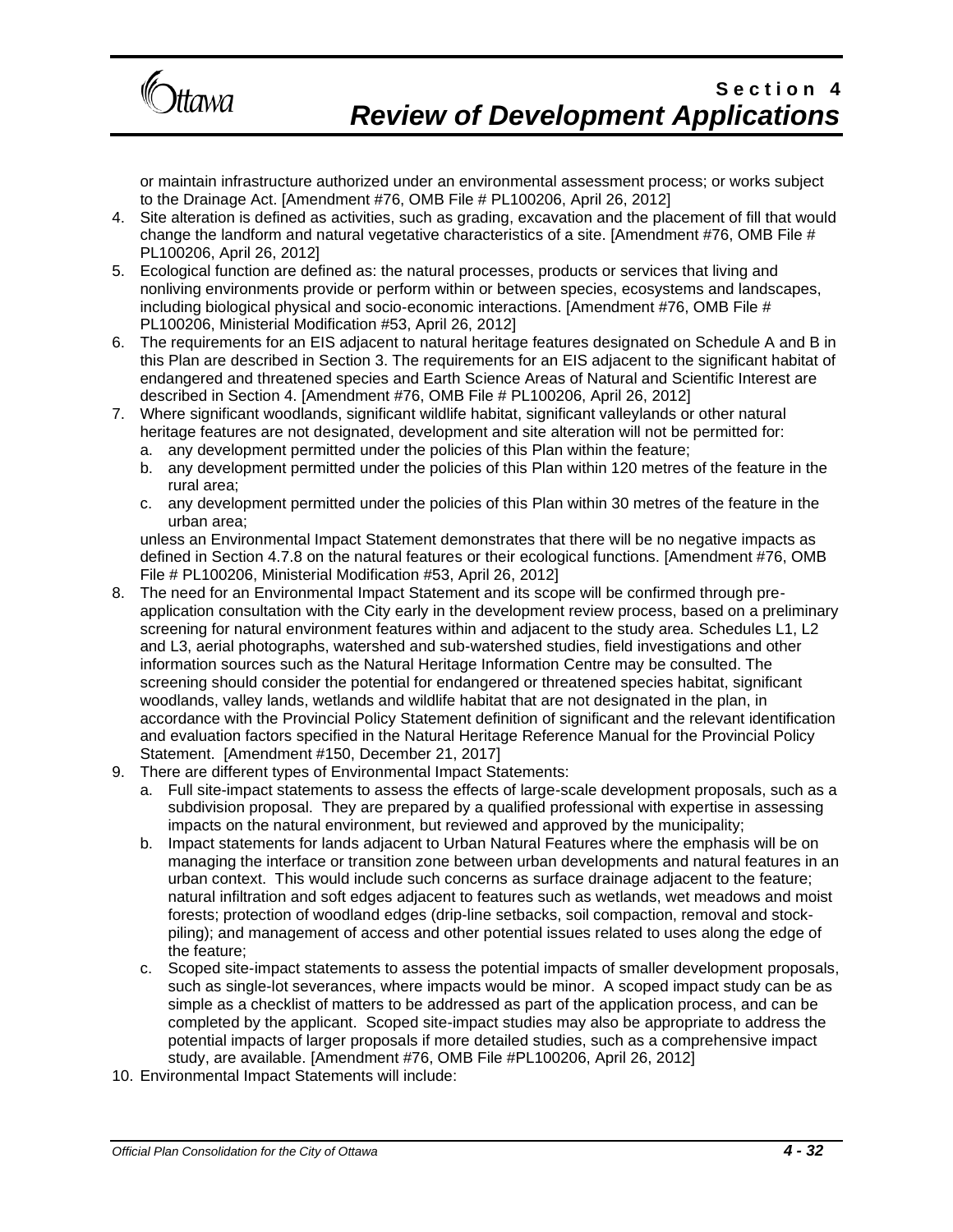

- a. A map drawn to scale identifying the location and extent of the feature, a description of the environmental values within the environmental feature or designation which could potentially be adversely affected by the proposed development, a description of the terrain/topography, vegetative cover and types, soil type and depth, and surface water movement patterns;
- b. Where the potential for significant habitat of endangered and threatened species has been identified, a description of the habitat present on the site and its suitability for the specific endangered and threatened species that potentially may use the area, as required in Section 4.7.4. [Amendment #76, August 04, 2010]
- c. A description of the proposed development;
- d. A description of the impacts on the environmental feature that might reasonably be expected to result from the proposed development;
- e. A description of the actions that may be reasonably required to prevent, change, minimize or mitigate impacts on the environmental feature as a result of the proposed development, including the identification of opportunities for ecological restoration, enhancement and long-term conservation of the feature;
- f. A description of the flora and fauna present on the site and how the development may impact on the flora and fauna within the site or natural feature and proposed mitigation measures to be taken during and after construction;
- g. An evaluation of the cumulative effects of the proposed development and other existing or proposed activities or development within or adjacent to the study area. For the purpose of this policy 'proposed activities or development' refers to applications that have been lodged with and which are waiting or have received City approval. The evaluation will assess residual effects following mitigation on the natural features and ecological functions identified in the area; [Amendment #76, OMB File # PL100206, April 26, 2012]
- h. A professional opinion on whether negative effects on the natural features and ecological functions will occur, and the significance of these impacts in the context of the evaluation of the natural area (i.e., the natural features and functions for which the area was originally identified as significant and the residual impact of the proposed development on the general significance rating of the larger natural area);
- i. Identification of monitoring needs and recognition of parties to be responsible for assessing and reporting on these needs over a prescribed period of time.

## **4.8 – Protection of Health and Safety**

Environmental conditions, whether naturally occurring or not, can result in hazards to human life or health and damage or loss of value to property. These environmental conditions or constraints to development may be natural hazards such as flood plains and unstable soils or hazards that result from human activity. These hazards include contaminated sites, mine hazards, and land affected by noise. This Plan includes measures to protect people and new development from the impacts of these natural and human-made conditions. Lands impacted by these environmental conditions or constraints are identified on various schedules of this Plan. Some conditions, such as noise, may have impacts beyond the site and this Plan includes provisions designed to reduce off-site impacts as much as possible. In other cases, it is necessary to buffer specific land uses, such as airports and the transitway, which generate noise or vibration, from incompatible development on adjacent land in order to maintain the function of these areas.

Consideration will be given both to the site of a specific development proposal and other areas affected by the constraint when reviewing applications. The following table provides a summary of the studies/assessments required to assess a development application for sites that may be affected by development constraints.

| <b>See Section</b> | <b>Studies/Assessment Required</b> | <b>Where Required</b> |
|--------------------|------------------------------------|-----------------------|
|                    |                                    |                       |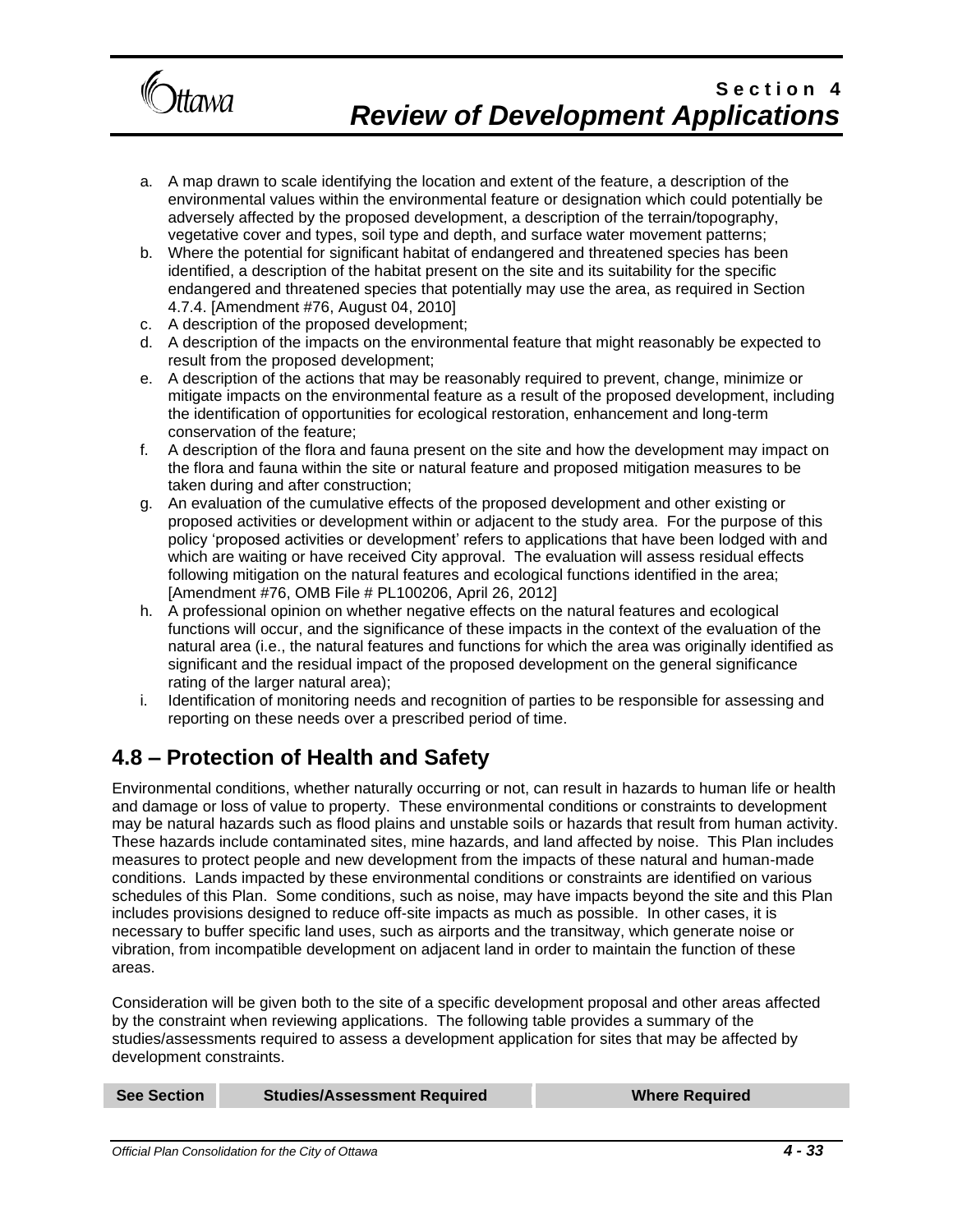Gttawa

| <b>See Section</b>                                                                                 | <b>Studies/Assessment Required</b>                                                                                                   | <b>Where Required</b>                                                                                                                                                                                                                                                                                                                                                                                                                                                                                                                                                                                                                                                                                                                                                                                                                                                                                                                                                                          |
|----------------------------------------------------------------------------------------------------|--------------------------------------------------------------------------------------------------------------------------------------|------------------------------------------------------------------------------------------------------------------------------------------------------------------------------------------------------------------------------------------------------------------------------------------------------------------------------------------------------------------------------------------------------------------------------------------------------------------------------------------------------------------------------------------------------------------------------------------------------------------------------------------------------------------------------------------------------------------------------------------------------------------------------------------------------------------------------------------------------------------------------------------------------------------------------------------------------------------------------------------------|
| 3.8<br>[Amendment<br>#76, August<br>04, 2010]                                                      | <b>Risk Assessment</b>                                                                                                               | Within 500 metres of a former landfill<br>[Ministerial Modification 47, November 10,<br>2003]                                                                                                                                                                                                                                                                                                                                                                                                                                                                                                                                                                                                                                                                                                                                                                                                                                                                                                  |
| 4.8.1                                                                                              | Review criteria                                                                                                                      | Flood plains designated on Schedule K                                                                                                                                                                                                                                                                                                                                                                                                                                                                                                                                                                                                                                                                                                                                                                                                                                                                                                                                                          |
| 4.8.2                                                                                              | Protection of aquifer                                                                                                                | Wellhead protection area designated on<br>Schedule K                                                                                                                                                                                                                                                                                                                                                                                                                                                                                                                                                                                                                                                                                                                                                                                                                                                                                                                                           |
| 4.8.3                                                                                              | Geotechnical study                                                                                                                   | Everywhere to demonstrate the soils are<br>suitable for development                                                                                                                                                                                                                                                                                                                                                                                                                                                                                                                                                                                                                                                                                                                                                                                                                                                                                                                            |
| 4.8.3                                                                                              | Engineering study                                                                                                                    | Unstable soils designated on Schedule K<br>or unstable bedrock [Amendment #76,<br>August 04, 2010]                                                                                                                                                                                                                                                                                                                                                                                                                                                                                                                                                                                                                                                                                                                                                                                                                                                                                             |
| 4.8.4                                                                                              | Phase 1 ESA                                                                                                                          | All subdivisions; all sites with potential<br>contamination [Ministerial Modification 47,<br>November 10, 2003]                                                                                                                                                                                                                                                                                                                                                                                                                                                                                                                                                                                                                                                                                                                                                                                                                                                                                |
| 4.8.5<br>[Amendment<br>#76, August<br>04, 2010]                                                    | Evaluation safety hazard                                                                                                             | On or adjacent to mine hazards and<br>abandoned pits and quarries                                                                                                                                                                                                                                                                                                                                                                                                                                                                                                                                                                                                                                                                                                                                                                                                                                                                                                                              |
| 4.8.6<br>[Amendment<br>#76, August<br>04, 2010]                                                    | Noise control feasibility study; Noise<br>control detailed study; Airport zoning<br>requirements [Amendment #76, August 04,<br>2010] | Ottawa Airport Operating Influence Zone and<br>Ottawa Airport Vicinity Development Zone<br>designated on Annex 10 [Amendment #76,<br>August 04, 2010] [Amendment #233,<br>October 23, 2019]                                                                                                                                                                                                                                                                                                                                                                                                                                                                                                                                                                                                                                                                                                                                                                                                    |
| $4.8.7*$<br>[Amendment<br>#167,<br>February 23,<br>2016]<br>[Amendment<br>#76, August<br>04, 2010] | Noise Feasibility Study and/or Detailed<br>Noise Study                                                                               | Where noise-sensitive development is<br>proposed within a Mixed Use Centre, Town<br>Centre, Central Area or Mainstreets as<br>identified on Schedule B.<br>Where noise sensitive development is proposed<br>within 100 metres of:<br>a) the right-of-way of an existing Arterial,<br>Collector or Major Collector Road identified on<br>Schedules E and F; or<br>b) light rail transit corridor; bus rapid transit, or<br>c) transit priority corridor identified on Schedule<br>D.<br>Where noise sensitive development is proposed<br>within 250 metres from the right-of-way of an<br>existing or proposed highway or Secondary<br>Main railway line;<br>Where noise sensitive development is proposed<br>within 500 metres from the right-of-way of a<br>400-series Provincial highway, Freeway or<br>Principle Main railway line.<br>Where noise sensitive development is proposed<br>within 100 metres:<br>a) of lands designated as Employment Lands<br>identified on Schedules A or B; |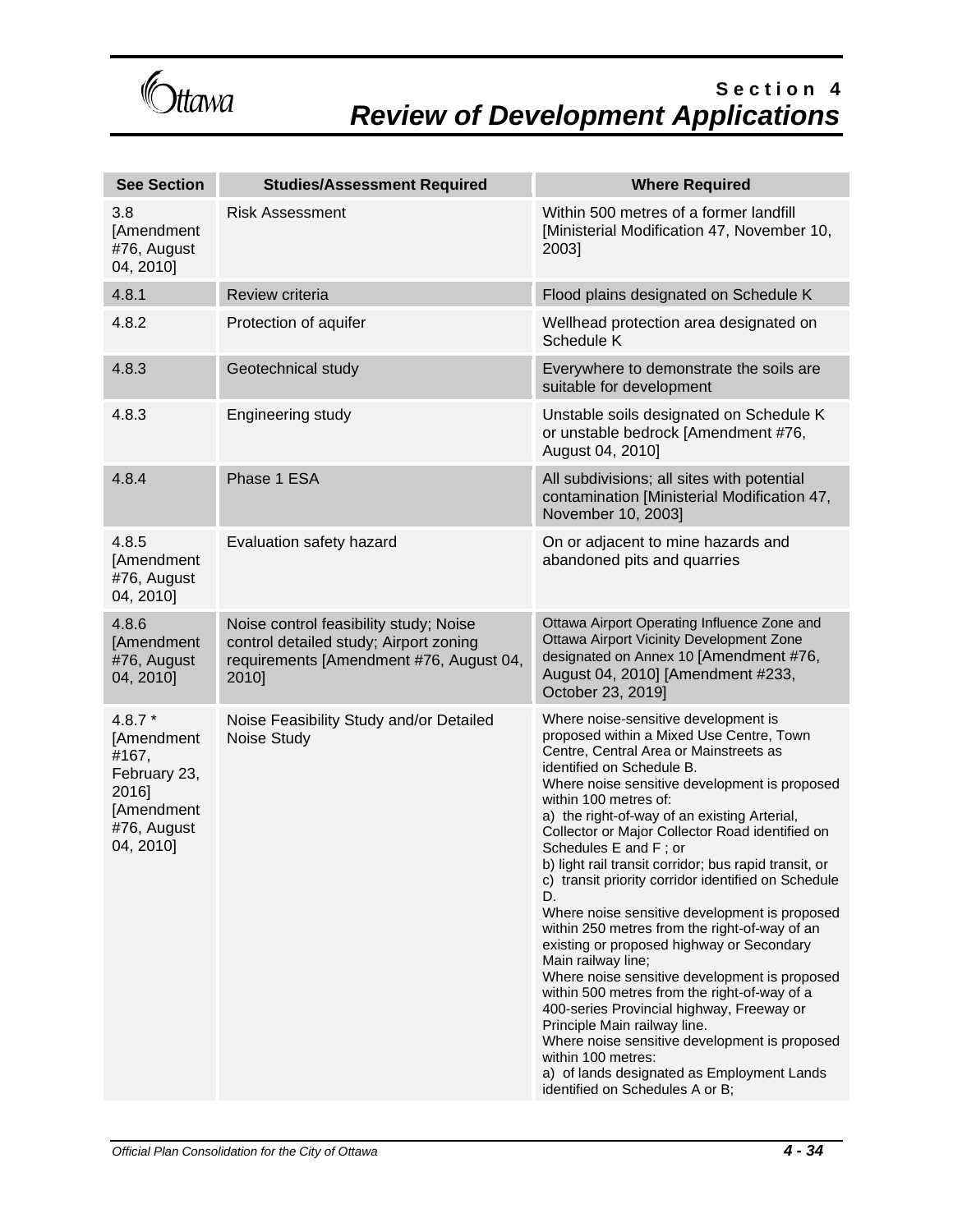Gttawa

| <b>See Section</b>                                                                                 | <b>Studies/Assessment Required</b> | <b>Where Required</b>                                                                                                                                                                                                                                                                                                                                                                                                                                                                                                                                                                                                                                                                                                                                                                                                                                                                                                                                                                                                                                                                                                                                                                                                                                                                                                                                                                                |
|----------------------------------------------------------------------------------------------------|------------------------------------|------------------------------------------------------------------------------------------------------------------------------------------------------------------------------------------------------------------------------------------------------------------------------------------------------------------------------------------------------------------------------------------------------------------------------------------------------------------------------------------------------------------------------------------------------------------------------------------------------------------------------------------------------------------------------------------------------------------------------------------------------------------------------------------------------------------------------------------------------------------------------------------------------------------------------------------------------------------------------------------------------------------------------------------------------------------------------------------------------------------------------------------------------------------------------------------------------------------------------------------------------------------------------------------------------------------------------------------------------------------------------------------------------|
|                                                                                                    |                                    | b) zoned for industrial use, or<br>c) an existing stationary noise source.<br>Where noise sensitive development is proposed<br>within 300 metres of a pit licensed under the<br>Aggregate Resources Act or<br>Where noise sensitive development is proposed<br>within 500 metres of a quarry licensed under<br>the Aggregate Resources Act.<br>Where a new source of stationary noise is<br>proposed within 100 metres of an existing noise<br>sensitive land.<br>Where a new or expanded pit licensed under<br>the Aggregate Resources Act is proposed<br>within 300 of an existing noise sensitive land<br>use.<br>Where a new or expanded quarry licensed<br>under the Aggregate Resources Act is<br>proposed within 500 metres of an existing noise<br>sensitive land use.<br>Where a new noise sensitive land use is<br>proposed within 100 metres of lands designated<br>as Employment Lands identified on Schedules<br>A or B or zoned for industrial use or an existing<br>stationary noise source;<br>Where a new noise sensitive land use is<br>proposed within 300 metres of a pit licensed<br>under the Aggregate Resources Act<br>Where a new noise sensitive land use is<br>proposed within 500 metres of a quarry<br>licensed under the Aggregate Resources Act<br>Where a new noise-sensitive land use is<br>proposed in areas affected by noise from<br>existing stationary sources |
| $4.8.7*$<br>[Amendment<br>#167,<br>February 23,<br>2016]<br>[Amendment<br>#76, August<br>04, 2010] | <b>Vibration Study</b>             | For developments within 75 metres of a railway<br>right-of-way or light rail transit corridor. [OPA<br>43, May 24, 2006]                                                                                                                                                                                                                                                                                                                                                                                                                                                                                                                                                                                                                                                                                                                                                                                                                                                                                                                                                                                                                                                                                                                                                                                                                                                                             |
| 4.8.7<br>[Amendment<br>#167,<br>February 23,<br>2016]                                              | <b>Acoustical Audit</b>            | Where an existing stationary noise source in<br>proximity to a noise sensitive land use is<br>proposed for expansion or a change of use is<br>being proposed which could result in increased<br>noise.                                                                                                                                                                                                                                                                                                                                                                                                                                                                                                                                                                                                                                                                                                                                                                                                                                                                                                                                                                                                                                                                                                                                                                                               |

\*Note for interpretation purposes, reference to light rail transit corridor or bus rapid transit corridor applies to any rail or bus corridor shown on Schedule D of this Plan, excluding Transit Priority corridors. [Amendment #76, August 04, 2010]

### **4.8.1 – Flood Plains**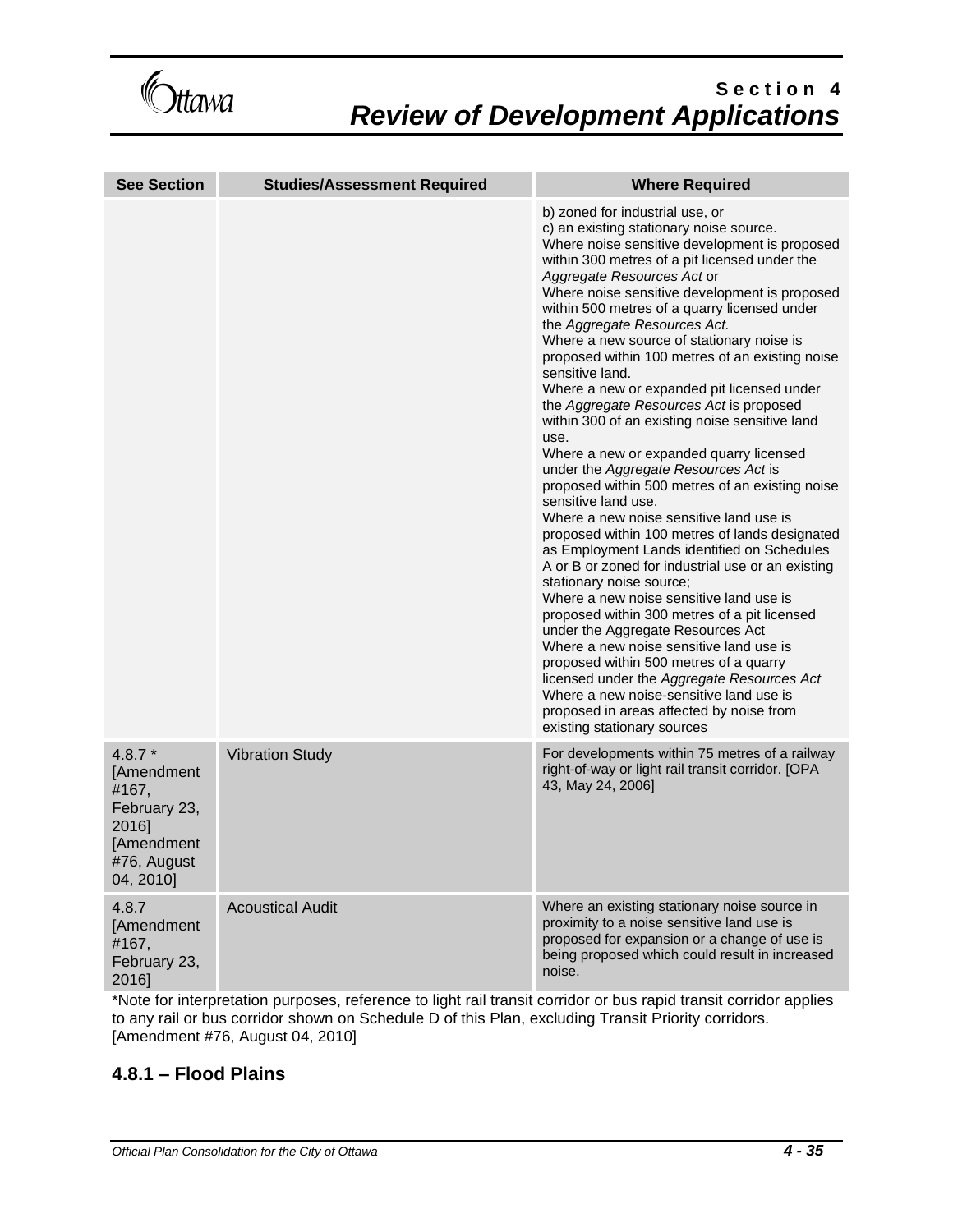

The purpose of these policies is to reduce the potential for public cost or risk of injury, loss of life, property damage, and economic and social disruption, which may result directly or indirectly from development and other activities in flood plains. The policies also recognize the significant role that flood plains play in support of natural drainage systems. The overall intent is to limit development within the flood plain. In a few established communities, provision is made for some development within the flood fringe, where it has occurred in the past. [Amendment #76, OMB File # PL100206, Ministerial Modification #54, April 26, 2012]

### **Limits of the Flood Plain**

- 1. The flood plain for river, stream and small inland lake systems, means the area, usually low lands adjoining a watercourse, which has been or may be subject to flooding during the one in 100-year flood and are designated on Schedule K. High points of land within a flooded area are considered part of the flood plain. [Amendment #76, OMB File # PL100206, April 26, 2012]
- 2. The extent of the one-in-100-year flood will be determined by consulting flood plain maps prepared by the Mississippi Valley, Rideau Valley, and South Nation Conservation Authorities and, in conjunction with the conservation authorities, by considering other information such as land surveys and engineering drawings that provide detailed site-specific geodetic elevation information prepared by an Ontario Land Surveyor or a qualified Professional Engineer. The City will map the most up to date information as the flood plain overlay in the Comprehensive Zoning By-law. The flood plain information on Schedule K of the Official Plan will be updated at the time of a comprehensive review or at the time technical corrections are made to the Plan, through an omnibus Official Plan amendment. [Amendment #76, OMB File # PL100206, April 26, 2012] [Amendment #170, June 16, 2016]
- 3. The policies for flood plains also apply to areas where flood plains exist but are not mapped by the conservation authorities and therefore may not be identified on Schedule K or as an overlay in the Comprehensive Zoning By-law. Applicants may be required to undertake the necessary studies as part of the development review and approvals process to delineate the extent of the one-in-100-year flood plain in these instances. [Amendment #76, OMB File # PL100206, April 26, 2012] [Amendment #170, June 16, 2016]

### **Development Restrictions in the Flood Plain**

- The zoning of flood plains will reflect the restricted use of these lands as described in these policies. Development in the flood plain is regulated under the Conservation Authorities Act and, will require written permission from the appropriate Conservation Authority prior to a building permit from the municipality under the Building Code Act. [Amendment #76, OMB File # PL100206, Ministerial Modification #54, April 26, 2012]
- 5. The City will not permit site alteration, meaning activities such as grading, excavation and the placing of fill that would change the landform and natural vegetative characteristics of a site, or development, meaning the creation of a new lot, a change in land use, or the construction of buildings and structures in the flood plain except for:
	- a. Facilities which by their nature must locate in the flood plain, such as bridges, flood and/or erosion control structures; [Amendment #76, OMB File # PL100206, April 26, 2012]
	- b. Minor additions and/or renovations to existing structures which do not affect flooding, and which are approved by the appropriate Conservation Authority; [Amendment #76, OMB File # PL100206, Ministerial Modification #54, April 26, 2012]
	- c. The replacement of a dwelling that was in existence at the date of adoption of this plan with a new dwelling where:
		- i. the new dwelling is generally the same gross floor area and footprint as the existing building; and [Amendment #76, OMB File # PL100206, April 26, 2012]
		- ii. the new dwelling, in conjunction with any site alteration does not result in a negative effect on flooding; and [Amendment #76, OMB File # PL100206, April 26, 2012]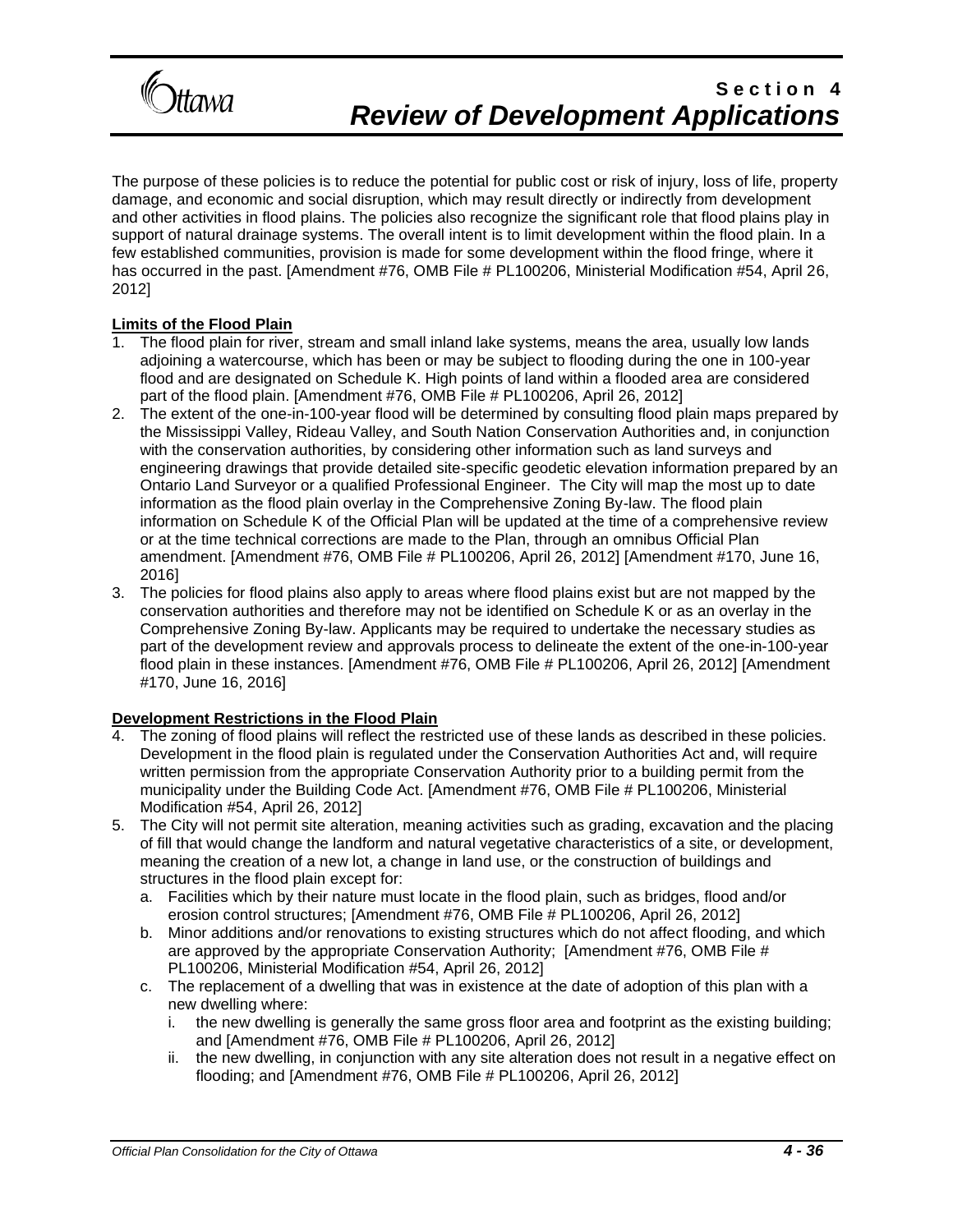

- iii. the new dwelling and any associated site alteration are approved by the appropriate Conservation Authority. [Amendment #76, OMB File # PL100206, Ministerial Modification #54, April 26, 2012]
- d. Passive non-structural uses which do not affect flood flows. [Amendment #76, OMB File # PL100206, April 26, 2012]
- e. Uses permitted in the flood fringe or areas of reduced risk in accordance with Policy 10 in Two-Zone Flood Plain Policy Areas below. [Amendment #76, OMB File # PL100206, April 26, 2012] [Amendment #170, June 16, 2016]
- f. The severance of a lot containing a surplus farm dwelling, as permitted by the provisions of Section 3.7.3 polices 7 and 8, provided that safe access to the dwelling or the retained parcel is not eliminated during the regulatory flood event. [Amendment #140, December 29, 2017]
- 6. Development, as defined in Policy 5, is prohibited in the flood plain for:
	- a. Uses associated with hospitals, nursing homes, pre-school, school nurseries, day care and schools, where there is a threat to safe evacuation of the sick, the elderly, persons with disabilities or the young during an emergency as a result of flooding or failure of floodproofing measures or protection works, or erosion; [Amendment #76, OMB File # PL100206, April 26, 2012]
	- b. Essential emergency services such as fire, police, ambulance stations and electrical substations that could be impaired in the case of flooding or failure of flood protection works and/or erosion;and [Amendment #76, OMB File # PL100206, April 26, 2012]
	- c. Uses associated with the disposal, manufacture, treatment or storage of hazardous substances and outdoor industrial storage. [Amendment #76, OMB File # PL100206, April 26, 2012]

#### **Two-Zone Flood Plain Policy Areas**

- 7. A limited number of Two-Zone Flood Plain Policy Areas are designated on Schedule K. In these areas, the flood plain is divided into two zones: a floodway and a flood fringe. The use of the twozone concept may allow for some new development within the identified flood fringe areas of the flood plain that can be safely developed with no adverse impacts. An area of reduced risk, which is an area protected by flood control works, may also be identified in a Two-Zone Flood Plain Policy Area in this plan and will be subject to the same policies applying to the flood fringe in a Two-Zone Flood Plain Policy Area. [Amendment #76, OMB File # PL100206, April 26, 2012] [Amendment #170, June 16, 2016]
- 8. Under the Two-Zone concept, the floodway and the flood fringe are defined as follows:
	- a. The floodway is the hazardous portion of the flood plain where flood depths and/or velocities are considered to be such that they pose a significant threat to life and/or property. The floodway is generally defined as the area required for the safe passage of flood flows. In all circumstances, the delineation of the floodway will be approved by the relevant Conservation Authority based upon depth and velocity parameters and the required technical studies. [Amendment #76, OMB File # PL100206, April 26, 2012]
	- b. The flood fringe means the portion of the flood plain outside the floodway as defined by the relevant Conservation Authority, where depths and velocities of flooding are generally less severe than those experienced in the floodway. [Amendment #76, OMB File # PL100206, April 26, 2012]
- 9. The City may consider the designation of additional Two-Zone Flood Plain Policy Areas. This would normally be initiated by the City in consultation with the Conservation Authority and as part of a comprehensive land-use and watershed based planning process. Also, this would only be in areas of existing flood prone development, and provided all of the following are demonstrated through the appropriate technical studies: [Amendment #76, OMB File # PL100206, April 26, 2012]
	- a. Development and site alteration is carried out in accordance with floodproofing standards, protection works standards, and access standards; [Amendment #76, OMB File # PL100206, April 26, 2012]
	- b. Vehicles and people have a way of safely entering and exiting the area during times of flooding, erosion and other emergencies; [Amendment #76, OMB File # PL100206, April 26, 2012]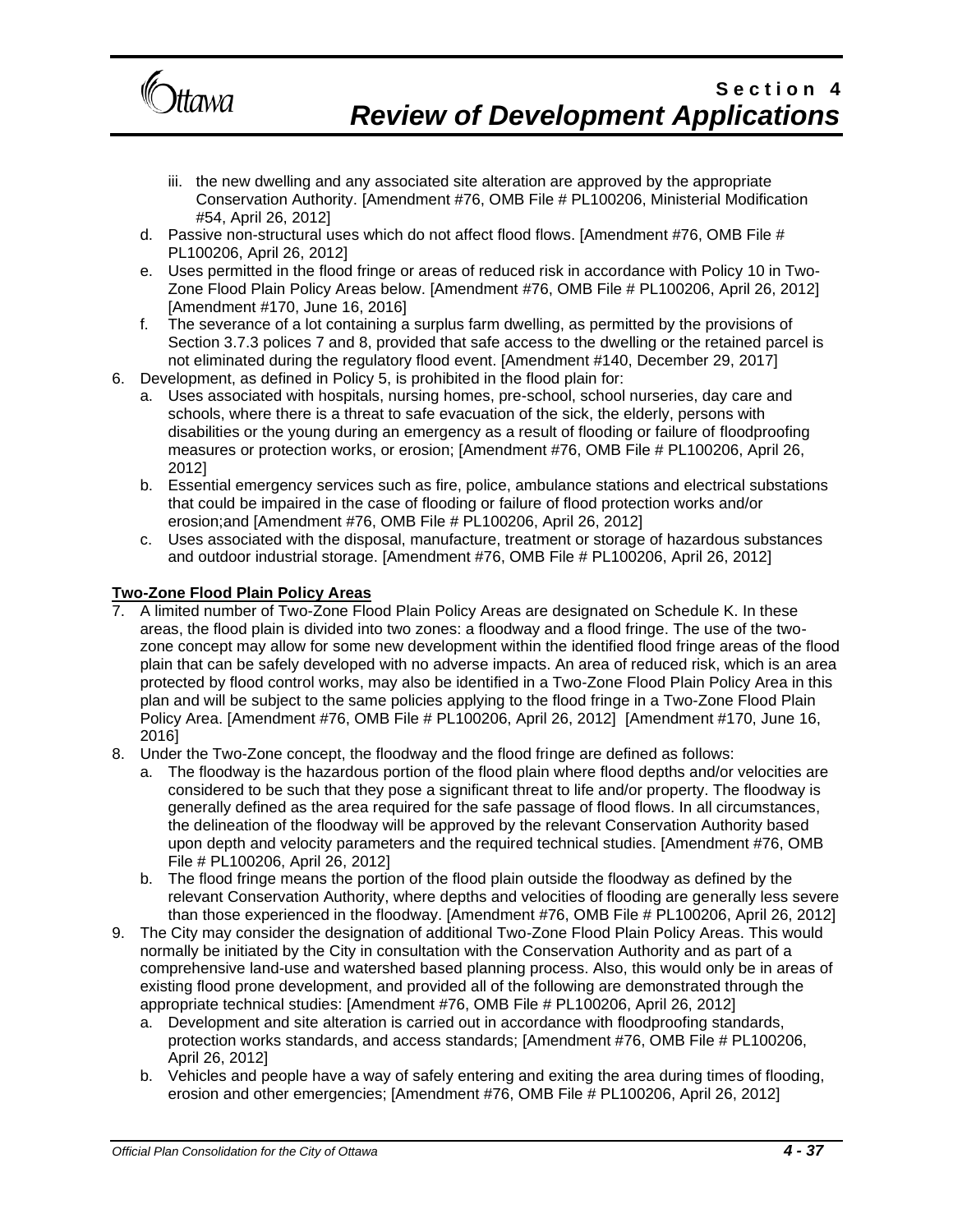

- c. New hazards are not created and existing hazards are not aggravated; and [Amendment #76, OMB File # PL100206, April 26, 2012]
- d. No adverse environmental impacts will result. [Amendment #76, OMB File # PL100206, April 26, 2012]
- 10. Once the Two-Zone Flood Plain Policy Area is designated, development and site alteration as defined in Policy 5, but excluding lot creation, may be considered in the flood fringe in accordance with the underlying Official Plan designation shown on Schedules A and B of the Official Plan, provided that the conditions in Policy 9 are met to the satisfaction of the City and the relevant Conservation Authority. [Amendment #76, OMB File # PL100206, April 26, 2012]
- 11. Permitted uses in the floodway portion of the Two-Zone Policy Areas shall be the permitted uses identified in Policy 5. [Amendment #76, OMB File # PL100206, April 26, 2012]

### **Exception**

12. Notwithstanding policy 5 above, parking and drive aisles, and associated site alteration may be considered within the regulatory flood plain of the Carp River for the properties municipally known as 3725 (3719, 3715, 3711) Carp Road in order to permit redevelopment in accordance with the Community Design Plan (CDP) for the Village of Carp. Measures will be taken to ensure existing impacts to the riparian corridor are improved to the satisfaction of the City of Ottawa and the Conservation Authority. [Amendment #76, OMB File # PL100206, April 26, 2012]

### **4.8.2 – Source Water Protection**

Within the city, the urban area and a number of rural communities rely on municipal drinking water systems. Areas contributing ground or surface water to those municipal drinking water systems are referred to as Wellhead Protection Areas or Intake Protection Zones. Wellhead Protection Areas and Intake Protection Zones are identified on Schedule K of this plan. Consistent with the Clean Water Act and the Mississippi Rideau Source Water Protection Plan and the Raisin South Nation Source Water Protection Plan, water resources contributing to the municipal water systems will be protected from incompatible development and/or threats to water quality. [Amendment #141 April 28, 2018]

### *Policies*

- 1. Planning applications for new development or a change of use within the Wellhead Protection Areas and the Surface Water Intake Zones identified on Schedule K will be reviewed in the context of vulnerability to the associated municipal water supply. As more information becomes available through the Source Water Protection Plans or subsequent technical studies the mapping of these protection areas and zones and the policies of this section will be updated.
- 2. The City is required to implement the approved Source Water Protection Plans in this Plan, the Zoning By-law and through development review. Certain land use activities that pose a threat to municipal drinking water within Wellhead Protection areas or Intake Protection Zones identified on Schedule K may be restricted or prohibited.
- 3. The Zoning By-law will restrict land uses that have the potential to cause contamination of the groundwater resources and surface water supply in the areas identified on Schedule K as Wellhead Protection Areas or Intake Protection Zones consistent with approved Source Water Protection Plans. [Amendment #141, April 28, 2018]
- 4. Wellhead protection areas, for municipal wells located in the municipalities of Mississippi Mills and North Grenville, project in to the City of Ottawa and are shown on Schedule K. As part of the review of any development requiring approval under the *Planning Act*, within these areas, the City will consult with the concerned municipality. . [Amendment #76, August 04, 2010]

### **4.8.3 – Unstable Soils or Bedrock**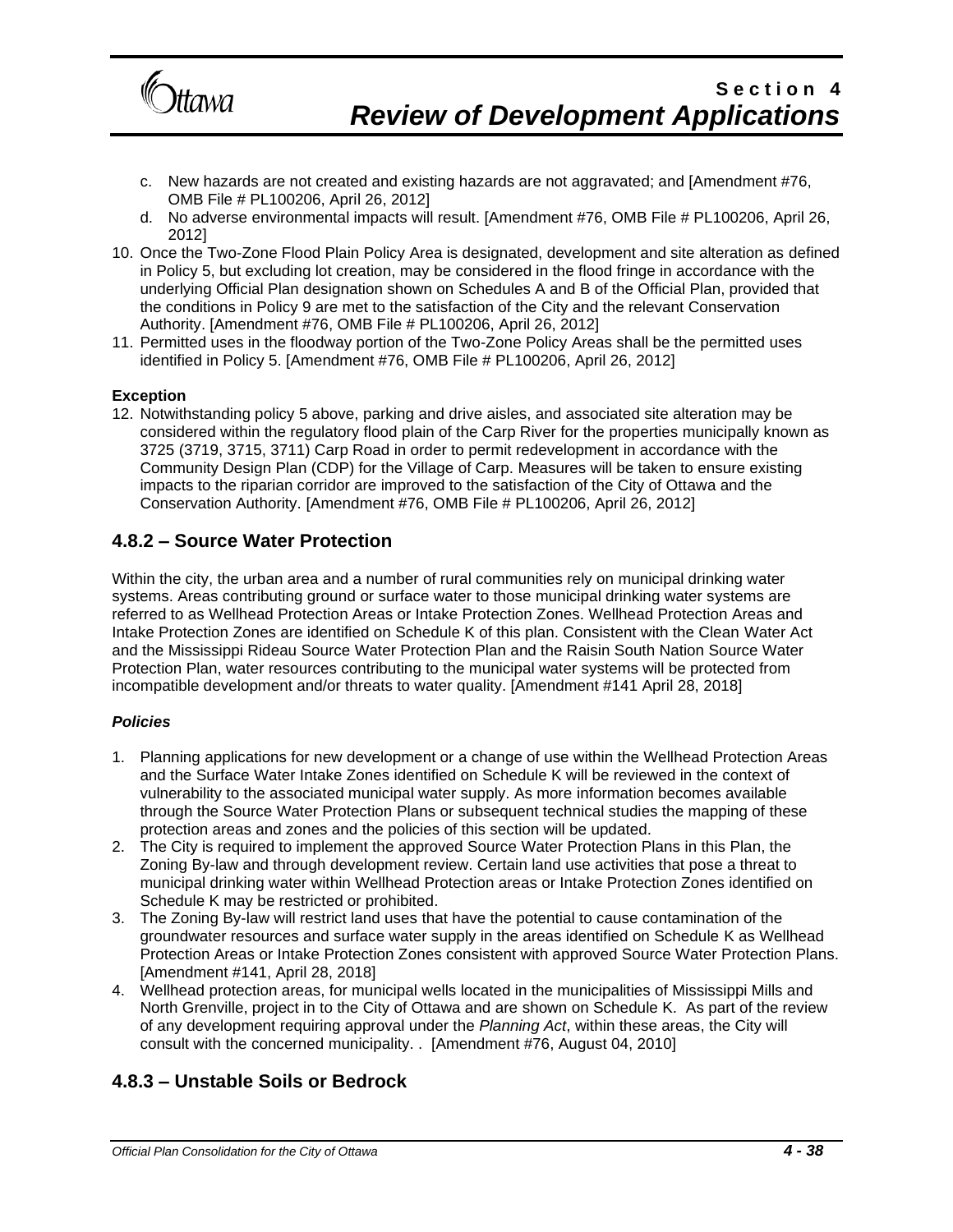

Unstable soils or bedrock could be unsafe or unsuitable for development and site alteration due to natural hazards or risk of damage to the structures built on these soils or bedrock. Unstable soils include organic soils, sensitive marine Leda clays and unstable slopes. Unstable bedrock includes Karst topography. Steep slopes are often associated with unstable soils. Organic soils are identified on soils maps prepared by the Ontario Institute of Pedology. Areas affected by the environmental constraints of Organic Soils are designated on Schedule K. There are other areas where unstable soils and unstable bedrock may exist but that are not designated on Schedule K. The policies apply in either case. This Plan contains policies to:

- Minimize the hazard risk from threat of injury and loss of life, property damage and distress caused by unstable soils resulting in foundation stress caused by differential settlement, or slope failure or landslide, and
- Facilitate safe and compatible land uses and development on sites where hazard risk has been minimized.

[Amendment #76, August 04, 2010] *Policies*

- 1. Applications for site plan, plan of subdivision, condominium and consent shall be supported by a geotechnical study to demonstrate that the soils are suitable for development.
- 2. The City will not permit development, meaning the creation of a new lot, an amendment to the zoning by-law, change in land use, or the construction of buildings and structures in areas with Unstable Soils or Unstable Bedrock where the use is:
	- a. an institutional use associated with hospitals, nursing homes, pre-school, school nurseries, day care and schools, where there is a threat to the safe evacuation of the sick, the elderly, persons with disabilities or the young during an emergency associated with soil instability;
	- b. essential emergency services such as that provided by fire, police and ambulance stations and electrical substations that could be impaired in the case of soil instability;
	- c. uses associated with the disposal, manufacture, treatment or storage of hazardous materials; or
	- d. outdoor industrial storage

[Amendment #96, February 22, 2012]

- 3. Notwithstanding policy 2 above, for uses other than those listed in policy 2, the City will review applications for site plan, plan of subdivision, condominium and consent in areas designated as having unstable soils, or in other areas where there is evidence of unstable soils or unstable bedrock, using the following criteria:
	- a. There is sufficient soils and engineering information (obtained using established standards and procedures) to indicate that, although the site is identified as having unstable soils or unstable bedrock, it is in fact suitable or can be made suitable for development;
	- b. Alterations to the site will not cause adverse environmental effects or aggravate the hazard elsewhere.
	- c. Vehicles and people have a way of safely entering exiting the area during times of erosion and other emergencies; and [Ministerial Modification 48, November 10, 2003]

[Amendment #96, February 22, 2012]

### **4.8.4 – Contaminated Sites**

[Amendment #40, April 26, 2006]

Potentially contaminated sites are sites where the environmental condition of the property (soil and/or groundwater) may have potential for adverse effects on human health, ecological health or the natural environment. In order to prevent these adverse effects, it is important prior to permitting development on these sites, to identify these sites and ensure that they are suitable or have been made suitable for the proposed use in accordance with provincial legislation and regulations.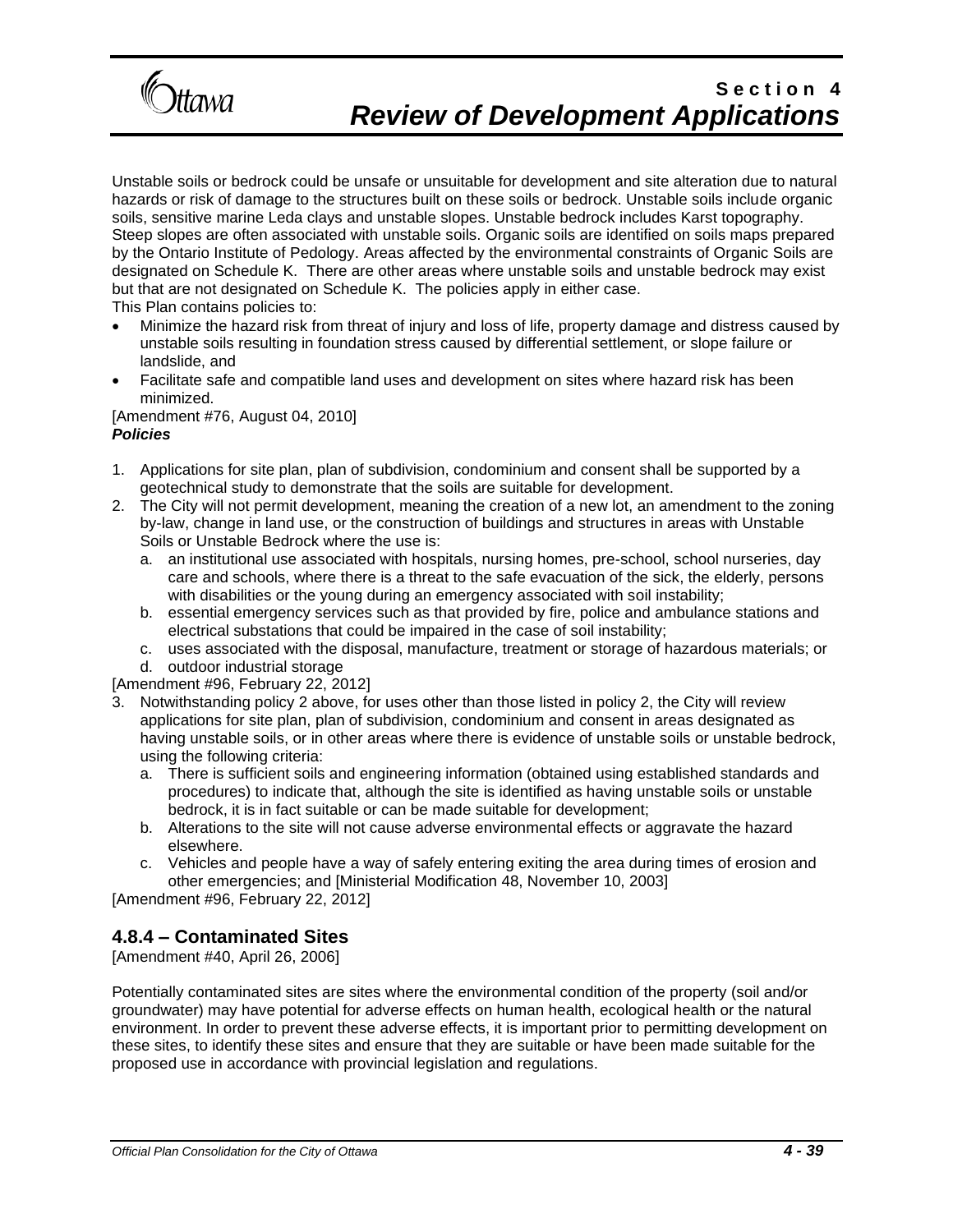

While the identification of potentially contaminated sites is important in the planning application review process, the policies in this section should not be interpreted as a commitment on the part of the City of Ottawa to identify all contaminated sites or properties. Rather, the objective of the City of Ottawa is to responsibly utilize available information in the development application review process in order to help ensure that development takes place only on sites where the environmental conditions are suitable for the proposed use of the site.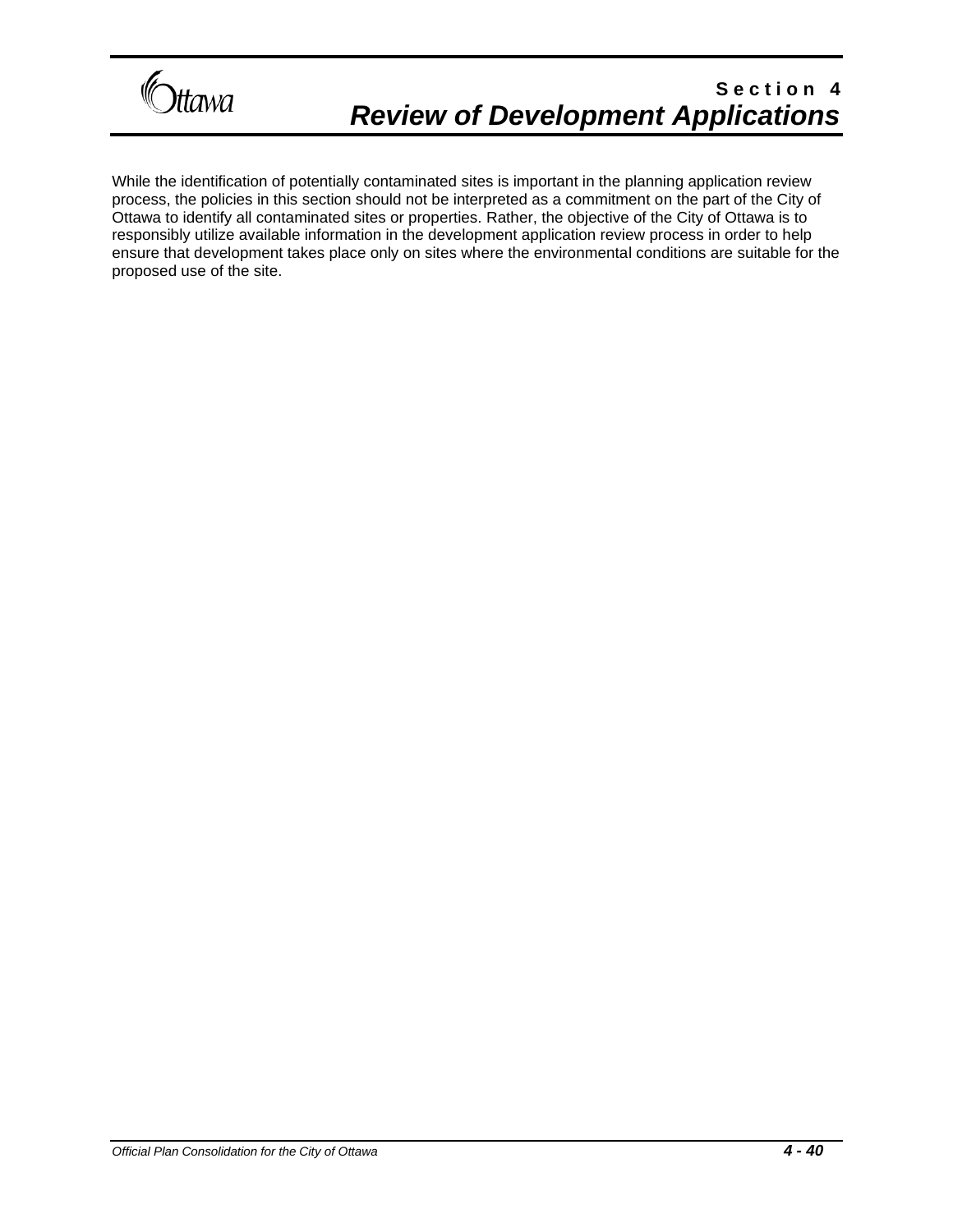

#### *Policies*

- 1. The City will require applicants to document previous uses of a property or properties that are subject of a development application and/or properties that may be adversely impacting the property that is subject of a development application in order to assist in the determination of the potential for site contamination.
- 2. The City will require an affidavit from a qualified person as defined by provincial legislation and regulations, confirming that a Phase 1 Environmental Site Assessment (ESA) has been completed in accordance with Ontario Regulation 153/04, as amended from time to time, as follows:
	- a. For all applications for proposed plans of subdivision;
	- b. For all other development applications under the *Planning Act* where a property or properties have been identified through the City's development review process as potentially contaminated due to previous or existing uses on or adjacent to the property.

A Phase I ESA documents the previous uses of the property and provides an assessment of the actual or potential soil or groundwater contamination on the site.

- 3. Where a Phase 1 ESA indicates that the property or properties that are subject of a development application under the *Planning Act* may be contaminated, the City will require the application to be supported by an affidavit from a qualified person as defined by provincial legislation and regulations, confirming that a Phase 2 ESA has been completed in accordance with Ontario Regulation 153/04, as amended from time to time. A Phase 2 ESA provides a sampling and analysis of the property to confirm and delineate the presence of soil or groundwater contamination at the site or confirm the absence of contamination at the site.
- 4. For a property or properties that have been identified through the City's development review process as potentially contaminated due to previous or existing uses on or adjacent to the property and where the City determines that there is a proposed change in land use to a more sensitive use, the City will:
	- a. Require as a condition of development approval, verification to the satisfaction of the City from a qualified person as defined by provincial legislation and regulations, that the property or properties in question are suitable or have been made suitable for the proposed use in accordance with provincial legislation and regulations, including where required by the City, or provincial legislation and/or regulations:
		- iv. Filing by the property owner of a Record of Site Condition (RSC) signed by a qualified person in the Environmental Site Registry,
		- v. Submission to the City of a Declaration signed by the qualified person acknowledging that the City may rely on the statements in the RSC, and,
		- vi. Submission by the property owner to the City of proof that the Ministry of Environment (MOE) has acknowledged receipt of the RSC:
	- b. Establish conditions of development approval to ensure receipt of satisfactory verification of suitable environmental condition as per Policy 4 a.;
	- c. Where applicable, utilize the holding provisions of the *Planning Act* to ensure receipt of satisfactory verification of suitable environmental condition as per Policy 4 a.
- 5. Where an RSC has been made a condition of planning approval, a building permit may be issued in regard to a property or properties on a phased basis to allow for site assessment and remediation/risk management.
- 6. Where the City is deeded land for public highways, road widenings, parks, stormwater management, easements, or for any other purpose, the City may require, as a condition of transfer, verification to the satisfaction of the City from a qualified person as defined by provincial legislation and regulations, that the property or properties in question are suitable or have been made suitable for the proposed use in accordance with provincial legislation and regulations, including where required by the City or provincial legislation and/or regulations, filing by the property owner of a Record of Site Condition (RSC) signed by a qualified person in the Environmental Site Registry, and submission by the owner to the City of proof that the MOE has acknowledged receipt of the RSC.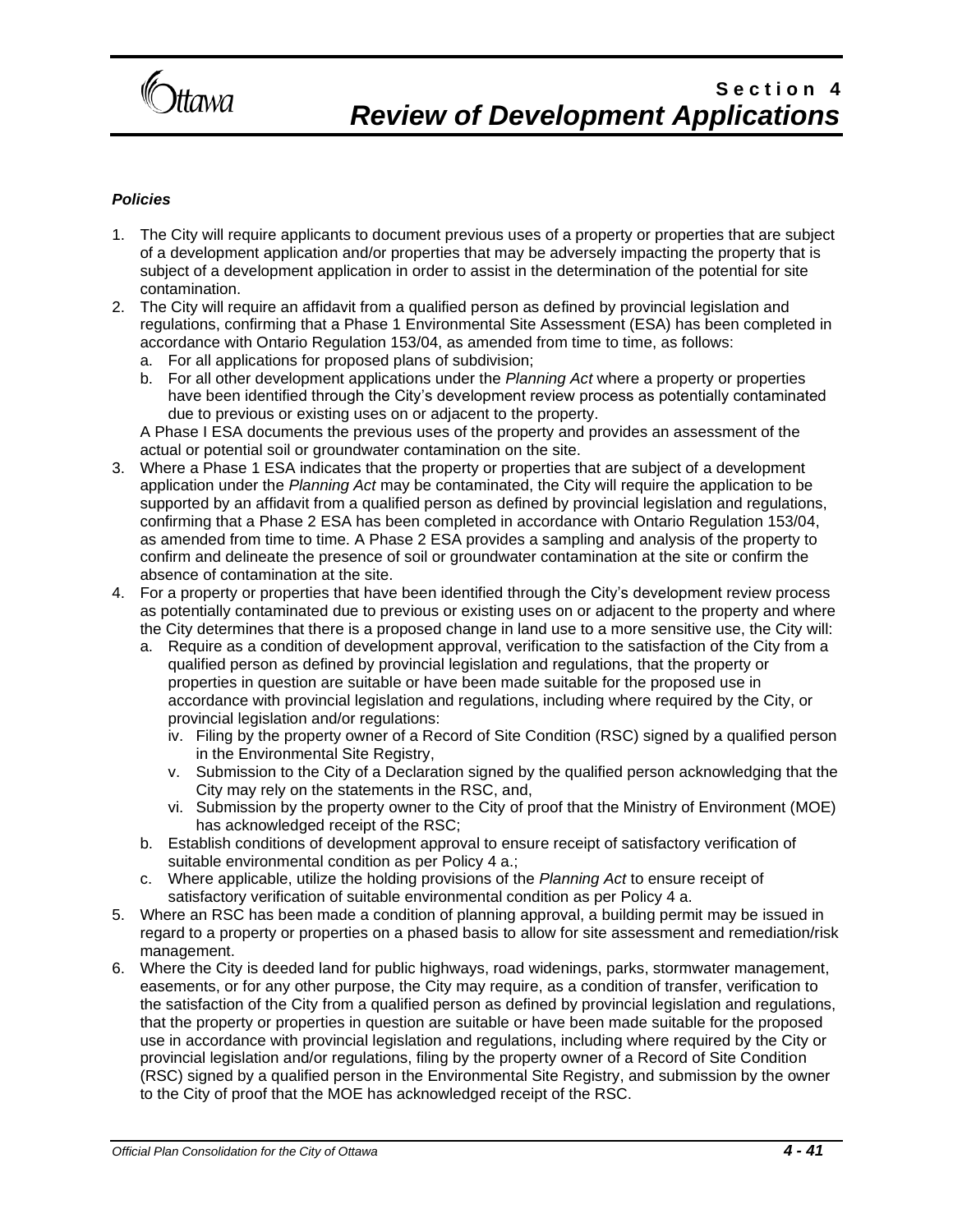

- 7. For instances where contamination from a property or properties extends onto a City right-of way and filing of a RSC in the Environmental Site Registry is not possible, the City may issue a building permit in regard to this property or properties on a phased basis contingent on the execution and implementation of an Off-Site Management Agreement or Remedial Action Plan that remediates/manages contamination in the right-of-way to the satisfaction of the City.
- 8. Where a gasoline station site is being redeveloped and there is no change in use to a more sensitive use, the City will require that a letter of continued use from the Technical Standards and Safety Authority be provided. For instances where contamination extends onto a City right-of way, the City will require that an Off-Site Management Agreement and Remedial Action Plan be implemented to the satisfaction of the City prior to issuance of the building permit.
- 9. The City will not consider an RSC as acknowledged by the MOE until either:
	- a. It has been confirmed that the RSC will not be audited by the MOE; or,
	- b. It has been confirmed that the RSC has passed the MOE audit. [Amendment #40, April 26, 2006]

### **4.8.5 – Mine Hazards and Abandoned Pits and Quarries**

Mine hazards are any feature of a mine defined in the *Mining Act* or any related disturbance of the ground that has not been rehabilitated. These hazards may pose a threat of injury and loss of life if they are not rehabilitated or mitigated. Abandoned pits and quarries are defined as an area of land not previously licensed or permitted under the *Aggregate Resources Act* from which aggregate has been removed, leaving it in a form that is derelict, unproductive or incompatible with the surrounding landscape.

This Plan contains policies that require development on or abutting lands affected by Mine Hazards and Abandoned Pits and Quarries to address and mitigate known or suspected hazards. [Amendment #58, December 07, 2007]

#### *Policies*

- 1. The City will require applicants for site plan, plan of subdivision and consent to indicate that they are satisfied that the previous uses of the property have been assessed and have not identified any former mine sites or abandoned pits and quarries on or adjacent to the site. Any assessment of the property will include reference to the Abandoned Pits and Quarries Inventory completed by the Ministry of Natural Resources and information regarding abandoned mine sites documented by the Ministry of Northern Development and Mines.
- 2. Where a Mine Hazard or Abandoned Pit or Quarry exists, the City will require development applications to be supported by a study that:
	- a. Identifies any potential safety hazard;
	- b. Demonstrates that the site can be rehabilitated to mitigate the known or suspected hazard;
	- c. Establishes measures to address and mitigate known or suspect hazards; [Amendment #58, December 07, 2007]
- 3. Development on or abutting lands affected by mine hazards may be permitted only if measures to address and mitigate known or suspected hazards are underway or have been completed. [Amendment #58, December 07, 2007]

### **4.8.6 – Land-Use Constraints Due to Airport and Aircraft Operations**

[Amendment #193, December 5, 2018]

The Ottawa Macdonald-Cartier International Airport is fundamental to the economic well-being of the City, National Capital Region, the Outaouais and Eastern Ontario by providing a full-service, round-the-clock, commercial aviation passenger terminal, airfield system and cargo shipping as well as aviation related businesses and research and development facilities. This plan seeks to ensure the role and function of the Airport is maintained by: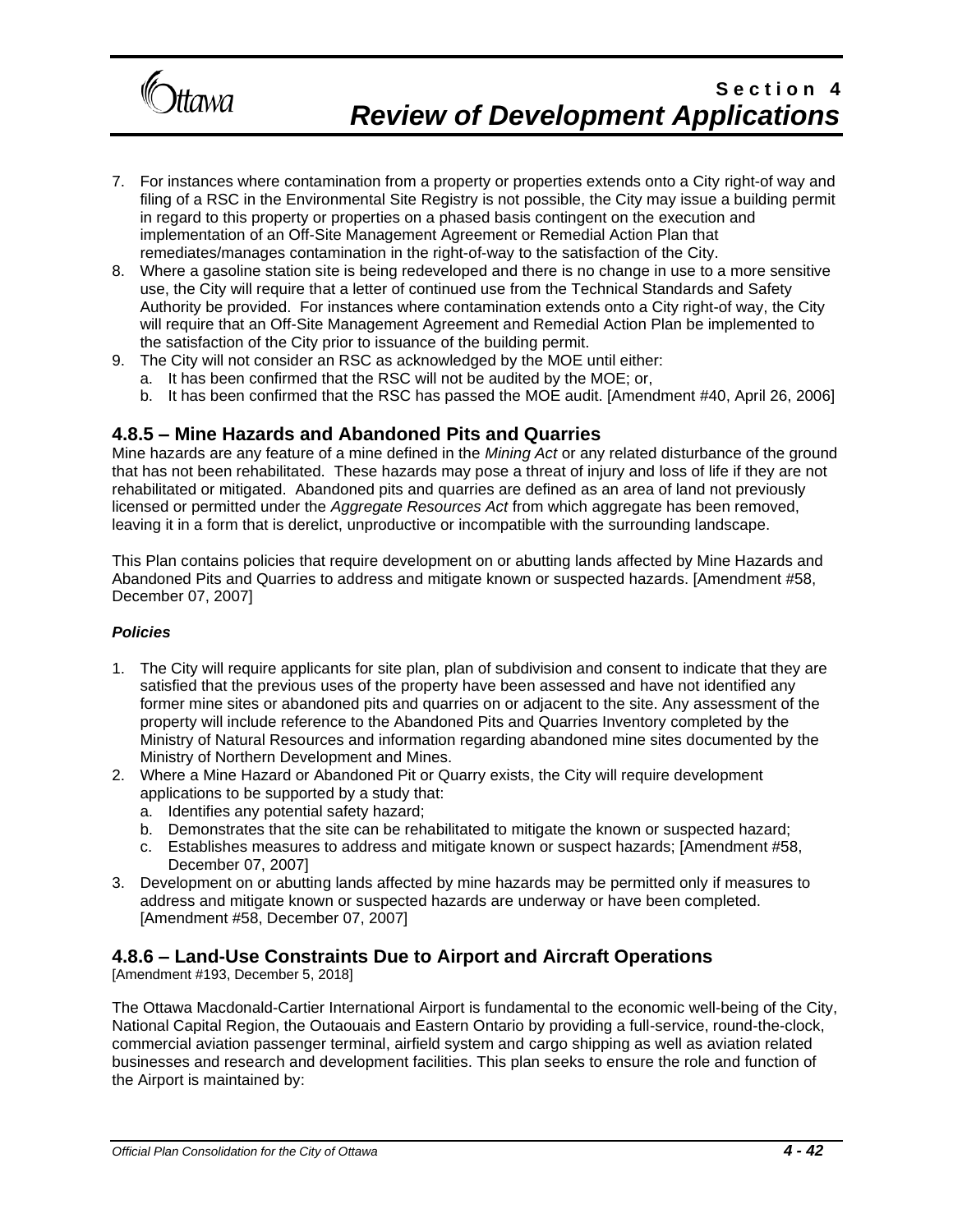

- Prohibiting new noise-sensitive uses within the Airport Operating Influence Zone (AOIZ) as illustrated on Annex 10; [Amendment #233, October 23, 2019]
- Implementing the Shared Vision for Economic Development between the City of Ottawa and the Ottawa Macdonald - Cartier International Airport Authority;
- By ensuring appropriate noise reduction measures are integrated into any new proposed residential or other noise sensitive development between the 25 NEF/NEP and 30 NEF/NEP contours;
- Encouraging aviation-based shipping, industry and research to locate in proximity to the airport;
- Controlling building heights and natural vegetation within the airport obstacle limitation surfaces as established by federal standards or airport zoning regulations;
- Regulating land uses and activities in a manner that will not increase wildlife presence and elevate risks to aviation operation; and
- Restricting land uses, activities and the use of building materials that have potential to interfere with the performance of navigation aids and telecommunication.

#### **Ottawa Macdonald-Cartier International Airport Operational Conditions**

Transport Canada and Airport Authorities across Canada identify areas around airports that require protection. These areas are defined by noise exposure forecasts and projections, (noise contours), Airport Zoning Regulations, the Ministry of Environment Environmental Noise Guideline - Stationary and Transportation Sources - Approval and Planning (NPC-300), and two federal publications referred to as TP 312 titled Aerodrome Standards and Recommended Practices and TP 1247 titled Land Use in the Vicinity of Airports. For the Ottawa Macdonald-Cartier International Airport, the 2013 NEF contours, the 2023 NEP contours and the Ottawa Airport Zoning Regulations have been used in this Plan to identify two zones around the airport that are affected by aviation operations: the 'Airport Operating Influence Zone' (AOIZ); and the 'Airport Vicinity Development Zone' (AVDZ). These contours have also been corroborated through the 2043 NEP contours.

The impacts of airport operations on land use typically result in three categories of constraints on development: aircraft noise; airport zoning regulations; and wildlife management. Policies in this plan relating to development around the Ottawa Macdonald-Cartier International Airport are summarized in Figure 4.8.6 below.

#### **Figure 4.8.6 a summary of aviation noise control areas and land use restrictions in the vicinity of the MacDonald-Cartier International**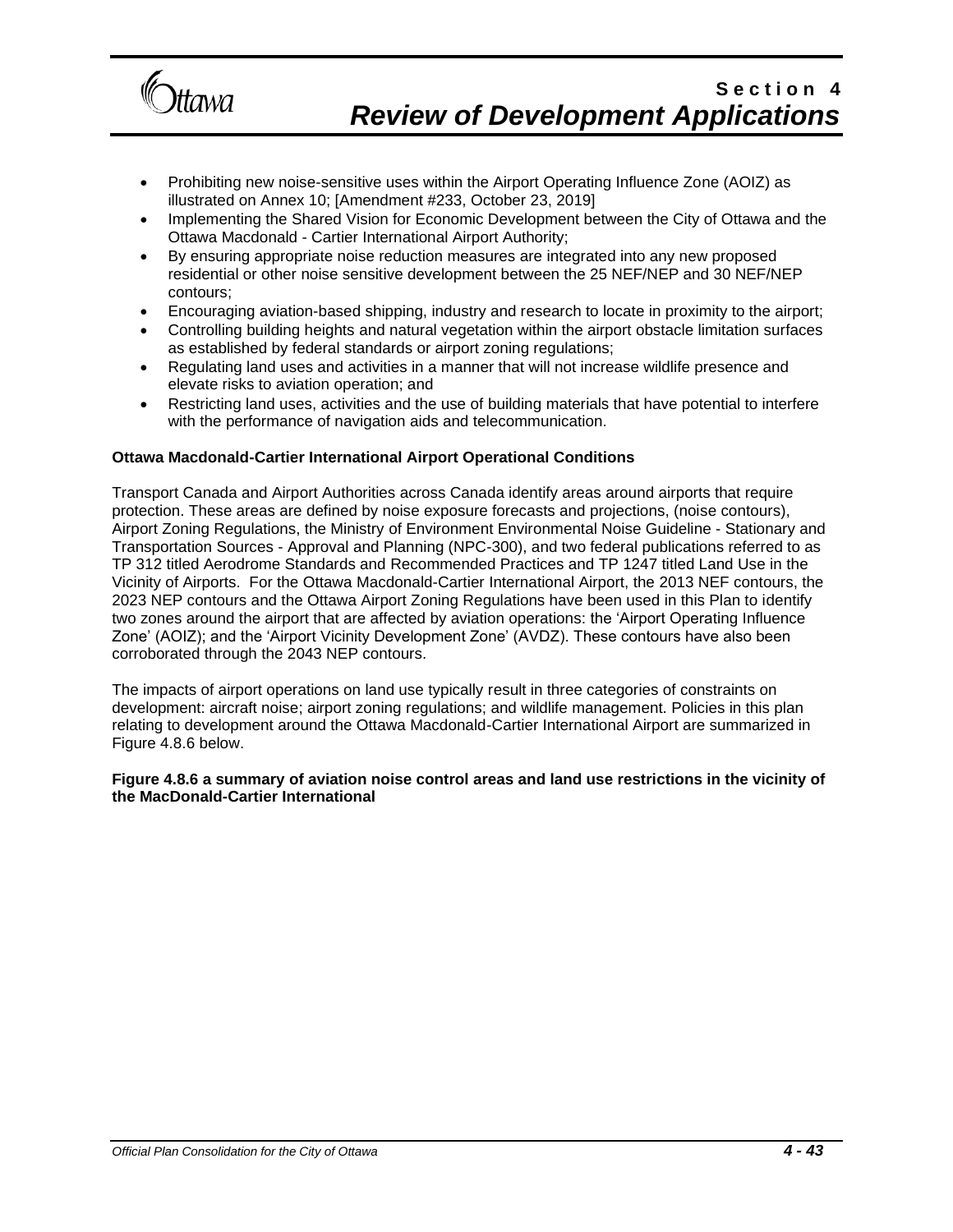



### **Airport (for information purposes only)**

#### **General Aviation Airfields**

#### *Policies*

### **Ottawa Macdonald-Cartier International Airport**

Within lands identified as the Airport Vicinity Development Zone (AVDZ) and Ottawa Airport Operating Influence Zone (AOIZ) on Annex 10 the following policies will apply: [Amendmnet #233, October 23, 2019]

- 1. Development within the AVDZ must take into consideration the Council- approved Environmental Noise Control Guidelines and applicable provincial and federal guidelines and regulations.
- 2. Within the AOIZ new noise-sensitive land uses will not be approved except where all the following circumstances are met.
	- a. Redevelopment of an existing noise-sensitive land use may be permitted if:
		- i. the land fronts on an existing public road that is maintained year round;
		- ii. the land is on a lot that was created under the Planning Act prior to May 14, 2003;
		- iii. the land use is permitted in the Zoning By-law;
		- iv. appropriate warning clause(s) are included on title to advise purchasers or occupants of expected noise levels and the necessity of installing and maintaining recommended noise control measures; and
		- v. the development is not at or within the 35 NEF/NEP composite noise contour line.
	- b. Infill of residential uses may be permitted if the development:
		- i. is for a single detached dwelling(s) on a lot(s) created by severance;
		- ii. a detailed noise study is prepared detailing architectural measures necessary and demonstrating that provincial noise guidelines for interior spaces can be met;
		- iii. the infill development fronts on an existing public road that is maintained year round;
		- iv. meets the requirements of the Zoning By-law and all the provisions of this Plan;
		- v. appropriate warning clause(s) be included on title to advise purchasers or occupants of expected noise levels and the necessity of installing and maintaining noise control measures;
		- vi. the development does not require a Zoning By-law amendment to create the lot(s) and;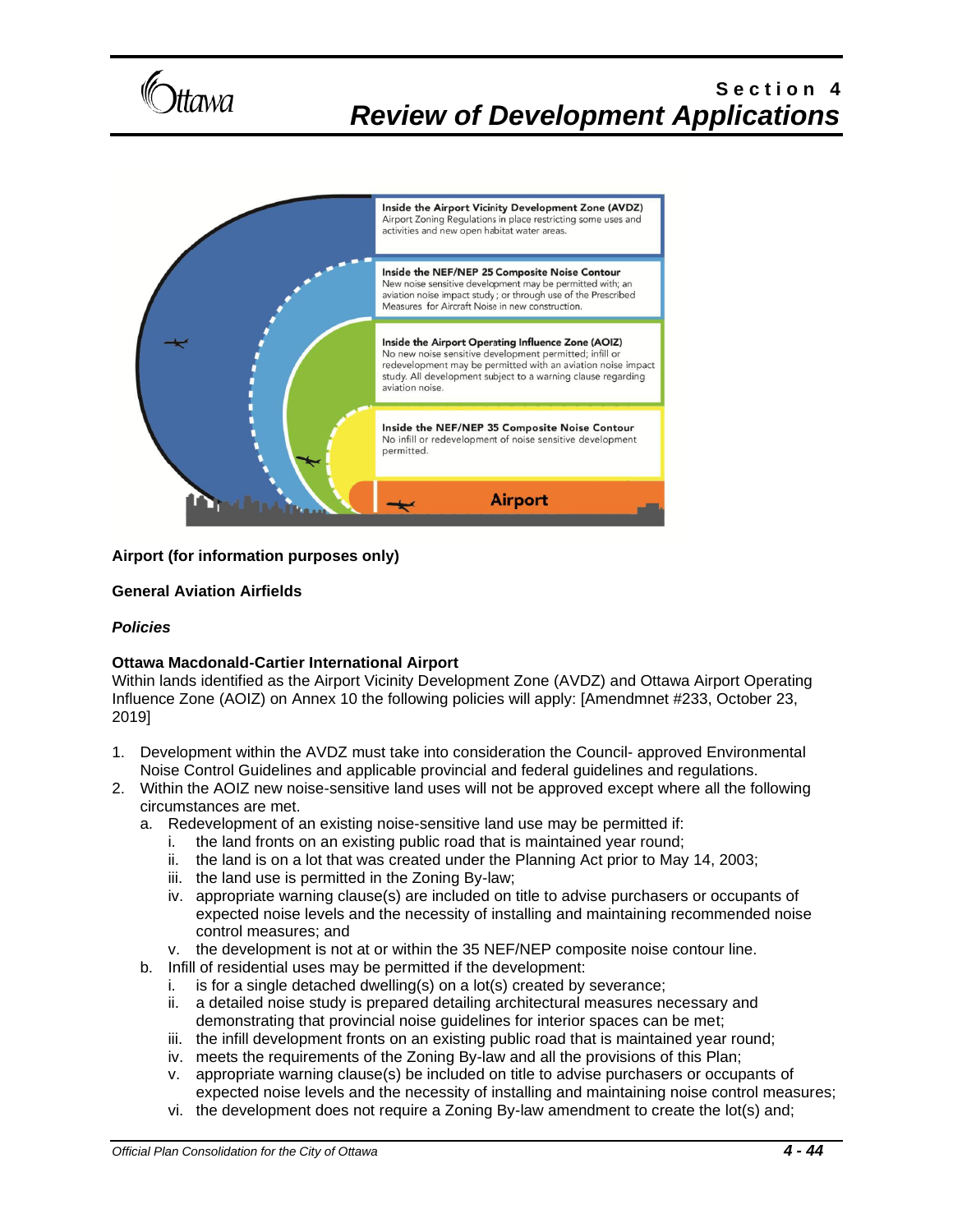

vii. the development is not at or within the 35 NEF/NEP composite noise contour line.

- 3. A Noise Control Study consistent with the Council approved Environmental Noise Control Guidelines is required as part of a complete application for any development proposal within the 25 NEF/NEP composite noise contour line as illustrated on Annex 10. [Amendment #233, October 23, 2019]
	- a. Within the AVDZ, noise-sensitive uses may be permitted between the NEF/NEP 25 composite noise contour line and the Ottawa Airport Operating Influence Zone subject to a detailed Noise Control Study or application of the prescribed measures to address airport noise as described in the Environmental Noise Control Guidelines.
- 4. New development and redevelopment will comply with the Ottawa Airport Zoning regulations as enacted under the *Federal Aeronautics Act*.
- 5. Development conditions and best practices may be required to reduce the risk of wildlife conflict with airport operations. Proposed land uses, municipal infrastructure projects and activities in the vicinity of the Ottawa International Airport will have regard to the Ottawa MacDonald-Cartier International Airport Authority Wildlife Management Plan.
- 6. Within the AVDZ the creation of open water habitat areas will be prohibited.
- 7. Throughout the city, land uses, activities and the use of building materials with potential to interfere with safe operation of aircraft, the performance of navigation aids, or telecommunication will be prohibited.

### **LANDS OUTSIDE OF THE BOUNDARY OF THE AIRPORT VICINITY DEVELOPMENT ZONE**

The Airport Zoning Regulations also apply to lands outside of the 'Airport Vicinity Development Zone' where these lay within the runway approach surfaces. Mapping is available from the Ottawa International Airport Authority to determine the precise location of affected areas.

8. Development within runway approach surfaces will be subject to the overall building height provisions of the Airport Zoning Regulations.

### **OTHER LOCAL AIRPORTS AND AERODROMES**

- 9. Proposed development in the vicinity of Carp and Rockcliffe airports will comply with TP 312 Aerodrome Standards and Recommended Practices affecting building heights.
- 10. Noise-sensitive development will not be permitted within the 30 NEF / NEP contour lines at the Carp or Rockcliffe airports.
- 11. Development applications that propose noise-sensitive land uses between the 25 NEF / NEP and the 30 NEF / NEP contour lines at the Carp or Rockcliffe airports require a Noise Control Study.

### **4.8.7 – Environmental Noise Control**

[Amendment #43, May 24, 2006] [Amendment #167, February 23, 2016]

Environmental noise is characteristic of many human activities however the proliferation of this noise has potential to negatively affect quality of life and public health. The objective of this plan is to achieve compatibility between land uses that are noise sensitive and land uses that are sources of noise such as roads, railways, aircraft, employment areas and equipment for building facilities. This objective is achieved through the policies of this section supplemented by the City's Environmental Noise Control Guidelines.

A noise sensitive land use is any type of land use where environmental noise is likely to cause an adverse effect or material discomfort whether inside or outside of a building. Examples of typical noise sensitive land uses include: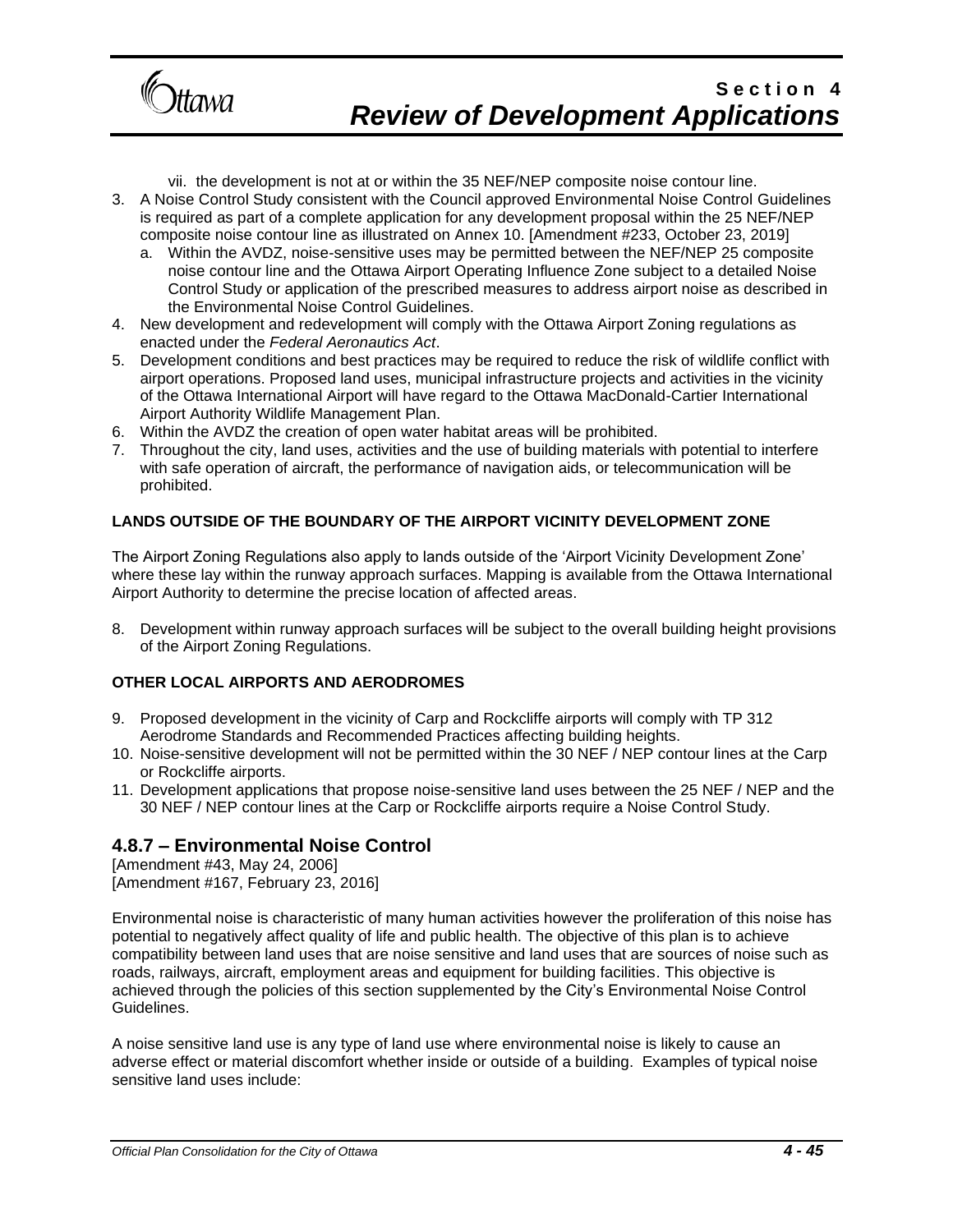

- Residential developments;
- Hospitals, nursing/retirement homes, schools, day-care centres; and
- Other land uses that contain indoor and/or outdoor areas and spaces where intruding noise may create an adverse effect.

The best method to address environmental noise is through coordinated planning, engineering and design and it is preferable to do this early in the planning and development process. Potential noise impacts are assessed through the preparation of a noise study or acoustical audit that takes into account existing and future sound levels.

Consideration of environmental noise in the planning of new communities, or the redevelopment and intensification of older communities will contribute to improved and more livable and healthy environments.

#### *Policies*

- 1. Development in the city will comply with the City's Environmental Noise Control Guidelines which are based on the applicable Provincial noise guidelines [currently NPC – 300, MOEE 2013].
- 2. All noise studies prepared in support of development shall be consistent with the City's Environmental Noise Control Guidelines.

#### **Noise Sensitive Development and Transportation Sources**

- 3. Development proposals for new noise sensitive land uses will require a noise feasibility study and/or detailed noise study in the following locations:
	- a. Mixed Use Centre, Town Centre, Central Area and Mainstreets as identified on Schedule B or within:
	- b. 100 metres from the right-of-way of:
		- i. an existing or proposed Arterial, Collector or Major Collector Road identified on Schedules E and F; or
		- ii. a light rail transit corridor; bus rapid transit, or transit priority corridor identified on Schedule D;
	- c. 250 metres from the right-of-way of:
		- i. an existing or proposed highway, or
		- ii. a Secondary Main railway line;
	- d. 500 metres from the right-of-way of:
		- i. a 400-series Provincial highway, Freeway or ii. a Principle Main railway line.
		- a Principle Main railway line.

And will require noise mitigation and a warning clause where necessary, as a condition of approval.

#### **Noise Sensitive Development and Stationary Sources**

- 4. Development proposals for new noise sensitive land uses in proximity to sources of stationary noise will require a noise control feasibility study and/or noise control detailed study within:
	- a. 100 metres of lands:
		- i. designated as Employment Lands identified on Schedules A or B;
		- ii. lands zoned for industrial use; or
		- iii. from and existing stationary noise source;
	- b. 300 metres of a pit licensed under the Aggregate Resources Act;
	- c. 500 metres of a quarry licensed under the Aggregate Resources Act.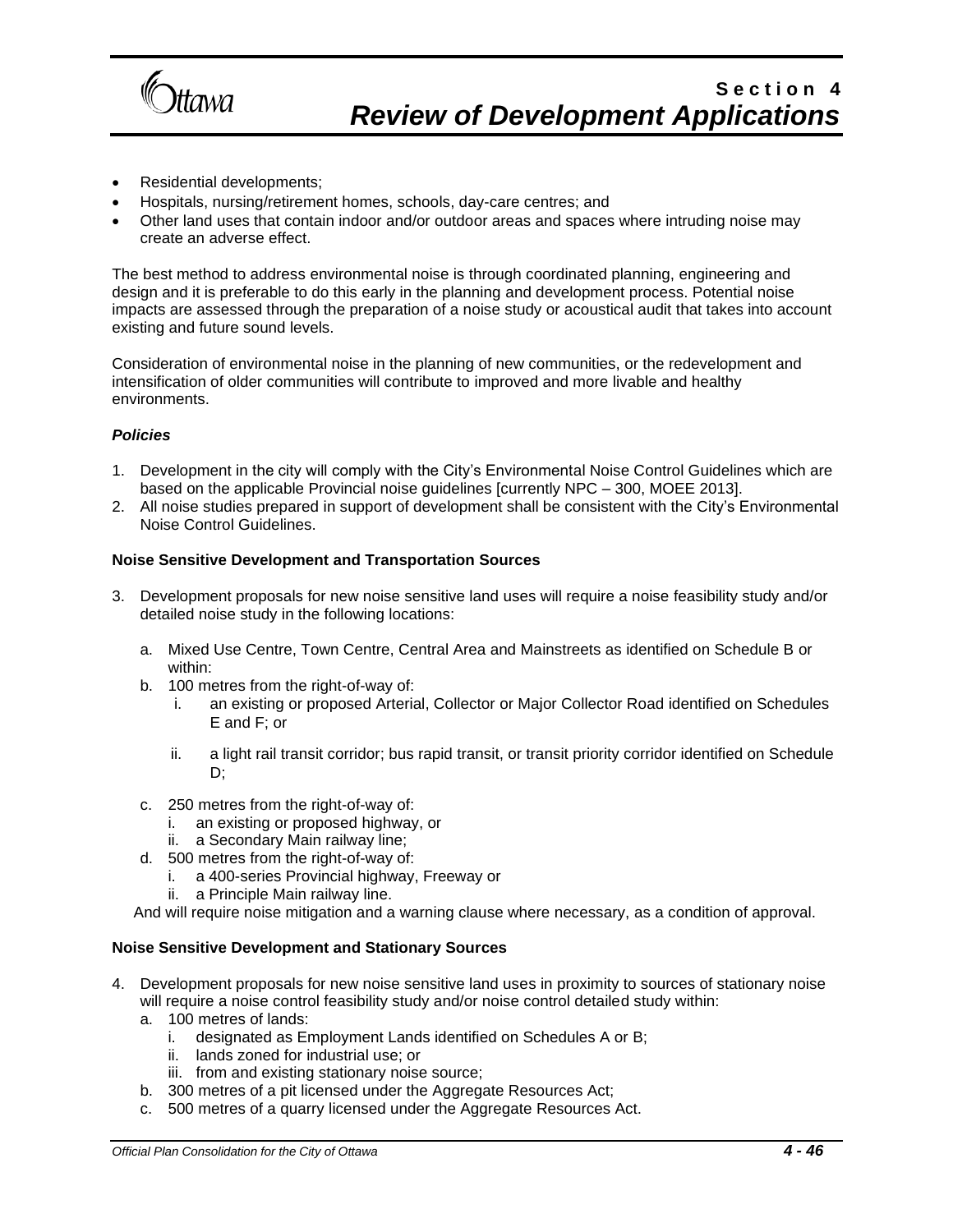

And will require noise mitigation and a warning clause where necessary, as a condition of approval.

#### **Class 4 Lands**

- 5. Approved Class 4 stationary noise areas in the city will be identified within the Environmental Noise Control Guidelines.
- 6. Where new development is proposed within a Settlement Area in proximity to an existing stationary noise source, Council, at its discretion, may amend the Environmental Noise Control Guidelines to identify additional Class 4 stationary noise areas.
- 7. The identification of Class 4 areas may not be applied retroactively to existing development.
- 8. If the stationary noise source(s) for which a Class 4 area has been identified ceases, the identification will be deemed to no longer apply.

#### **New Stationary Noise Sources**

- 9. Development proposals that introduce new sources of stationary noise in proximity to existing noise sensitive land uses will require a noise feasibility study and/or noise control detailed study if within the following proximities of noise sensitive land uses:
	- a. 100 metres for:
		- i. new stationary noise sources;
		- ii. lands to be zoned for a new industrial use;
	- b. 300 meters for a pit to be licensed under the *Aggregate Resources Act*;
	- c. 500 metres for a quarry to be licensed under the *Aggregate Resources Act*;

and will require noise mitigation where necessary, as a condition of approval.

10. Where an existing stationary noise source is proposed to expand or a change of use is proposed which could result in increased noise an Acoustic Audit noise study may be required.

Such proposals typically are made in the context of a building permit and require an Environmental Compliance Approval from the Ministry of Environment.

#### **Transportation Noise**

- 11. A noise control detailed study will be required where the widening or construction of an arterial road, major collector road or a rapid-transit corridor identified on Schedules D, E, F, G and H is proposed.
- 12. Where noise sensitive development exists adjacent to a public road or existing rapid-transit infrastructure as identified on Schedules D, E, F, G and H and; where the residents of this development raise the issue of noise as a concern; the City may consider noise mitigation measures consistent with the Environmental Noise Control Guidelines under its Local Improvement Policy.

Owners of land abutting directly on the local improvement may contribute towards the costs incurred by the City if a sufficient number of affected landowners agree to the work and if the work is approved by City Council.

#### **Noise Attenuation through Urban Design and Acoustic Barriers**

13. The city will consider noise attenuation in the design of communities to improve the quality of the public realm as described in the Environmental Noise Control Guidelines.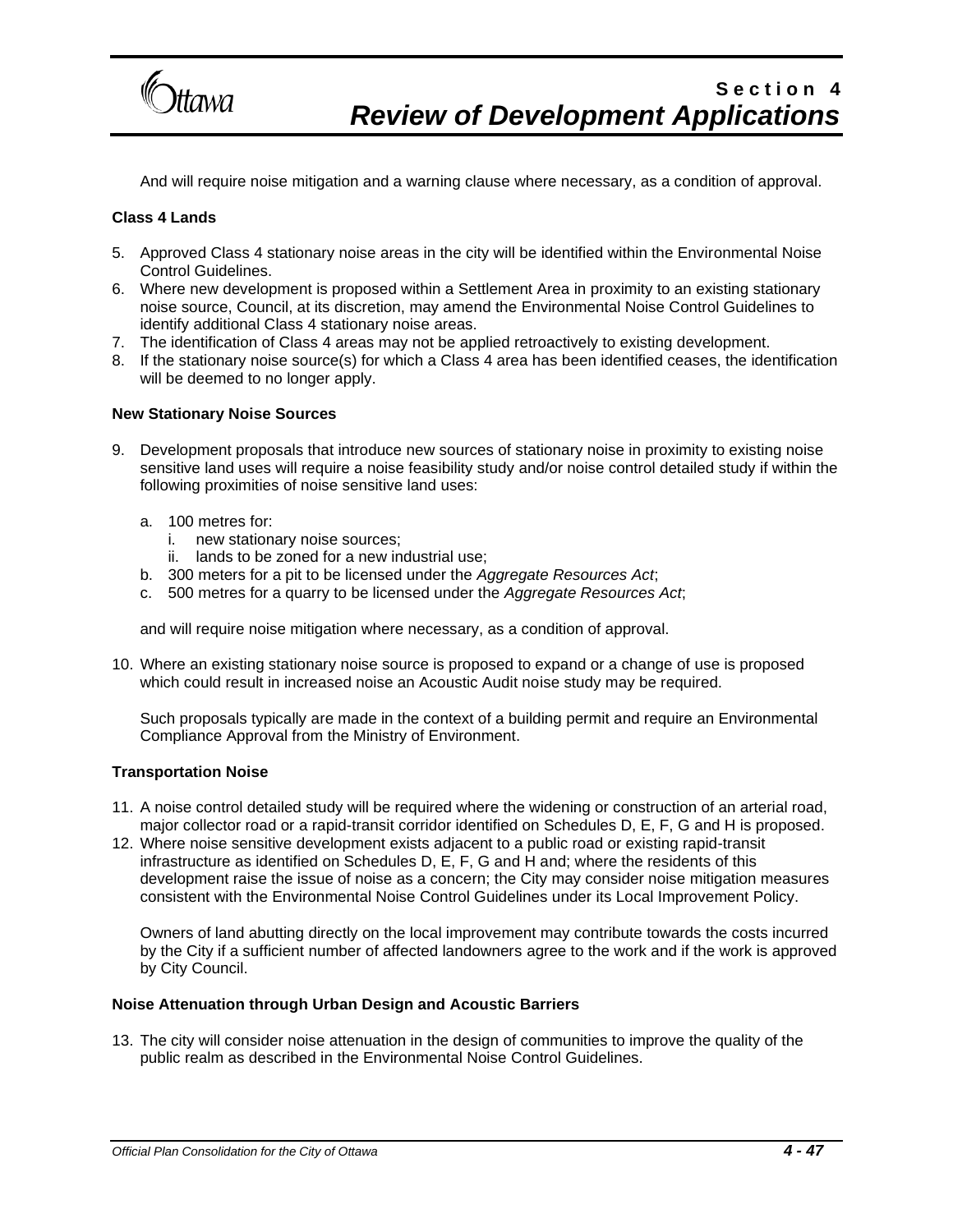

14. Acoustic barriers may only used be where all other noise attenuation methods are considered not feasible. The need for an acoustic barrier must be demonstrated by the proponent and approved by the City consistent with the Environmental Noise Control Guidelines.

#### **Vibration**

15. The City may require a vibration study for development:

- a. within 75 metres of a railway right-of-way ; or
- b. within 75 metres of an existing or proposed light rail transit corridor;

and will require vibration mitigation and a warning clause where necessary as a condition of approval.

### **4.8.8 – Personal Security**

Everyone in Ottawa should feel safe and be safe in Ottawa's public spaces, whether they are taking an evening stroll in their neighbourhood, parking in a large parking structure, or cycling along a recreational pathway. The City uses the principles of Crime Prevention Through Environmental Design in its review of development applications to enhance personal security in the design of spaces that are accessible to the public. Crime Prevention Through Environmental Design is based on the philosophy that the physical environment can be designed and managed to reduce the incidence of crime and fear of crime. Also, community safety audits by community associations and other groups are used periodically to assess the safety of specific locations and to provide guidance to improvements by the City and property owners.

#### *Policies*

- 1. When reviewing development applications, the City will consider measures to enhance safety and security through such means as:
	- a. Provision of outdoor lighting in spaces intended for public use after dark that is sufficient to support the activities planned for that space;
	- b. An overall pattern of design that avoids creation of enclosed areas or areas such as narrow recesses between buildings that could be used to entrap persons passing through the space;
	- c. Preservation of unobstructed sight lines for persons passing through public spaces and opportunities for public spaces to be overlooked by people in adjacent buildings or other public spaces;
	- d. Provision of a mix of uses that creates a complementary pattern of activity among users, such as late-night businesses located on transit routes;
	- e. Restrictions on the use of overpasses and tunnels for pedestrian and cycling routes and there they are permitted, require provision of a safe, alternative route at grade.

## **4.9 – Energy Conservation Through Design**

Landscaping and the layout of roads and general site design can contribute to energy conservation. For example, south-facing buildings and windows that are designed to reduce summer thermal gain and maximize solar energy potential. Landscaping can provide summer shade and protection from winter winds. When reviewing development applications, the City will require new development to take advantage of energy conservation design techniques. [Amendment #76, August 04, 2010]

- 1. When reviewing development applications or community design plans, the City will:
	- a. Encourage the design of local road layout to provide opportunity for south-facing windows; [OMB decision #1754, May 10, 2006]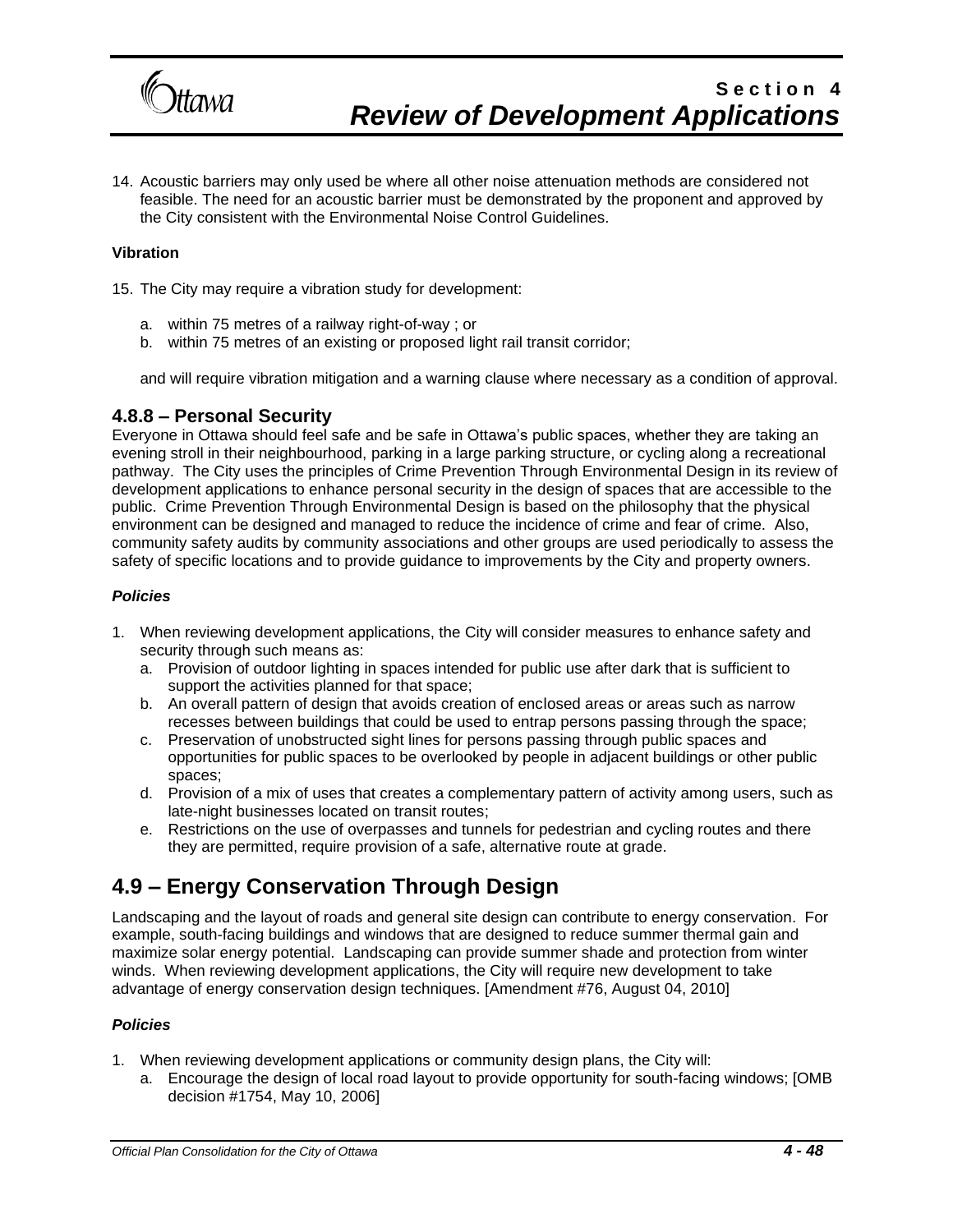

b. Require, where feasible, buildings to be oriented to maximize the potential from solar energy;

c. Encourage consideration of alternative energy systems. [Amendment #150, December 21, 2017] [Amendment #76, Ministerial Modification #56, OMB File #PL100206, August 18, 2011]

- 2. .Landscape designs shall consider energy and water conservation in landscape design through the following measures:
	- a. Provide for energy conservation through appropriate location and choice of species to provide shade and cooling during summer and wind protection in winter.
	- b. Utilize native species and species with low watering requirements wherever possible.
	- c. Utilize permeable, light-coloured or landscaped surfaces wherever practical to reduce heat retention and encourage natural infiltration of stormwater.
- [Amendment #76, Ministerial Modification #56, OMB File #PL100206, August 18, 2011]
- 3. Design and orientation of subdivisions and developments should maximize the opportunity for use of alternative and renewable energy systems by:
	- a. Maximizing solar exposure through street and building orientation.
	- b. Ensuring that opportunities presented by access to sunlight are not impaired on adjacent properties. [Amendment #76, Ministerial Modification # 56, OMB File #PL100206, August 18, 2011]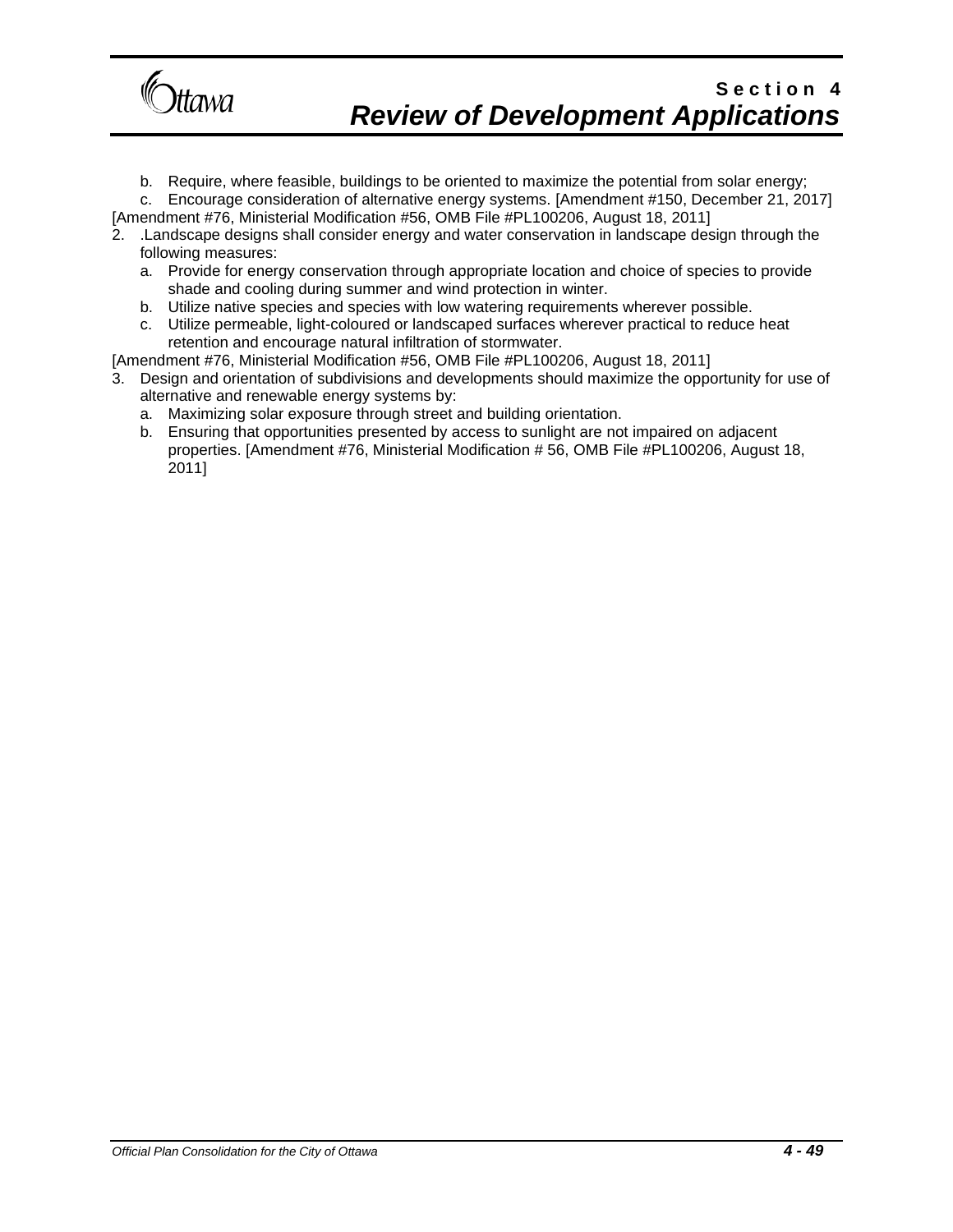

### **4.10 – Greenspace Requirements –**

[Amendment #72, March 11, 2009]

The City is committed to providing a range of greenspace throughout urban, suburban and rural communities. In particular, the requirements for greenspace (see Section 2.4.5) and for parks and leisure areas (see Section 2.5.4) will apply in the review of development applications. [Amendment #150, December 21, 2017]

### *Policies*

### **Parkland Dedication**

- 1. As a condition of development or redevelopment, the City will acquire land for park purposes through the provisions of the *Planning Act,* in a way that best meets park and recreation needs of the community. [Amendment #150, December 21, 2017]
- 2. The City shall require the dedication of land for parks in an amount not exceeding 2% of the area of land that is developed or redeveloped for industrial or commercial purposes.
- 3. The City shall require the dedication of land for parks in an amount not exceeding 5% of the area of land that is developed or redeveloped for all other purposes except that the City will calculate the park dedication for residential development or redevelopment at densities that exceed 18 units per net hectare using the 'alternative requirement' of 1 hectare for every 300 dwelling units as provided in the *Planning Act* or some lesser amount based upon this requirement. The Parkland Dedication By-law will identify circumstances when a lesser amount will be considered.
- 4. The City will determine the parkland dedication for mixed-use development or redevelopment on the basis of the proportion of the site or building occupied by each type of use. When considering a development or redevelopment in which a mix of uses is permitted but the uses have not been finalized, the City will determine the uses that will produce the greatest amount of parkland, in accordance with the Parkland Dedication By-law, for the purpose of determining the amount of parkland to be dedicated.
- 5. Notwithstanding policies 2,3 and 4 above, parkland dedication requirements for development or redevelopment on land in:
	- a) The South Nepean Town Centre Secondary Plan: the parkland requirement for residential uses will be determined by policies in the Secondary Plan; or
	- b) The area of Kanata Lakes defined in the Parkland Dedication By-law: the parkland requirements for all development that is subject to the legal agreement to provide 40% greenspace, will be determined based upon that agreement.
- 6. Generally, lands dedicated for park purposes will be located within the land area that is being subdivided, developed or redeveloped. However, the City may consider the dedication of land that is not part of the development where it is satisfied that the parkland provides a benefit to the residents of the land being developed and the community as a whole.
- 7. The City may require payment-in-lieu of the parkland dedication: where there is insufficient land within the development; where the lands to be dedicated are not appropriate for park development; or where open space and parkland targets have already been met. Where payment-in-lieu is taken, it will be principally for the acquisition of new parkland or the improvement of existing local, park and recreational facilities accessible to the area being developed. However, the City's Parkland Dedication By-law will provide a portion of these funds to be used for park and recreation purposes that are city-wide in scale. [Amendment #150, December 21, 2017]
- 8. Where a payment pursuant to policy 7 is required, no person shall construct a building on the land proposed for development or redevelopment unless, the payment has been made, or arrangements that are satisfactory to the City for the payment have been made.
- 9. The Parkland Dedication By-law will identify those uses that will be exempt from parkland dedication requirements, such as development or redevelopment by the Governments of Canada, Ontario or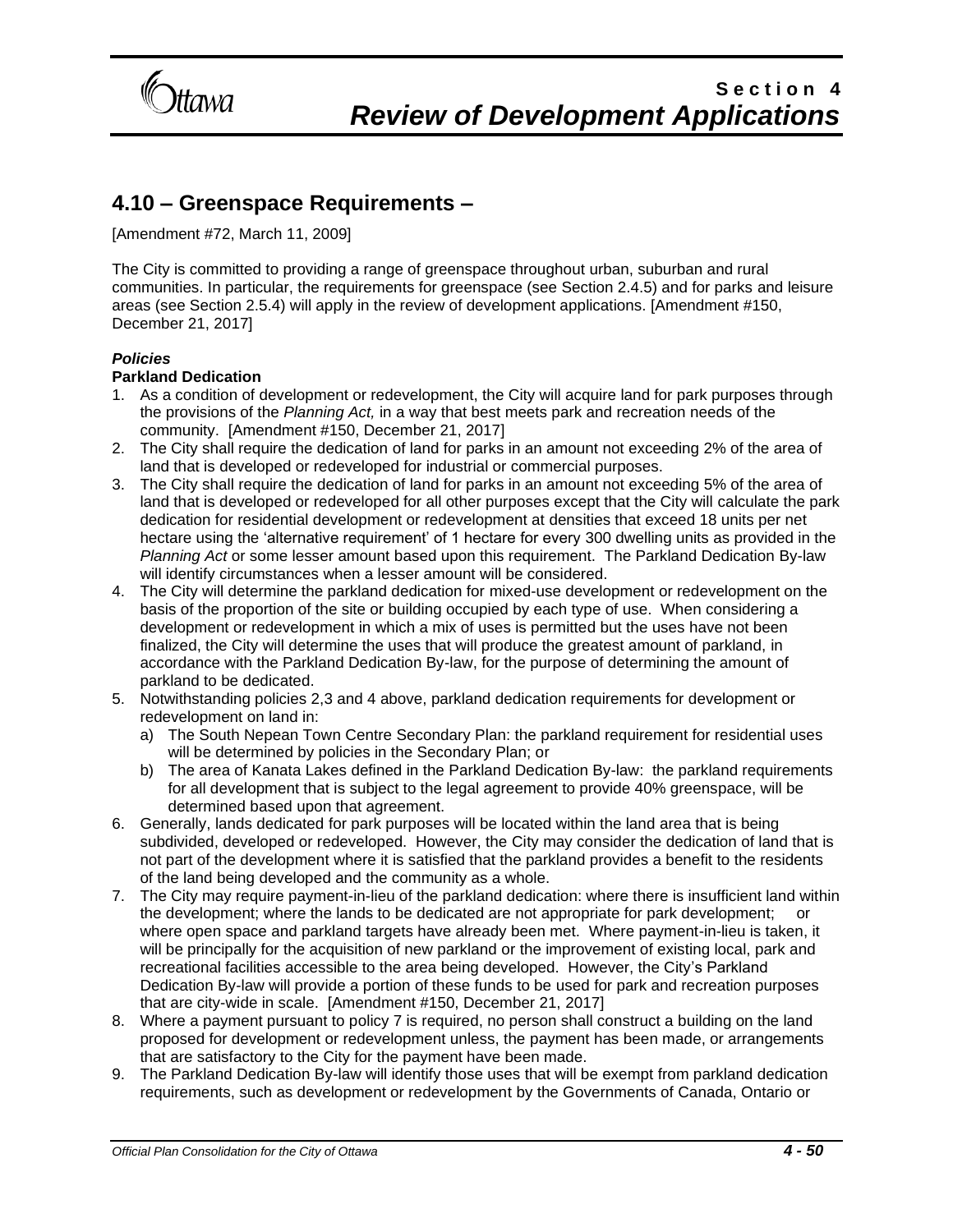

agencies thereof. The Parkland Dedication By-law will also identify and address all other policies listed above.

### **Development adjacent to major greenspaces and waterways**

- 10. The City will ensure that the design and character of private development and public works, that are adjacent to major greenspaces being the National Capital Greenbelt or to land that is in a Major Open Space or Urban Natural Features designation, enhances the visibility and accessibility of these public lands and contributes to their connection to the Urban Greenspace Network through such means as:
	- a. reviewing plans of subdivisions for opportunities to locate proposed major community facilities, parks and public infrastructure adjacent to the Greenbelt or land designated Major Open Spaces or Urban Natural Features, or to link them to these lands by multi-use pathways or other greenspace connections;
	- b. requiring the design of subdivisions to provide street frontage to adjacent land in the Greenbelt or land designated Major Open Space or Urban Natural Features;
	- c. requiring proponents to demonstrate, at the time of site plan review, how the building design, building orientation and the external site design and use take into consideration the views of the site from the adjacent greenspaces and how the site and building design enhances the visibility and accessibility of these adjacent greenspaces.
	- d. The City recognises that any proposed access to major greenspace in federal ownership is subject to federal review and approval.

[Amendment #76, OMB File #PL100206, August 18, 2011]

- 11. Recognising the role of the Ottawa River, Rideau River and Rideau Canal, as well as other rivers and streams, in the environmental health of the city, their contributions to cultural heritage, scenic qualities, recreational opportunities and their potential as areas of archaeological significance, the City will endeavour to preserve foreshore lands and facilitate public access wherever possible. This may be achieved in the following ways:
	- a. Through the review of new development using land dedication, conservation easements, restrictive covenant bonusing or other means deemed appropriate on a site-by-site basis;
	- b. Public acquisition, land exchangesm land donations or conservation easements acquisition by public land trusts;
	- c. Retaining existing public land such as opened and unopened road allowances where these may maintain the potential for public access to the shoreline;
	- d. When designing bridges or other public works at the shoreline, or when providing input on those designed by other public bodies, providing public access to the shoreline.

[Amendment #76, OMB File #PL100206, August 18, 2011]

- 12. Applications to amend the zoning by-law for any land in the urban area or Villages currently in a zone intended to promote a conservation, waterway or recreation purpose, to another purpose will be assessed in terms of the parcel's contribution to local greenspace, its location with respect to the Urban Greenspace Network, and the feasibility of securing the land for public access or ownership. [Amendment #76, OMB File #PL100206, August 18, 2011]
- 13. Privately-owned open spaces such as marinas, campgrounds and golf courses contribute to greenspaces in Ottawa. When reviewing an application to amend the Zoning By-law in these locations, the City will consider opportunities to maintain the Greenspace Network through the area and otherwise reduce the impact of the loss and may consider acquisition of the land in accordance with Section 5.2.1 policy 7 of this Plan.

[Amendment #76, OMB File #PL100206, August 18, 2011]

## **4.11 – Urban Design and Compatibility**

At the city-wide scale, issues of compatibility are addressed in the Official Plan through the appropriate designation of land and associated policies that direct where and how certain categories of land use should be permitted to develop. Locational policies are therefore required in order to direct uses that have the potential to generate negative impacts to appropriate locations, most typically at the periphery of residential neighbourhoods. It is recognized that because land use designations such as General Urban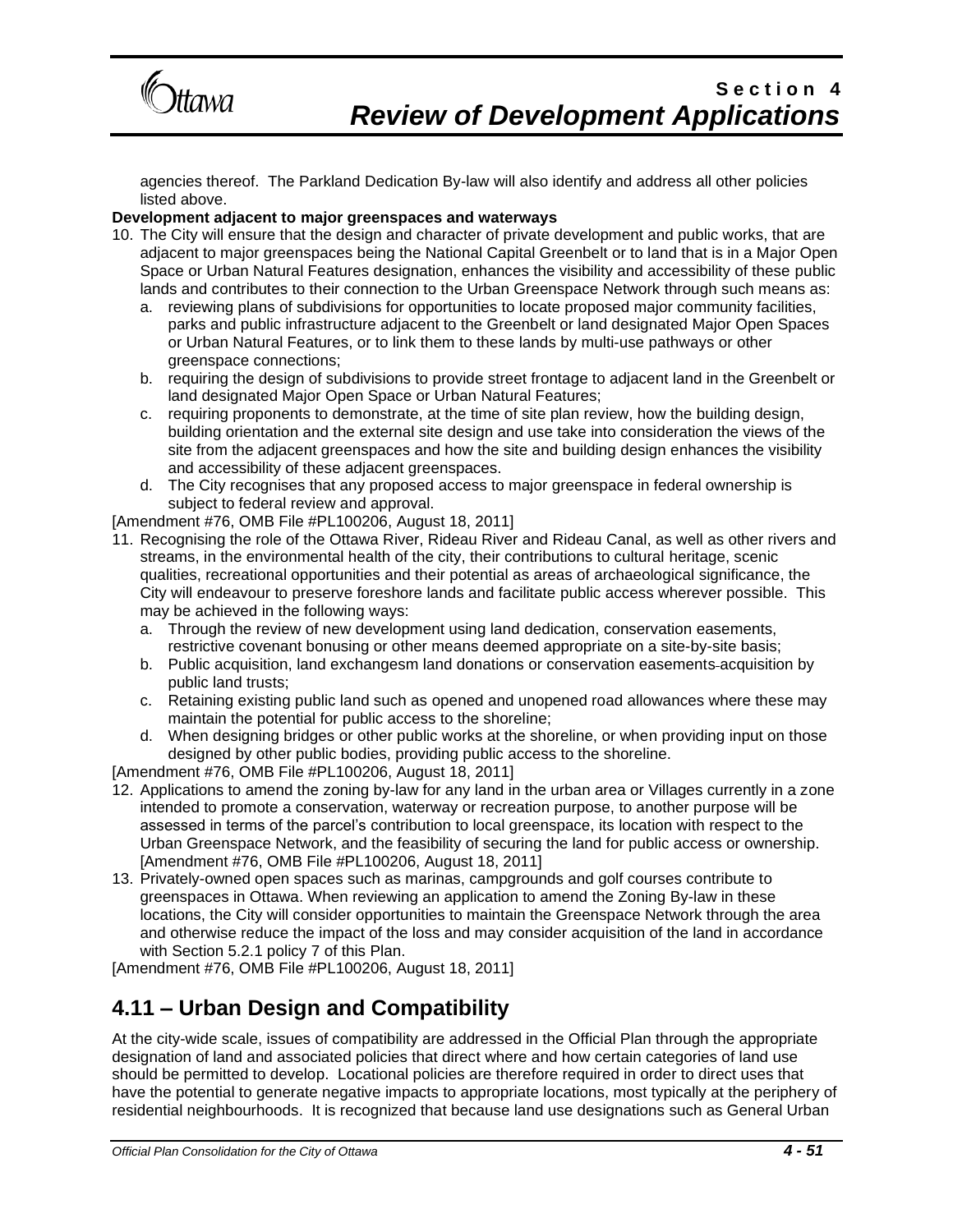

Area, Mainstreets and Employment Area contain broad use permissions, it will be necessary for the zoning by-law to establish more specific permitted use lists and development regulations within areas and on individual sites in a manner that achieves compatibility among proximate uses and built forms.

At the scale of neighbourhoods or individual properties, issues such as noise, spillover of light, accommodation of parking and access, shadowing, and micro-climatic conditions are prominent considerations when assessing the relationships between new and existing development. Often, to arrive at compatibility of scale and use will demand a careful design response, one that appropriately addresses the impact generated by infill or intensification. Consequently, the issue of 'context' is a dominant theme of this Plan where it speaks to compatibility and design.

The purpose of the policies that follow is to set the stage for requiring high quality urban design in all parts of the city and design excellence in design priority areas. The policies within this Section are the responsibility of the development proponent to implement in the design of their site. The design and compatibility of a development application therefore will be evaluated, at the time of application submission, in the context of this Section, as well as the design objectives in Section 2.5.1. [Amendment #150, December 21, 2018]

#### *Policies*

- 1. A Design Brief will be required as part of a complete application, except where identified in the Design Brief Terms of Reference. The focus of this Brief will vary depending on the nature of the development. The Brief shall evaluate consistency and demonstrate that the following content is considered and/or incorporated into the development proposal with:
	- a. The provisions of this Plan that affect the design of a site or building;
	- b. Design Guideline(s) approved by Council that apply to the area or type of development; and
	- c. The design provisions of a community design plan or secondary plan. [Amendment #150, LPAT July 19, 2019]

#### **Views**

Depending on its location, the mass or height of new development may enhance or impact the views visible from public view points, such as public monuments, bridges, civic spaces, landforms, and other valued spaces. View corridors and view planes can be established to guide and regulate the height and mass of development within a defined area, so as to protect the public view.

- 2. Development applications for all High-Rise 31+ buildings will demonstrate how the proposed building will contribute to and enhance the skyline of the city and existing prominent views or vistas or create new vistas. Community design plans or other plans approved by Council may identify prominent important views. Skyline is defined in Section 2.5.6, policy 14.
- 3. The City will protect the views of the Parliament Buildings from two locations in Beechwood Cemetery. The view area, or viewshed, and the two locations, the Tommy Douglas Memorial and Poet's Hill, are identified on Annex 12. New buildings or structures should be located to compliment or enhance the view of these important landmark buildings. A building or structure is deemed to obstruct the view if it visually blocks the foreground view or visually changes the background silhouette of the Parliament Buildings when viewed from the identified locations. For each property in the viewshed, no Zoning By-law amendment or minor variance shall be permitted that would permit a proposed building to obstruct the view unless it is demonstrated that the view is already impacted and would not be further impacted by the proposal. Site plan control approval, other regulations and City maintenance practices may also be adjusted to ensure that fences, signs, trees and other elements do not obstruct the view.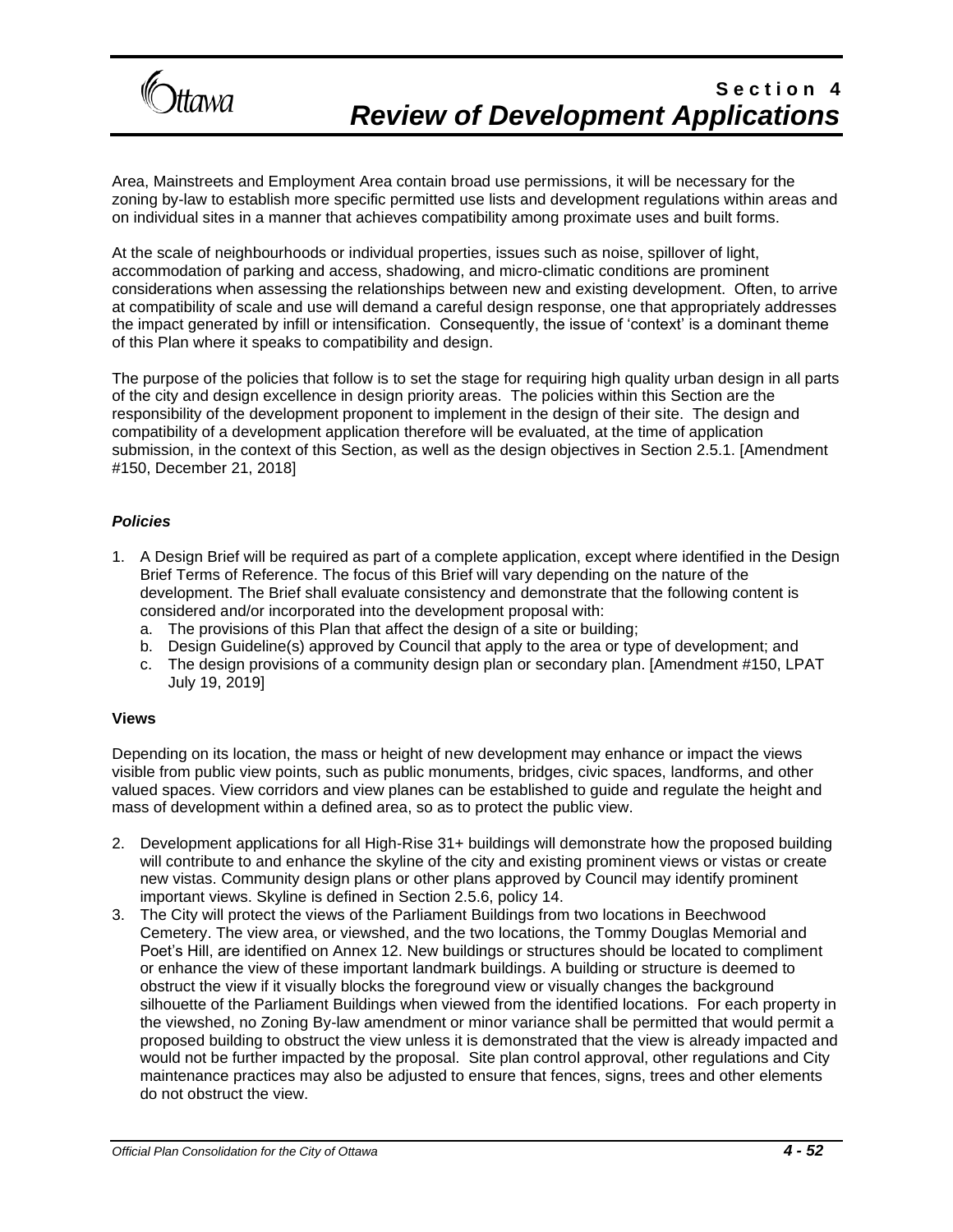

4. Policies to protect views of the Parliament Buildings and other national symbols that apply to development applications in the Central Area are contained in Section 3.6.6 Central Area. [Amendment #150, LPAT July 19 ,2019]

#### **Building Design**

Good building design contributes to successful neighbourhood integration and the compatibility of new development with the existing or planned character of its surroundings. The façades of buildings influence the feel and function of public spaces and define the edges of the pedestrian environment. Good building design is required throughout the city. In the City's design priority areas and areas subject to the design priority policies, building design is intended to support the image of Ottawa as a Capital city and contribute to a positive experience for residents and visitors.

- 5. Compatibility of new buildings with their surroundings will be achieved in part through the design of the portions of the structure adjacent to existing buildings and/or facing the public realm. Proponents of new development will demonstrate, at the time of application, how the design of their development fits with the existing desirable character and planned function of the surrounding area in the context of:
	- a. Setbacks, heights and transition;
	- b. Façade and roofline articulation;
	- c. Colours and materials;
	- d. Architectural elements, including windows, doors and projections;
	- e. Pre- and post-construction grades on site; and
	- f. Incorporating elements and details of common characteristics of the area.
- 6. The City will require that all applications for new development:
	- a. Orient the principal façade and entrance(s) of main building(s) to the street.
	- b. Include windows on the building elevations that are adjacent to public spaces;
	- c. Use architectural elements, massing, and landscaping to accentuate main building entrances.
- 7. The intersections of arterial and collector roads can serve as gateways into communities and can support high levels of pedestrian and vehicular traffic, the greatest density of housing, and other land uses and services, and commercial services and other land uses that are focal points for a community. The City will encourage development proposals at such locations to include the following:
	- a. Strong architectural design elements that feature the corner or street axis by: locating buildings close to the street edge, and/or orienting the highest and most interesting portion of a building (e.g. the main entrance) to the corner or axis which has a view of the terminus.
	- b. Capitalizing on design possibilities for both street façades (by wrapping the materials used on the front façade around the building where any façades are exposed to the public realm); and
	- c. Soft landscaping features, special paving materials, and/or curb extensions to shorten the distance across the street and larger sidewalk area to accommodate sidewalk activity.
- 8. To maintain a high quality, obstacle free pedestrian environment, all servicing, loading areas, and other required mechanical equipment and utilities should be internalized and integrated into the design of the base of the building where possible. If they cannot be internalized these services are to be screened from public view (i.e. trees, landscaping, decorative walls and fences etc.) and are to be acoustically dampened where possible. The location and operation these areas and equipment should be designed to maintain a pedestrian friendly environment and not impede public use of the sidewalk.
- 9. Roof-top mechanical or telecommunications equipment, signage, and amenity spaces should be incorporated into the design and massing of the upper floors of the building. [Amendment #150, LPAT July 19, 2019]

#### **Massing and Scale**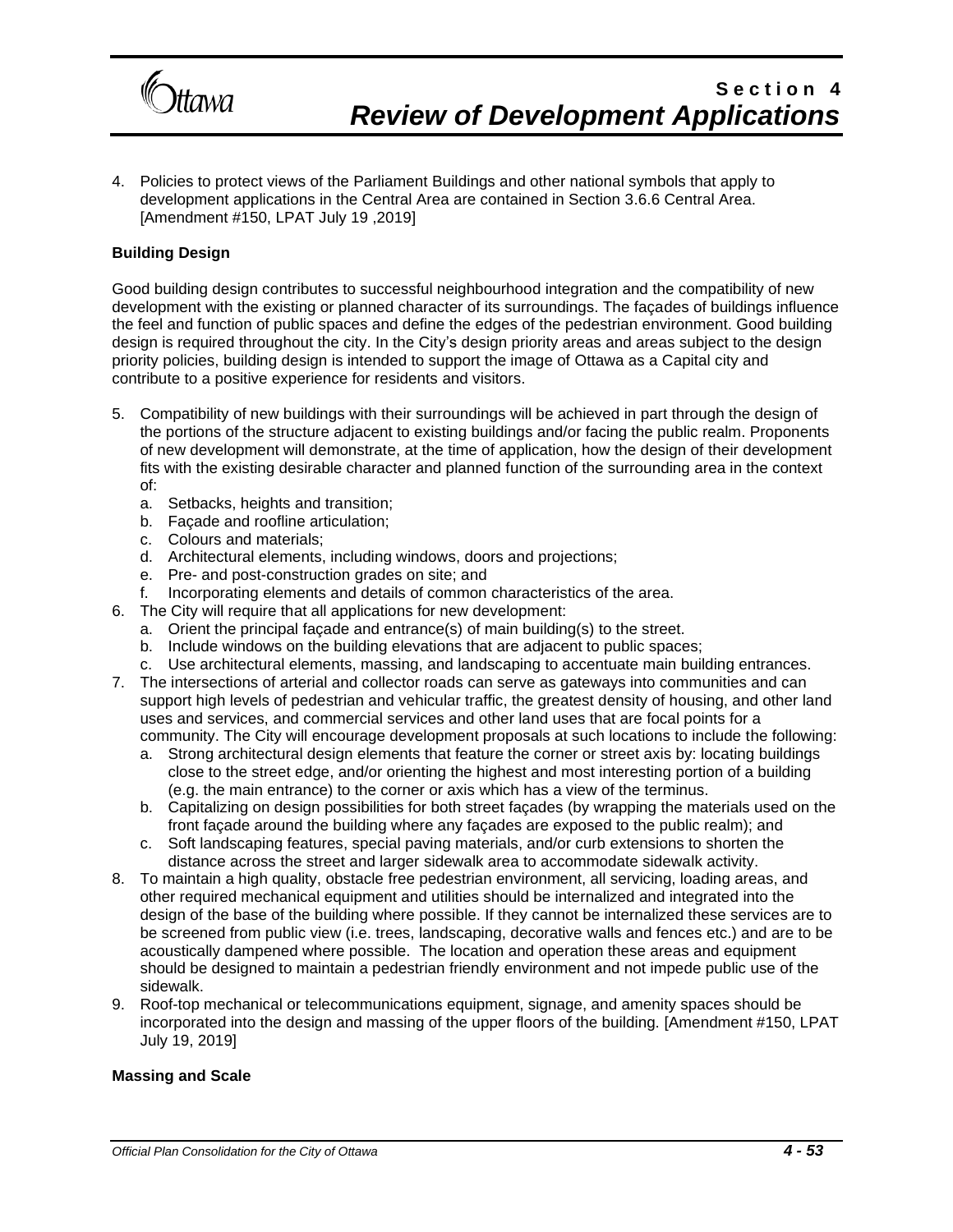

Complementary to building design, the massing and scale of new development also contributes to successful neighbourhood integration and the compatibility of new development with the character of the surrounding community. Massing and scale describe the form of the building, how tall it is, how much of the lot it occupies and how it is positioned in relation to the street and surrounding buildings.

- 10. Where a secondary planning process establishes criteria for compatibility of new development or redevelopment in terms of the character of the surrounding area, the City will assess the appropriateness of the development using the criteria for massing and scale established in that Plan. Where there are no established criteria provided in an approved Plan, the City will assess the appropriateness of the proposal relying upon its approved Design Guidelines, as applicable, and the following criteria:
	- a. Building height, massing and scale permitted by the planned function of adjacent properties as well as the character established by the prevailing pattern of abutting development and development that is across the street;
	- b. Prevailing patterns of rear and side yard setbacks, building separation and landscaped open spaces and outdoor amenity areas as established by existing zoning where that pattern is different from the existing pattern of development;
	- c. The need to provide a transition between areas of different development intensity and scale as set out in policy 12 of this section.
- 11. The City may require a Shadow Analysis and/or Wind Analysis as part of a complete application, except where identified in the Wind/Shadow Terms of Reference. The study(s) will evaluate the potential impacts of the development on the adjacent properties and pedestrian amenity areas. The intent of each Analysis is to demonstrate how these impacts have been minimized or avoided.
- 12. Transition refers to the integration of buildings that have greater height or massing than their surroundings. Transition is an important building design element to minimize conflicts when development that is higher or has greater massing is proposed abutting established or planned areas of Low-Rise development. Proponents for developments that are taller in height than the existing or planned context or are adjacent to a public open space or street shall demonstrate that an effective transition in height and massing, that respects the surrounding planned context, such as a stepping down or variation in building form has been incorporated into the design.
- 13. Building height and massing transitions will be accomplished through a variety of means, including: a. Incremental changes in building height (e.g. angular planes or stepping building profile up or down);
	- b. Massing (e.g. inserting ground-oriented housing adjacent to the street as part of a high-profile development or incorporating podiums along a Mainstreet);
	- c. Building setbacks and step-backs. [Amendment #150, LPAT July 19 ,2019]

### **High-Rise Buildings**

- 14. High-Rise Buildings are a form of high-density development that can contribute to intensification, housing and employment opportunities and provide new view, skyline and landmark possibilities. High-Rise buildings should be designed to achieve the objectives of this Plan and avoid or reduce impacts or disruptions associated with:
	- a. pedestrian comfort, safety and usability resulting from changes to wind and shadow patterns in outdoor amenities and adjacent public and private spaces surrounding the building;
	- b. public views, including view planes and view-sheds referred to in Policy 3 above
	- c. proximity to heritage districts or buildings,
	- d. reduced privacy for existing building occupants on the same lot or on adjacent lots,
- 15. Generally, High-Rise buildings, which consist of three integrated parts, a base, a middle and a top, can achieve many of the urban design objectives and address the impacts described above in the following ways;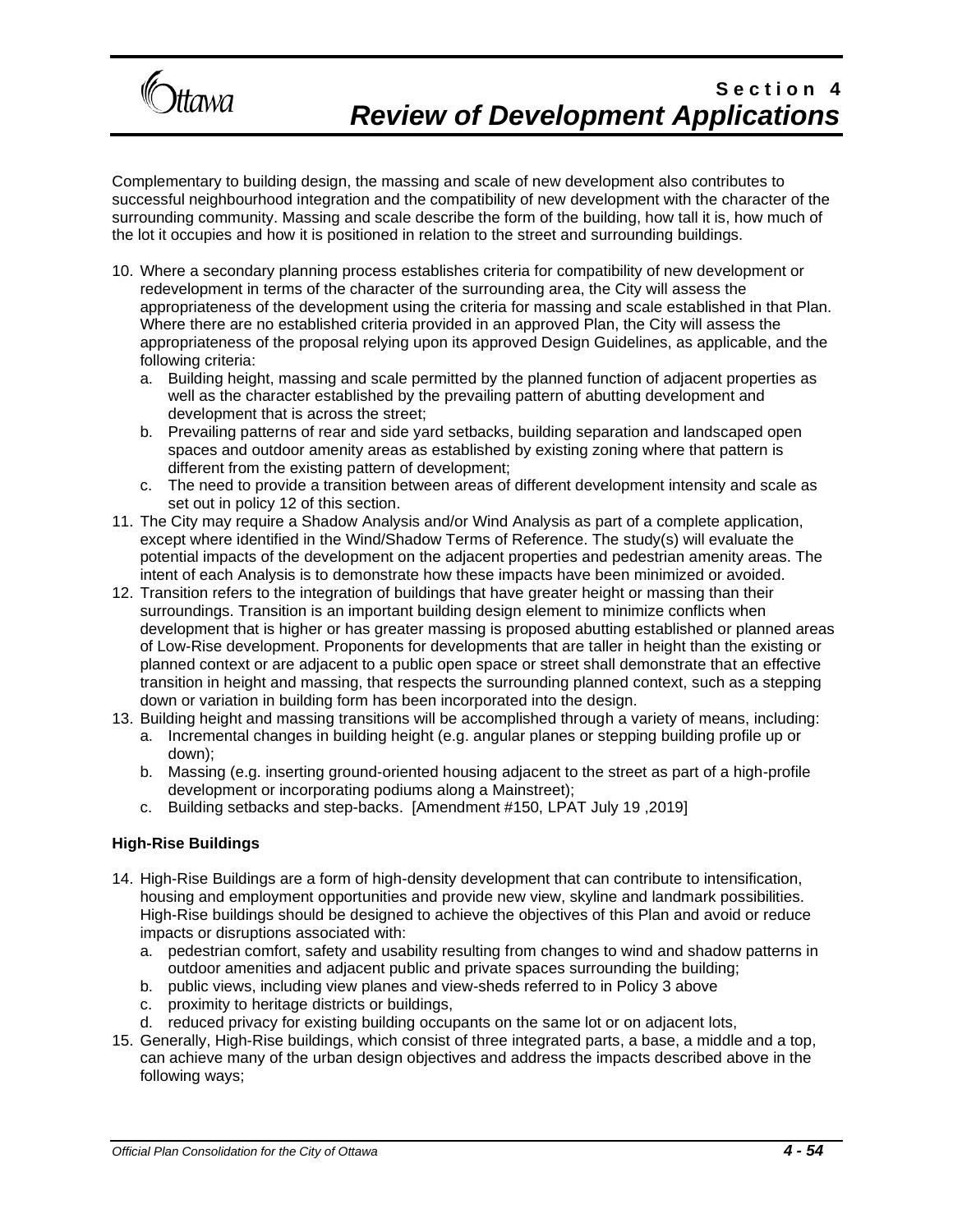

- a. The base of a high-rise building should respect the scale, proportion, and character of the surrounding buildings, adjacent streets, parks, and public or private open spaces and animate such spaces.
- b. The tower, which typically includes a middle and a top, should step back from the base where possible. The tower design can reduce the building impacts identified above by incorporating an appropriate separation from existing or future adjacent towers located on the same lot or on an adjacent lot. The responsibility for providing an appropriate tower separation shall generally be shared between owners of abutting properties where high-rise buildings are permitted. A separation distance of 23m has been the City's general guidance but actual separation requirements may vary in different parts of the City depending on the context.
- c. Floor plates may also vary depending on the uses and the context. Generally, towers with a larger floor plates may require a greater separation from adjacent towers.
- 16. Secondary Plans may provide area-specific directions for the design of high-rise buildings.
- 17. The Zoning By-law will establish performance measures such as minimum tower separation distances and yard setbacks and may require minimum lot sizes for High-Rise buildings. Proposals for a high-rise building that include performance measures that deviate from the Zoning By-law shall demonstrate that the impacts identified in policy 14 can be satisfactorily avoided or reduced.
- 18. The Urban Design Guidelines for High-Rise Buildings may establish general principles for the design of high-rise buildings, including the design of the base and guidance for tower separation distances. [Amendment #150, LPAT July 19 ,2019]

#### **Outdoor Amenity Areas**

Outdoor amenity areas are the private and communal areas of a property that are designed to accommodate a variety of leisure activities.

- 19. Applicants will demonstrate that the development minimizes undesirable impacts on the existing private amenity spaces of adjacent residential units through the siting and design of the new building(s). Design measures include the use of transitions or terracing and the use of screening, lighting, landscaping, or other design measures that achieve the same objective.
- 20. Applications to develop residential or mixed-use buildings incorporating residences will include welldesigned, usable amenity areas for the residents that meet the requirements of the Zoning By-law, and are appropriate to the size, location and type of development. These areas may include private amenity areas and communal amenity spaces such as: balconies or terraces, rooftop patios, and communal outdoor at-grade spaces (e.g. plazas, courtyards, squares, yards). The specific requirements for the private amenity areas and the communal amenity spaces shall be determined by the City and implemented through the Zoning By-law and site plan agreement. [Amendment #150, LPAT July 19, 2019]

#### **Public Art**

21. Proponents of prominent developments, such as Major Urban Facilities and High-Rise Buildings, are encouraged to include site-specific public art. Public art may be identified as a means to satisfy the policies of Section 5.2.1 where proponents of development are seeking an increase in height and density. Where public art is provided as part of a private development proposal, the City will assist by providing consultation services in adherence with the Municipal Public Art policy. [Amendment #150, LPAT July 19, 2019]

#### **Design Priority Areas**

The City has identified target areas for intensification and other prominent areas which are significant